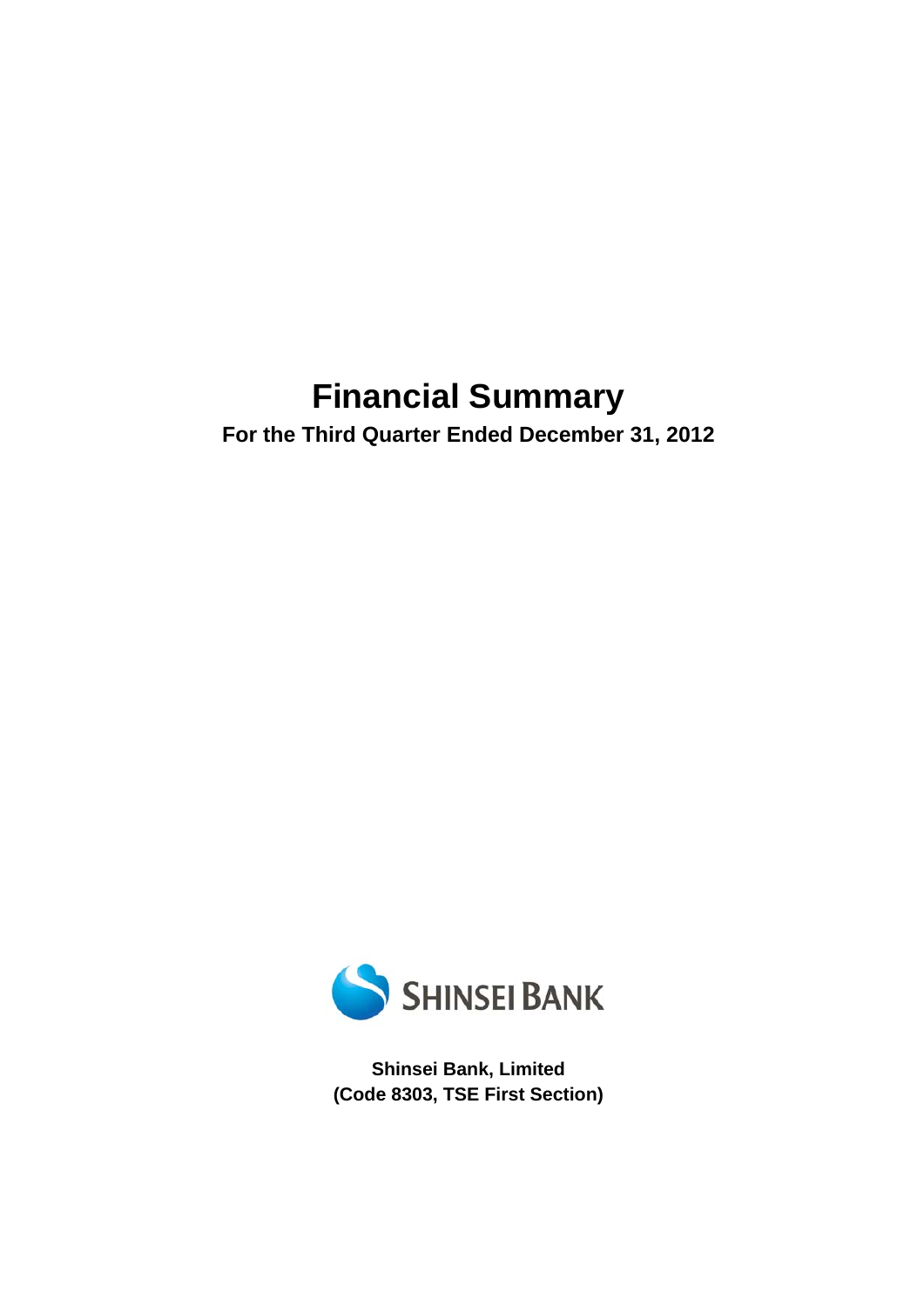| Financial Summary: Nine Months Ended December 31, 2012, Shinsel Bank, Limited |                    |
|-------------------------------------------------------------------------------|--------------------|
| <b>Contents</b>                                                               | Page               |
| <b>Financial and Economic Environment</b>                                     | 1                  |
| <b>Financial Highlights</b>                                                   | 1                  |
| Items included in Results of Operations                                       | (Consolidated) 4   |
| Section 1. Consolidated Information                                           | . 5                |
| Results of Operations - Table 1-                                              | (Consolidated)5    |
| Interest-Earning Assets and Interest-Bearing Liabilities - Table 2-           | (Consolidated)6    |
| Non-Interest Income -Table 3-                                                 | (Consolidated)7    |
| General and Administrative Expenses - Table 4-                                | (Consolidated)8    |
| Net Credit Costs - Table 5-                                                   | (Consolidated)9    |
| Amortization of Goodwill and Other Intangible Assets - Table 6-               | (Consolidated)9    |
| Other Gains (Losses) - Table 7-                                               | (Consolidated) 10  |
| Minority Interests in Net Income of Subsidiaries - Table 8-                   | (Consolidated) 10  |
| Major Balance Sheet Data - Table 9-                                           | (Consolidated)11   |
| Risk-Monitored Loans - Table 10-                                              | (Consolidated) 12  |
| Reserve for Credit Losses - Table 11-                                         | (Consolidated) 12  |
| Loans by Borrower Industry - Table 12-                                        | (Consolidated)  13 |
| Securities Being Held to Maturity - Table 13-                                 | (Consolidated)13   |
| Securities Available for Sale - Table 14-                                     | (Consolidated)14   |
| Deposits, Including Negotiable Certificates of Deposit (NCDs) - Table 15-     | (Consolidated) 15  |
| Financial Ratios - Table 16-                                                  | (Consolidated) 15  |
| Capital Adequacy Data - Table 17-                                             | (Consolidated)16   |
| Per Share Data - Table 18-                                                    | (Consolidated) 16  |
| <b>Business Lines Results - Table 19-</b>                                     | (Consolidated)17   |
| Institutional Group - Table 20-                                               | (Consolidated) 18  |
| Global Markets Group - Table 21-                                              | (Consolidated)20   |
| Individual Group - Table 22-                                                  | (Consolidated)22   |
| Individual Group Revenue by Product/Entity - Table 23-                        | (Consolidated)23   |
| Corporate/Other - Table 24-                                                   | (Consolidated)25   |
| Segment Information                                                           | ….26               |
| <b>Consolidated Balance Sheets (Unaudited)</b>                                | (Consolidated)27   |
| Consolidated Statements of Income (Unaudited)                                 | (Consolidated)29   |
| Consolidated Statements of Comprehensive Income (Unaudited)                   | (Consolidated)30   |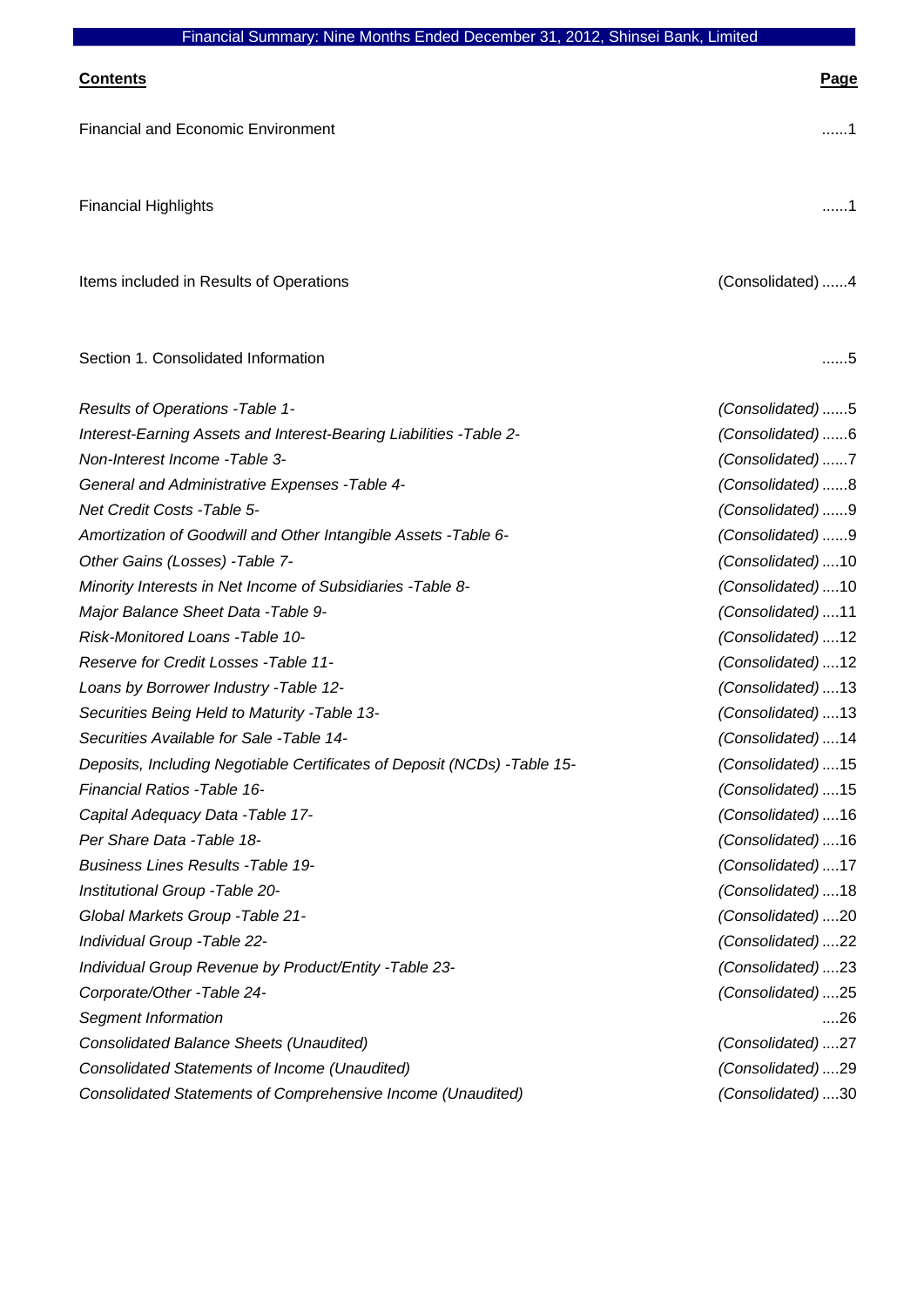Section 2. Non-Consolidated Information ....31

*Results of Operations -Table 25- (Non-Consolidated)* ....31 *Net Credit Costs -Table 26- (Non-Consolidated)* ....32 *Interest-Earning Assets and Interest-Bearing Liabilities -Table 27- (Non-Consolidated)* ....32 *Risk-Monitored Loans -Table 28- (Non-Consolidated)* ....33 *Loans by Borrower Industry -Table 29- (Non-Consolidated)* ....33 *Risk Monitored Loans by Borrower Industry -Table 30 - (Non-Consolidated)* ....34 *Overseas and Offshore Loans by Region -Table 31- (Non-Consolidated)* ....34 *Risk-Monitored Overseas and Offshore Loans by Region -Table 32- (Non-Consolidated)* ....35 *Claims Classified under the Financial Revitalization Law -Table 33- (Non-Consolidated)* ....35 *Coverage Ratios for Non-Performing Claims Classified under the Financial Revitalization Law -Table 34- (Non-Consolidated)* ....36 *Reserve for Credit Losses -Table 35- (Non-Consolidated)* ....36 *Securities Being Held to Maturity -Table 36- (Non-Consolidated)* ....36 *Securities Available for Sale -Table 37- (Non-Consolidated)* ....37 *Capital Adequacy Data-Table 38- (Non-Consolidated)* ....38 *Non-Consolidated Balance Sheets (Unaudited) (Non-Consolidated)* ....39

*Non-Consolidated Statements of Operations (Unaudited) (Non-Consolidated)* ....41

Section 3. Earnings Forecast -Table 39- (Consolidated and Non-Consolidated) ....42

Section 4. Exposure to Securitized Products and Related Investments (Non-Consolidated) ....43 *Balance of Securitized Products (Breakdown by Region and Type of Securities) -Table 40- (Non-Consolidated)*43 *Securitized Products, Recorded under "Securities" and "Other Monetary Claims Purchased" and OCI -Table 41- (Non-Consolidated)* ....44 *LBO, Monoline, SIV, ABCP, CDS -Table 42- (Non-Consolidated)* ....45 *Definitions -Table 43-* ....46

The following discussion should be read in conjunction with the consolidated and non-consolidated financial statements prepared in accordance with generally accepted accounting principles in Japan for banks. Except as otherwise indicated, the financial information in the following discussion is based on the consolidated financial statements. Financial and operational data that are stated in multiples of ¥0.1 billion have been truncated. All percentages have been rounded to the nearest 0.1%.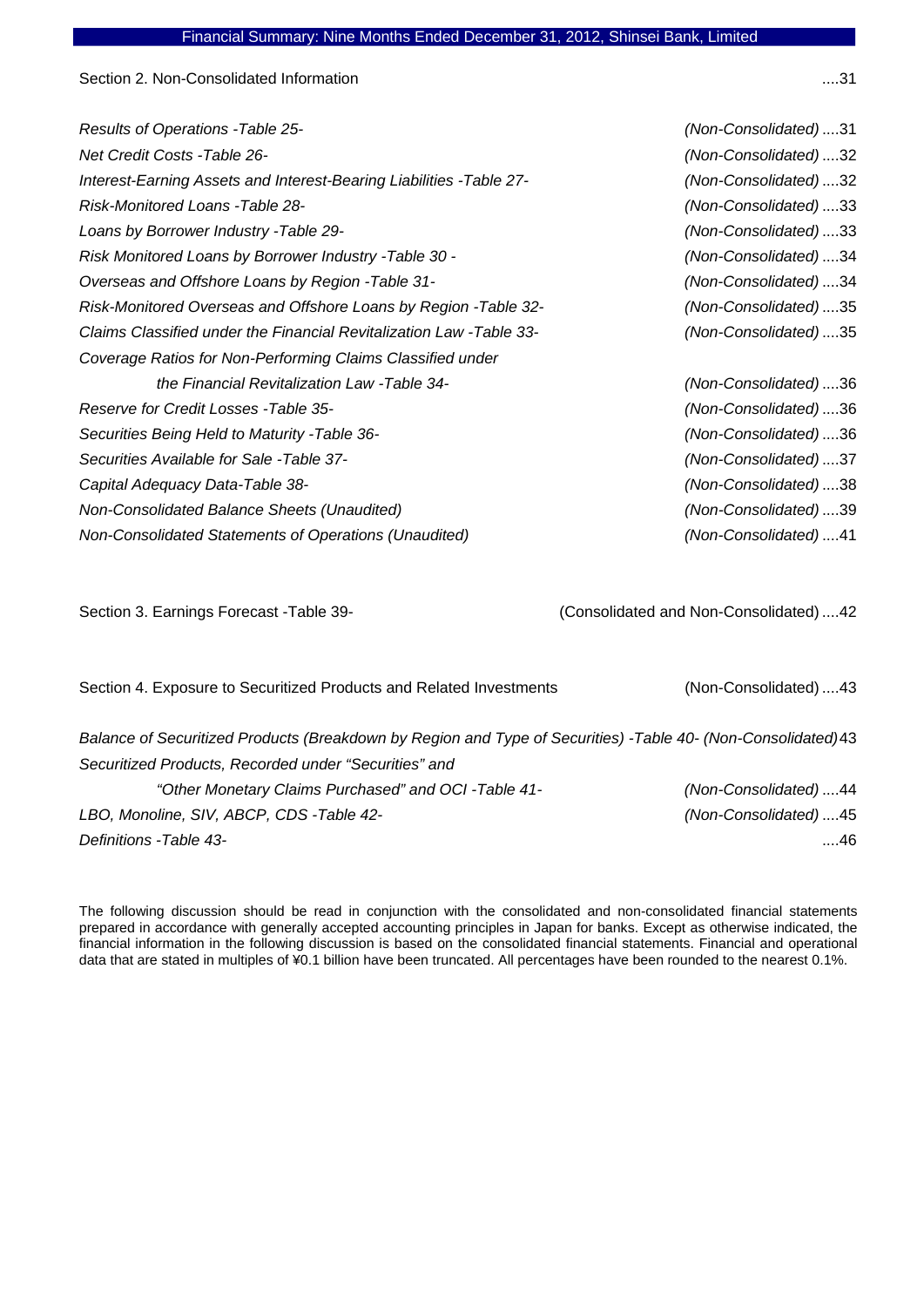### **Financial and Economic Environment**

- During the first nine months of fiscal year 2012, the Japanese economy showed a gradual recovery up to a point, despite the effects of the prolonged strong yen and deflation. However, thereafter, there were signs of weakness due to the continuing European debt crisis and a worldwide economic slump. Nevertheless, signs of a bottoming out were visible in some areas from around the end of 2012. Looking forward, while there are expectations for the economic recovery to remain on track on the back of continuing post-earthquake reconstruction demand, improvements in exports and the effect of the Japanese government's economic policies, there are lingering concerns about a potential slowdown due to the high level of uncertainty in the global economy and severity of the domestic labor market and income conditions.
- Against this backdrop, PM Shinzo Abe's new government, which was formed after a Lower House General Election in December 2012, has declared its intention to work swiftly to draw up aggressive monetary easing measures, dynamic fiscal measures and a growth strategy aimed at stimulating private demand in order to overcome deflation, correct the yen's appreciation and spur a recovery in the domestic economy. The Bank of Japan implemented monetary easing policies in April, September, October and December of 2012, and in January 2013. Under a Joint Statement by the Government and the Bank of Japan, going forward the Bank will in principle implement a more aggressive monetary policy aiming to achieve a 2% inflation target.
- Amidst these circumstances, the yen's tendency to appreciate continued due to the European debt crisis and global economic slump. However, speculation around the new government's intention to deploy aggressive monetary easing measures and correct the strong yen brought about a depreciation in the yen's value towards the end of 2012. As at the end of December 2012, the U.S. dollar-Japanese yen exchange rate was ¥86 (a weakening of ¥4 from the end of March 2012) and the euro-Japanese yen exchange rate was ¥114 (a weakening of ¥4 from the end of March 2012). This trend has continued into the new year.
- The domestic long-term (10 year government bond yields) interest rate was 1.0% at the beginning of the fiscal year, but declined to 0.7% due to inflows of capital seeking a safe haven in Japanese government bonds, and expectations for further monetary easing. In the latter part of December 2012, however, the interest rate was hovering around 0.8% due to outflows of capital following a rally in the equity markets. The short-term interest rate remained at a low level.
- Finally, while deepening risk aversion had weighed down the Nikkei 225 throughout the period, the index began rising particularly from around the time of the dissolution of the House of Representatives in November 2012, to reach ¥10,395.18 (a rise of approximately ¥310 from the end of March 2012) at the end of December 2012.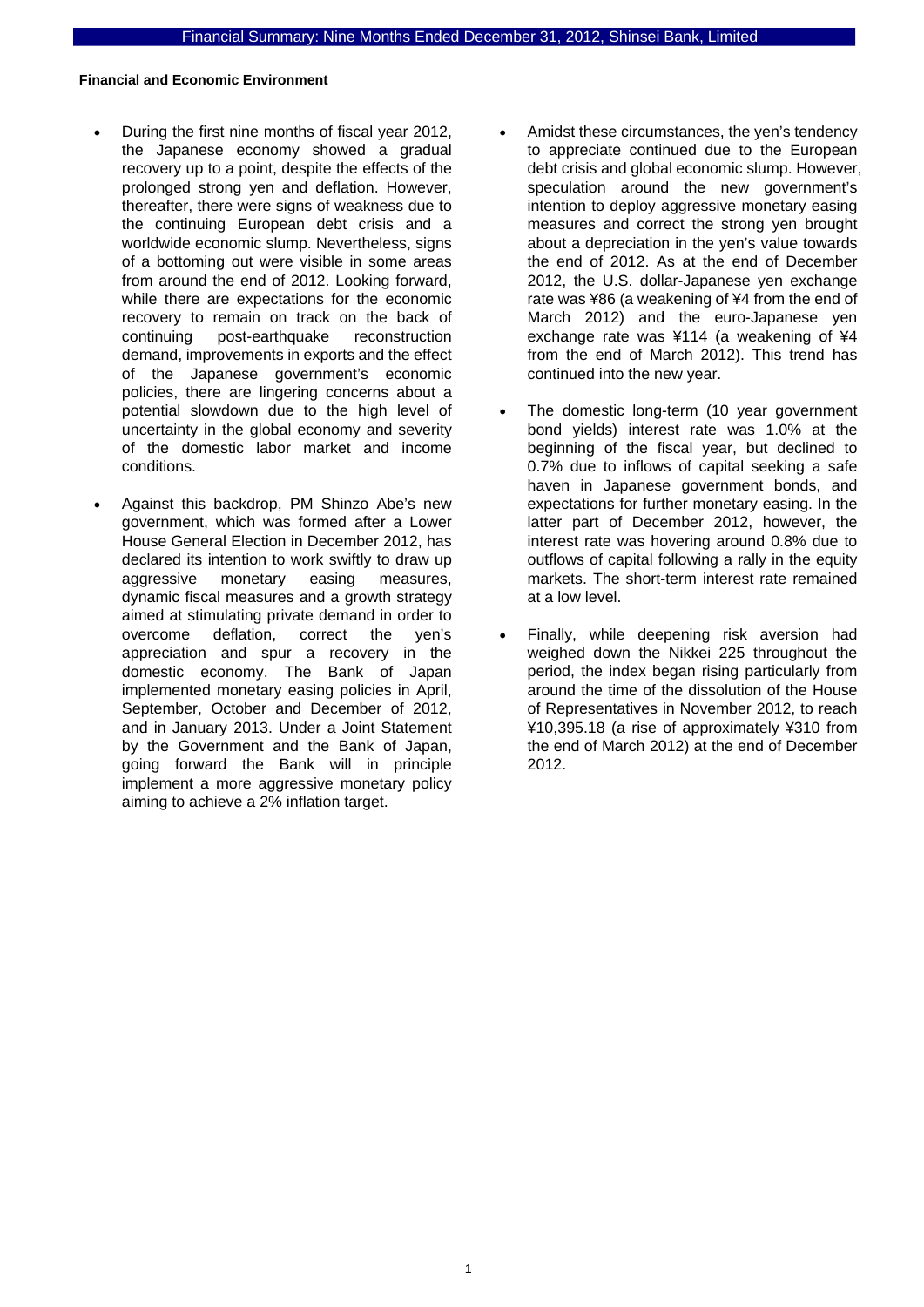Financial Highlights<sup>(1)</sup>

|                                                                     | (Billions of yen, except percentages) |                        |                       |         |
|---------------------------------------------------------------------|---------------------------------------|------------------------|-----------------------|---------|
|                                                                     | 3QFY2012<br>(9 months)                | 3QFY2011<br>(9 months) | Change<br>% or Amount | FY2011  |
| Selected income statement items (Consolidated)                      |                                       |                        |                       |         |
| Net interest income                                                 | 84.2                                  | 88.6                   | (5.0)%                | 116.9   |
| Non-interest income                                                 | 66.0                                  | 66.3                   | (0.4)%                | 86.0    |
| Net fees and commissions                                            | 13.9                                  | 20.0                   | $(30.4)\%$            | 25.2    |
| Net trading income                                                  | 13.9                                  | 7.9                    | 75.8%                 | 13.6    |
| Net other business income                                           | 38.0                                  | 38.2                   | (0.5)%                | 47.2    |
| <b>Total revenue</b>                                                | 150.3                                 | 155.0                  | (3.0)%                | 202.9   |
| General and administrative expenses                                 | 95.6                                  | 95.5                   | 0.1%                  | 127.9   |
| Ordinary business profit                                            | 54.6                                  | 59.4                   | (8.1)%                | 74.9    |
| Net credit costs                                                    | 4.8                                   | 11.9                   | $(59.6)\%$            | 12.2    |
| Ordinary business profit after net credit costs                     | 49.8                                  | 47.5                   | 4.8%                  | 62.7    |
| Amortization of goodwill and other intangible assets <sup>(2)</sup> | 8.2                                   | 9.1                    | (9.4)%                | 11.9    |
| Other gains (losses)                                                | (0.8)                                 | (9.7)                  | 91.2%                 | (35.4)  |
| Income before income taxes and minority interests                   | 40.7                                  | 28.7                   | 41.8%                 | 15.3    |
| Current income tax                                                  | 1.1                                   | 2.6                    | (57.6)%               | 2.9     |
| Deferred income tax                                                 | (0.8)                                 | 2.7                    | $(132.8)\%$           | 2.4     |
| Minority interests in net income of subsidiaries                    | 2.6                                   | 2.7                    | (1.9)%                | 3.5     |
| Net income                                                          | 37.8                                  | 20.6                   | 83.3%                 | 6.4     |
| Cash basis net income (3)                                           | 44.9                                  | 27.8                   | 61.6%                 | 16.0    |
| Selected balance sheet items (Consolidated)                         |                                       |                        |                       |         |
| <b>Securities</b>                                                   | 2,168.3                               | 1,895.5                | 272.8                 | 1,873.4 |
| Loans and bills discounted                                          | 4,270.1                               | 4,076.5                | 193.6                 | 4,136.8 |
| Customers' liabilities for acceptances and guarantees               | 514.5                                 | 558.7                  | (44.2)                | 562.6   |
| Reserve for credit losses                                           | (170.9)                               | (185.2)                | 14.3                  | (180.6) |
| <b>Total assets</b>                                                 | 9,113.7                               | 8,604.5                | 509.2                 | 8,609.6 |
| Deposits and negotiable certificates of deposit                     | 5,429.3                               | 5,526.5                | (97.2)                | 5,362.4 |
| Debentures                                                          | 272.1                                 | 305.5                  | (33.3)                | 294.1   |
| Borrowed money                                                      | 617.2                                 | 457.9                  | 159.3                 | 476.7   |
| Reserve for losses on interest repayments                           | 38.0                                  | 35.2                   | 2.8                   | 50.9    |
| <b>Total liabilities</b>                                            | 8,448.8                               | 7,972.7                | 476.1                 | 7,982.0 |
| <b>Total equity</b>                                                 | 664.8                                 | 631.7                  | 33.1                  | 627.6   |
|                                                                     |                                       |                        |                       |         |
| Financial ratios (%) (Consolidated)                                 |                                       |                        |                       |         |
| Net interest margin                                                 | 2.04                                  | 2.02                   |                       | 2.04    |
| Expense-to-revenue ratio                                            | 63.6                                  | 61.6                   |                       | 63.1    |
| Return on assets                                                    | $0.6^{(4)}$                           | $0.3^{(4)}$            |                       | 0.1     |
| Return on equity (fully diluted)                                    | 8.6 $(4)$                             | 4.9 $(4)$              |                       | 1.2     |
| Cash basis return on assets                                         | $0.7^{(4)}$                           | $0.4^{(4)}$            |                       | 0.2     |
| Cash basis return on equity (fully diluted)                         | 11.2 $(4)$                            | $7.4^{(4)}$            |                       | 3.2     |
| Capital adequacy data (Consolidated)                                |                                       |                        |                       |         |
| Tier I                                                              | 589.9                                 | 541.2                  | 48.6                  | 537.1   |
| Total capital                                                       | 698.7                                 | 634.1                  | 64.6                  | 626.9   |
| <b>Risk assets</b>                                                  | 5,875.4                               | 6,223.7                | (348.3)               | 6,102.5 |
| Capital adequacy ratio                                              | 11.89%                                | 10.18%                 |                       | 10.27%  |
| Tier I capital ratio                                                | 10.04%                                | 8.69%                  |                       | 8.80%   |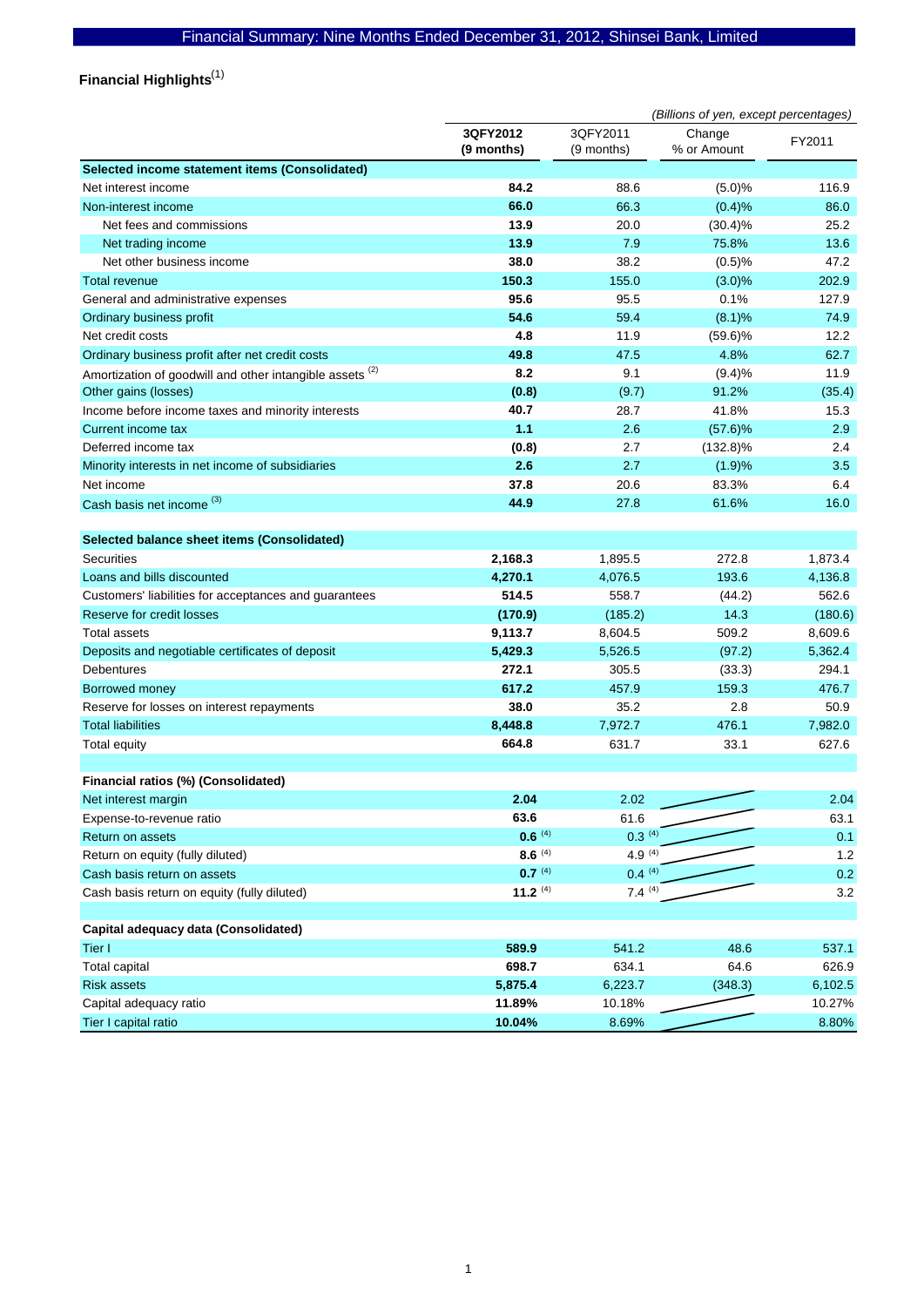|                                                          | (Billions of yen, except percentages) |                        |                       |        |
|----------------------------------------------------------|---------------------------------------|------------------------|-----------------------|--------|
|                                                          | 3QFY2012<br>(9 months)                | 3OFY2011<br>(9 months) | Change<br>% or Amount | FY2011 |
| Per share data (Consolidated)                            |                                       |                        |                       |        |
| Common equity                                            | 226.79                                | 214.66                 | 5.6%                  | 212.67 |
| Basic net income                                         | 14.24                                 | 7.77                   | 83.3%                 | 2.42   |
| Cash basis basic net income                              | 16.94                                 | 10.48                  | 61.6%                 | 6.05   |
|                                                          |                                       |                        |                       |        |
| Non-performing loans (Non-Consolidated)                  |                                       |                        |                       |        |
| Claims classified under the Financial Revitalization Law | 269.4                                 | 308.1                  | (38.6)                | 295.9  |
| Ratio to total claims                                    | 6.01%                                 | 7.11%                  |                       | 6.66%  |
| Reserve for credit losses                                | 113.5                                 | 116.4                  | (2.8)                 | 121.1  |
| Coverage ratio for non-performing claims                 | 96.6%                                 | 96.7%                  |                       | 96.7%  |
|                                                          |                                       |                        |                       |        |
| Selected income statement items (Non-Consolidated)       |                                       |                        |                       |        |
| Net interest income                                      | 48.1                                  | 42.3                   | 13.7%                 | 70.3   |
| Non-interest income                                      | 23.0                                  | 16.9                   | 35.7%                 | 24.5   |
| Net fees and commissions                                 | 8.6                                   | 15.6                   | $(44.8)\%$            | 18.0   |
| Net trading income                                       | 10.4                                  | 8.3                    | 24.7%                 | 13.4   |
| Net other business income (loss)                         | 3.9                                   | (7.0)                  | 155.7%                | (6.9)  |
| Total revenue                                            | 71.1                                  | 59.3                   | 20.0%                 | 94.8   |
| General and administrative expenses                      | 50.1                                  | 44.8                   | 11.8%                 | 62.6   |
| Ordinary business profit                                 | 21.0                                  | 14.4                   | 45.5%                 | 32.1   |
| Net credit costs                                         | 0.1                                   | 8.6                    | $(98.4)\%$            | 10.9   |
| Net income                                               | 17.9                                  | 0.9                    | 1,777.3%              | 13.8   |

(1) Represents results based on management accounting basis.

(2) In our consolidated financial statements, amortization of goodwill and other intangible assets is recorded in total general and administrative expenses. (3) Excludes amortization of goodwill and other intangible assets, net of tax benefit, related to the acquisition of consumer and commercial

finance companies.

- (4) Annualized basis.
- The Shinsei Bank Group recognized consolidated net income of ¥37.8 billion and consolidated cash basis net income of ¥44.9 billion for the first nine months of fiscal year 2012 (April 1, 2012 to December 31, 2012), an increase as compared to ¥20.6 billion and ¥27.8 billion for the first nine months of fiscal year 2011, respectively. This significant increase of the first nine months of fiscal year 2012 compared to the first nine months of fiscal year 2011 resulted from steady performance of each quarter since the beginning of this fiscal year 2012, due to reduced potential losses including reduction of non-core assets in line with the Bank's current Medium-Term Management Plan and continuous efforts to expand the customer base. Previously, performance had been fluctuating on a quarterly basis due to the impact of non-recurring factors until the end of fiscal year 2011.
- Total revenue amounted to ¥150.3 billion for the first nine months of fiscal year 2012, including net interest income of ¥84.2 billion, a decrease as compared to ¥88.6 billion for the first nine months of fiscal year 2011. This was due to reduction in non-core assets and the declining balance of consumer finance loans on account of the ongoing effects of the revised Money-Lending Business Control and Regulation Law. However, the loan balance has increased during the first nine months of fiscal year 2012, and quarterly net interest income has been trending stably. Non-interest income was ¥66.0 billion for the first nine months of fiscal year 2012, almost at the same level of ¥66.3 billion for the first nine months of fiscal year 2011.
- General and administrative expenses were ¥95.6 billion for the first nine months of fiscal year 2012, almost at the same level of ¥95.5 billion for the first nine months of fiscal year 2011, as we continued to expand our business base, while also promoting operational efficiency.
- Net credit costs amounted to ¥4.8 billion. The

institutional loan balance increased due to efforts to make new loan disbursements and additional provisions were recorded for real estate finance. However, large reserves for credit losses were not recorded as in previous years, as a result of reduction in non-core assets aimed at limiting potential risks, as well as strict credit management. As a result, net credit costs improved as compared to ¥11.9 billion for the first nine months of fiscal year 2011.

- Regarding performance within respective business groups, ordinary business profit after net credit costs was recorded at all groups, as the bank's earnings continued to stabilize.
	- In the Institutional Group, reconstruction of the customer base and stabilization of earnings continue, as ordinary business profit after net credit costs of ¥24.3 billion was recorded for the first nine months of fiscal year 2012, an increase as compared to ¥21.4 billion for the first nine months of fiscal year 2011, and performance remained stable.
	- In the Global Markets Group, ordinary business profit after net credit costs of ¥5.4 billion was recorded for the first nine months of fiscal year 2012, an increase as compared to ¥1.9 billion for the first nine months of fiscal year 2011. Revenue accumulation was steady, due to efforts made towards expansion of the customer base, and development and provision of products tailored to the needs of our customers.
	- In the Individual Group, revenue decreased as compared to the first nine months of fiscal year 2011 due to the decrease in loan balance in the consumer finance business. However, as the pace of the decline in loan balance decreased, ordinary business profit after net credit costs of ¥19.5 billion was recorded for the first nine months of fiscal year 2012.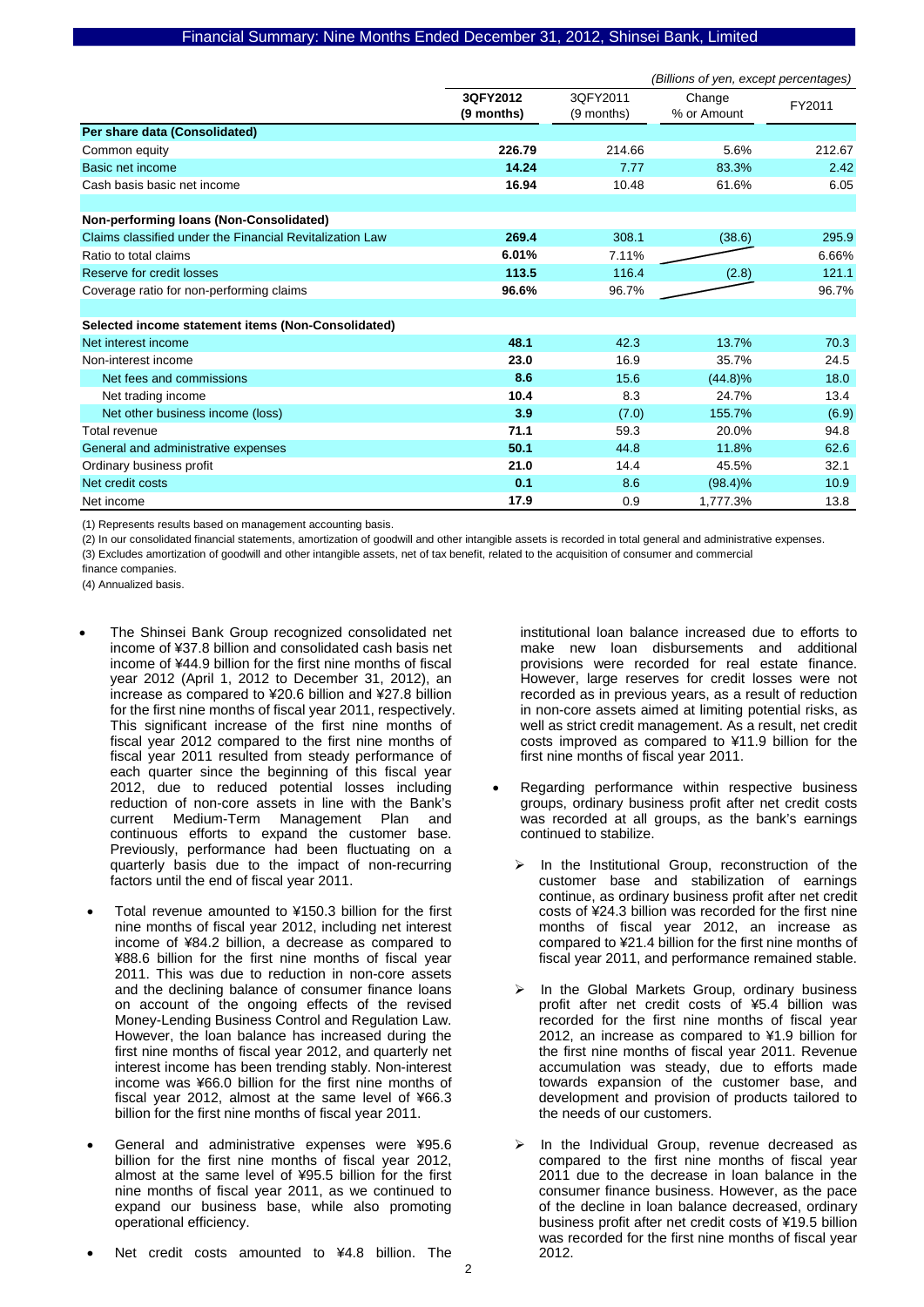- Balance of loans and bills discounted increased from ¥4,136.8 billion as of March 31, 2012, to ¥4,270.1 billion as of December 31, 2012. This was mainly due to an increase in loans to institutional customers and housing loans, while the pace of decrease in the consumer finance loan balance slowed.
- Net interest margin of 2.04% was recorded for the first nine months of fiscal year 2012, a slight increase as compared to 2.02% for the first nine months of fiscal year 2011. This was mainly due to maturities of time deposits bearing relatively high interest rates sold in previous years resulting in a reduction in the cost of deposits and negotiable certificates of deposit, and decrease in expenses on interest-bearing liabilities. However, the increase in net interest margin remained low, as the balance of consumer finance loans bearing relatively high interest rates decreased resulting in a decrease in the yield on interest-earning assets.
- Regarding capital ratios, Tier I capital and total capital increased due to accumulation of consolidated net income and amortization of goodwill and other intangible assets over the first nine months of fiscal year 2012, which resulted in improvement of the total capital adequacy ratio and Tier I capital ratio on a consolidated basis, to 11.89% and 10.04%, respectively, as of December 31, 2012 compared to 10.27% and 8.80% as of March 31, 2012.
- Balance of non-performing loans under the Financial Revitalization Law (non-consolidated) totaled ¥269.4 billion as of December 31, 2012, a decrease of ¥26.5 billion during the first nine months of fiscal year 2012, mainly due to sales and collections of non-performing loans etc. In addition, the proportion of non-performing claims to the balance of total claims improved from 6.66% at the end of March 2012, to 6.01% as at December 31, 2012.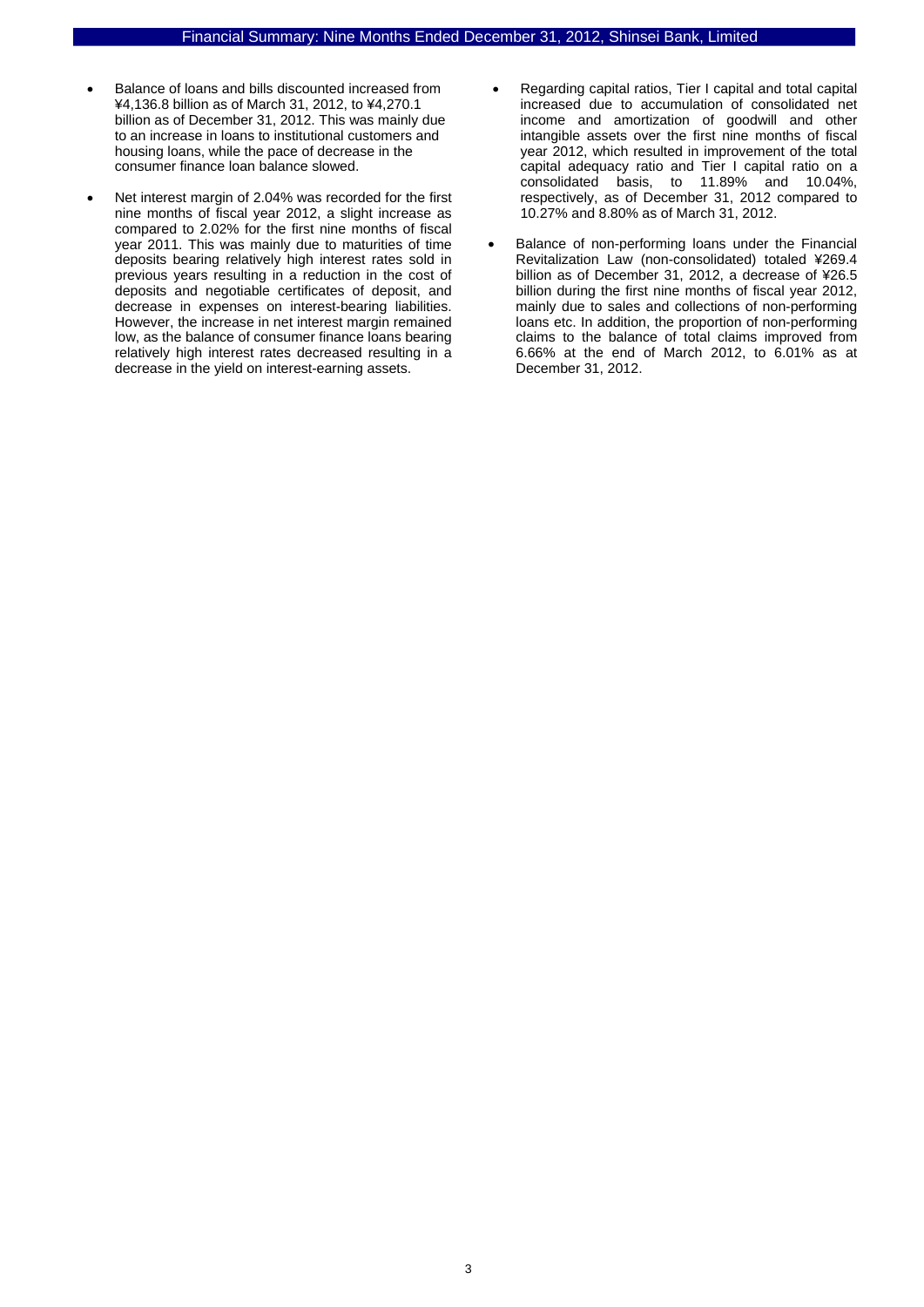# **Items included in Results of Operations (Consolidated)**  (1)

|                                                                                  | 3QFY2012<br>(9 months)<br>$(a)+(b)$ | 3QFY2012<br>(3 months)<br>(a) | 2QFY2012<br>(6 months)<br>(b) | (Reference)<br>3QFY2011<br>(9 months) | (Reference)<br>FY2011<br>(12 months) |
|----------------------------------------------------------------------------------|-------------------------------------|-------------------------------|-------------------------------|---------------------------------------|--------------------------------------|
| Gains included in revenue                                                        |                                     |                               |                               |                                       |                                      |
| Large gains from the sale of non-core assets / the redemption of non-core assets |                                     |                               | L.                            | 6.3                                   | 6.3                                  |
| Others                                                                           |                                     |                               |                               |                                       | 1.1                                  |
| Subtotal (i)                                                                     |                                     |                               |                               | 6.3                                   | 7.4                                  |
| Losses included in revenue                                                       |                                     |                               |                               |                                       |                                      |
| Impairment of major listed shares                                                | ä,                                  | $\sim$                        | $\sim$                        | (5.2)                                 | (5.2)                                |
| Domestic real estate non-recourse finance (bonds)                                | (1.6)                               | (0.7)                         | (0.9)                         | (2.6)                                 | (3.3)                                |
| <b>Others</b>                                                                    |                                     |                               |                               | (0.8)                                 | (3.3)                                |
| Subtotal (ii)                                                                    | (1.6)                               | (0.7)                         | (0.9)                         | (8.7)                                 | (11.9)                               |
| Items included in net credit costs                                               |                                     |                               |                               |                                       |                                      |
| Reversal of major institutional credit reserve                                   | $\sim$                              | ÷                             | ÷,                            | 17.2                                  | 17.2                                 |
| Specialty finance                                                                | 0.8                                 |                               | 0.8                           | (18.8)                                | (18.8)                               |
| Domestic real estate non-recourse finance                                        | (5.5)                               | (1.0)                         | (4.4)                         | (5.6)                                 | (8.0)                                |
| Large net credit costs related to non-core assets                                | (1.2)                               | $\tilde{\phantom{a}}$         | (1.2)                         | ÷,                                    | (2.2)                                |
| Others                                                                           | 1.6                                 | 0.4                           | 1.1                           | 1.6                                   | 1.6                                  |
| Subtotal (iii)                                                                   | (4.3)                               | (0.6)                         | (3.7)                         | (5.5)                                 | (10.1)                               |
| Other gains (losses)                                                             |                                     |                               |                               |                                       |                                      |
| Grey zone related provisions                                                     |                                     |                               | ä,                            | (11.8)                                | (32.8)                               |
| Others                                                                           |                                     |                               |                               | 1.6                                   | (0.2)                                |
| Subtotal (iv)                                                                    |                                     |                               |                               | (10.1)                                | (33.1)                               |
| Corporate tax adjustment due to tax reform (v)                                   |                                     | $\sim$                        |                               | (0.7)                                 | (1.3)                                |
| Total (i) + (ii) + (iii) + (iv) + (v)                                            | (6.0)                               | (1.3)                         | (4.7)                         | (18.9)                                | (49.1)                               |
| <b>Breakdown by Category</b>                                                     |                                     |                               |                               |                                       |                                      |
| Grey zone related provisions                                                     |                                     |                               |                               | (11.8)                                | (32.8)                               |
| Specialty finance                                                                | 0.8                                 |                               | 0.8                           | (18.8)                                | (18.8)                               |
| Domestic real estate non-recourse finance                                        | (7.1)                               | (1.7)                         | (5.4)                         | (8.3)                                 | (11.3)                               |
| Impairment of major listed shares                                                | $\overline{a}$                      | ÷                             | ÷                             | (5.2)                                 | (5.2)                                |
| Corporate tax adjustment due to tax reform                                       | $\blacksquare$                      | $\sim$                        | $\blacksquare$                | (0.7)                                 | (1.3)                                |
| Reversal of major institutional credit reserve                                   | ä,                                  |                               | ä,                            | 17.2                                  | 17.2                                 |
| Non-core assets related                                                          | (1.2)                               | $\blacksquare$                | (1.2)                         | 6.3                                   | 4.0                                  |
| <b>Others</b>                                                                    | 1.6                                 | 0.4                           | 1.1                           | 2.4                                   | (0.8)                                |
| Total                                                                            | (6.0)                               | (1.3)                         | (4.7)                         | (18.9)                                | (49.1)                               |

(1) This table shows items which are considered to be largely non-recurring.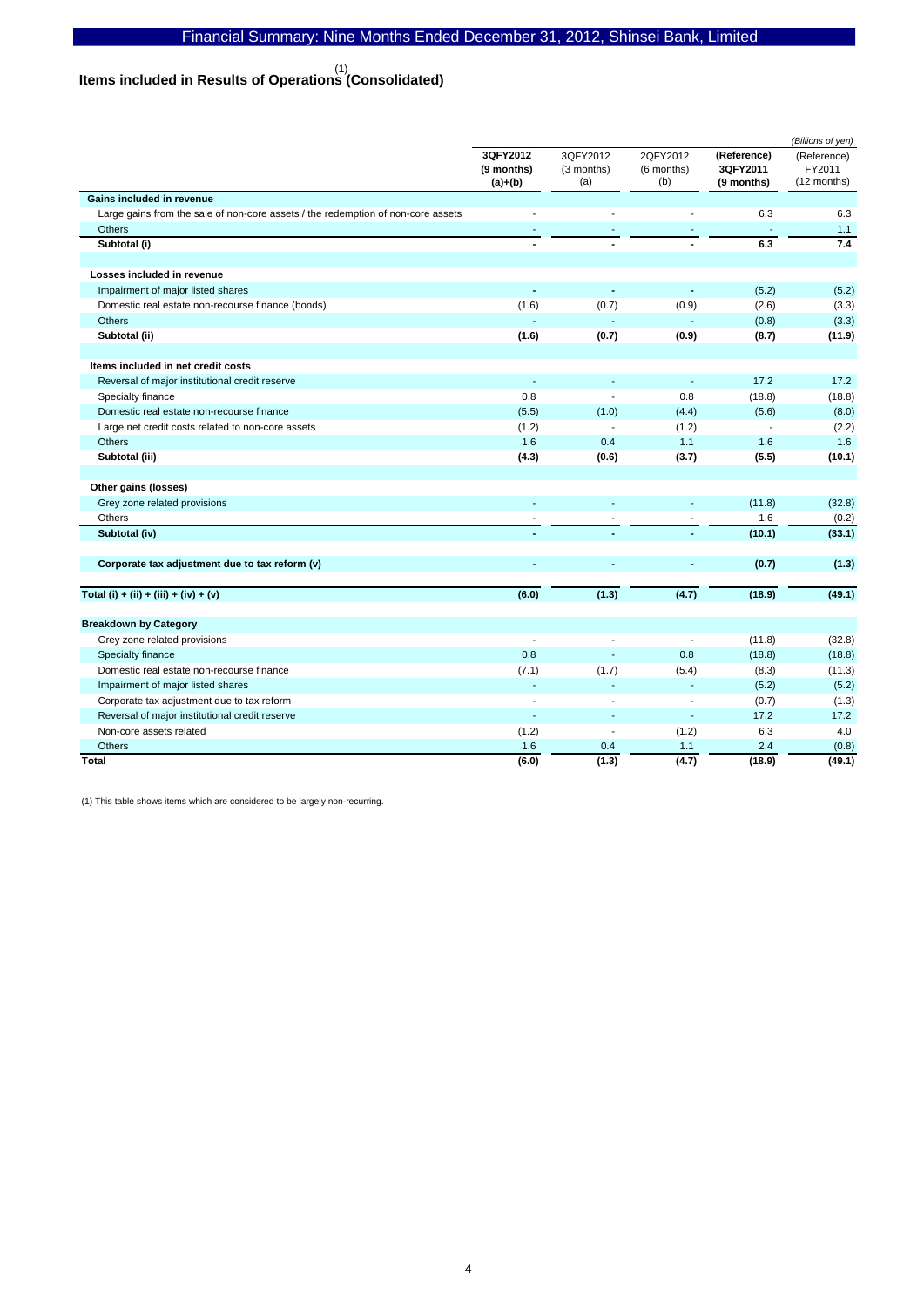# **Section 1. Consolidated Information**

# *Results of Operations -Table 1- (Consolidated)*  (1)

|                                                                     |            | (Billions of yen, except percentages) |               |             |  |  |
|---------------------------------------------------------------------|------------|---------------------------------------|---------------|-------------|--|--|
|                                                                     | 3QFY2012   | 3QFY2011                              | $\frac{0}{0}$ | FY2011      |  |  |
|                                                                     | (9 months) | (9 months)                            | Change        | (12 months) |  |  |
| Net interest income                                                 | 84.2       | 88.6                                  | (5.0)         | 116.9       |  |  |
| Non-interest income                                                 | 66.0       | 66.3                                  | (0.4)         | 86.0        |  |  |
| Net fees and commissions                                            | 13.9       | 20.0                                  | (30.4)        | 25.2        |  |  |
| Net trading income                                                  | 13.9       | 7.9                                   | 75.8          | 13.6        |  |  |
| Net other business income                                           | 38.0       | 38.2                                  | (0.5)         | 47.2        |  |  |
| Total revenue                                                       | 150.3      | 155.0                                 | (3.0)         | 202.9       |  |  |
| General and administrative expenses                                 | 95.6       | 95.5                                  | 0.1           | 127.9       |  |  |
| <b>Ordinary business profit</b>                                     | 54.6       | 59.4                                  | (8.1)         | 74.9        |  |  |
| Net credit costs                                                    | 4.8        | 11.9                                  | (59.6)        | 12.2        |  |  |
| Ordinary business profit after net credit costs                     | 49.8       | 47.5                                  | 4.8           | 62.7        |  |  |
| Amortization of goodwill and other intangible assets <sup>(2)</sup> | 8.2        | 9.1                                   | (9.4)         | 11.9        |  |  |
| Other gains (losses)                                                | (0.8)      | (9.7)                                 | 91.2          | (35.4)      |  |  |
| Income before income taxes and minority interests                   | 40.7       | 28.7                                  | 41.8          | 15.3        |  |  |
| <b>Current income tax</b>                                           | 1.1        | 2.6                                   | (57.6)        | 2.9         |  |  |
| Deferred income tax                                                 | (0.8)      | 2.7                                   | (132.8)       | 2.4         |  |  |
| Minority interests in net income of subsidiaries                    | 2.6        | 2.7                                   | (1.9)         | 3.5         |  |  |
| <b>Net income</b>                                                   | 37.8       | 20.6                                  | 83.3          | 6.4         |  |  |
| Cash basis net income <sup>(3)</sup>                                | 44.9       | 27.8                                  | 61.6          | 16.0        |  |  |

(1) Represents results based on management accounting basis.

(2) In our consolidated financial statements, amortization of goodwill and other intangible assets is recorded in total general and administrative expenses. (3) Excludes amortization of goodwill and other intangible assets, net of tax benefit, related to the acquisition of consumer and commercial finance companies.

Note 1: Quarterly information is available in the Quarterly Data Book

- Shinsei Bank reported total revenue for the first nine months of fiscal year 2012 of ¥150.3 billion, which represents a slight decrease as compared to ¥155.0 billion for the first nine months of fiscal year 2011. While net interest income decreased due to reduction in non-core assets and the lower balance of consumer finance loans, non-interest income was almost at the same level as compared to the first nine months of fiscal year 2011.
- Net interest income of ¥84.2 billion recorded for the first nine months of fiscal year 2012 was lower than the ¥88.6 billion recorded for the first nine months of fiscal year 2011. This was mainly due to a reduction in non-core assets, and the lower balance of consumer finance loans, although the pace of decrease in consumer finance loans has slowed. In addition, loans for institutional customers and housing loans increased during the first nine months of fiscal year 2012, and as a result the loan balance as of December 31, 2012 showed an increase. Quarterly net interest income has been trending stably in fiscal year 2012, although a decrease in the balance of consumer finance loans with higher interest rates had a considerable impact.

.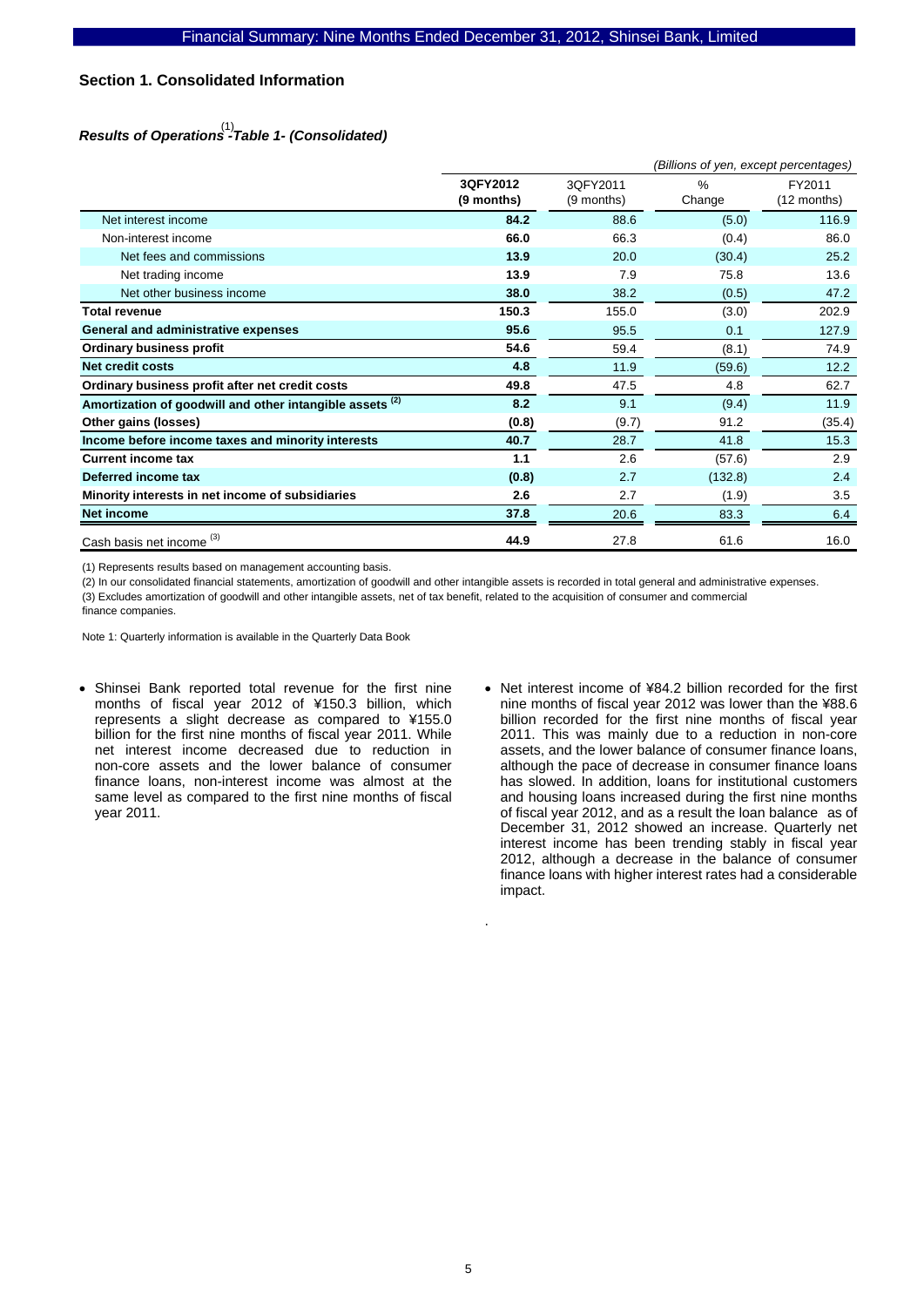#### *Interest-Earning Assets and Interest-Bearing Liabilities -Table 2- (Consolidated)*

|                                                                                         |                        |          |                        |                    |                       |                          |                    |          | (Billions of yen, except percentages) |
|-----------------------------------------------------------------------------------------|------------------------|----------|------------------------|--------------------|-----------------------|--------------------------|--------------------|----------|---------------------------------------|
|                                                                                         | 3QFY2012<br>(9 months) |          | 3QFY2011<br>(9 months) |                    | FY2011<br>(12 months) |                          |                    |          |                                       |
|                                                                                         | Average<br>Balance     | Interest | Yield/rate<br>(%)      | Average<br>Balance | Interest              | Yield/rate<br>(%)        | Average<br>Balance | Interest | Yield/rate<br>$(\% )$                 |
| Interest-earning assets (1):                                                            |                        |          |                        |                    |                       |                          |                    |          |                                       |
| Loans and bills discounted                                                              | 4,230.6                | 97.3     | 3.05                   | 4,166.3            | 106.8                 | 3.40                     | 4,159.8            | 140.3    | 3.37                                  |
| Lease receivables and leased investment assets / installment receivables (1)            | 565.4                  | 26.7     | 6.27                   | 543.7              | 27.7                  | 6.78                     | 545.6              | 36.6     | 6.72                                  |
| Securities                                                                              | 1,952.4                | 12.5     | 0.85                   | 2,544.5            | 13.7                  | 0.72                     | 2,394.6            | 17.8     | 0.74                                  |
| Other interest-earning assets (2)(3)                                                    | 400.6                  | 1.3      | $n.m.$ $(5)$           | 336.9              | 1.1                   | $n.m.$ $(5)$             | 351.3              | 1.5      | $n.m.$ $(5)$                          |
| Total revenue on interest-earning assets (A) <sup>(1)</sup>                             | 7,149.2                | 137.9    | 2.56                   | 7,591.6            | 149.5                 | 2.61                     | 7,451.4            | 196.4    | 2.64                                  |
| Interest-bearing liabilities:                                                           |                        |          |                        |                    |                       |                          |                    |          |                                       |
| Deposits, including negotiable certificates of deposit                                  | 5,389.7                | 17.5     | 0.43                   | 5,655.4            | 22.6                  | 0.53                     | 5,623.5            | 29.0     | 0.52                                  |
| <b>Debentures</b>                                                                       | 285.0                  | 0.7      | 0.36                   | 326.1              | 1.1                   | 0.48                     | 320.5              | 1.4      | 0.46                                  |
| Borrowed money                                                                          | 636.5                  | 3.9      | 0.83                   | 698.9              | 4.2                   | 0.81                     | 647.2              | 5.5      | 0.86                                  |
| Subordinated debt                                                                       | 92.7                   | 1.4      | 2.06                   | 95.0               | 1.2                   | 1.79                     | 94.5               | 1.7      | 1.86                                  |
| Other borrowed money                                                                    | 543.7                  | 2.5      | 0.62                   | 603.8              | 2.9                   | 0.66                     | 552.7              | 3.8      | 0.69                                  |
| Corporate bonds                                                                         | 174.0                  | 3.9      | 3.03                   | 165.1              | 4.2                   | 3.40                     | 170.1              | 5.7      | 3.38                                  |
| Subordinated bonds                                                                      | 150.3                  | 3.6      | 3.26                   | 140.1              | 3.9                   | 3.72                     | 145.6              | 5.3      | 3.67                                  |
| Other corporate bonds                                                                   | 23.6                   | 0.2      | 1.58                   | 25.0               | 0.3                   | 1.59                     | 24.5               | 0.4      | 1.67                                  |
| Other interest-bearing liabilities <sup>(2)</sup>                                       | 425.4                  | 0.6      | n.m. <sup>(5)</sup>    | 534.8              | 0.7                   | n.m. (5)                 | 476.0              | 0.9      | $n.m.$ $(5)$                          |
| Total expense on interest-bearing liabilities (B)                                       | 6,910.8                | 27.0     | 0.52                   | 7,380.5            | 33.0                  | 0.59                     | 7,237.5            | 42.8     | 0.59                                  |
| Net interest margin $(A)$ - $(B)$ <sup>(1)</sup>                                        | Ĭ.                     | 110.9    | 2.04                   | $\blacksquare$     | 116.4                 | 2.02                     | $\blacksquare$     | 153.5    | 2.04                                  |
| Non interest-bearing sources of funds:                                                  |                        |          |                        |                    |                       |                          |                    |          |                                       |
| Non interest-bearing (assets) liabilities, net                                          | (345.9)                |          | $\overline{a}$         | (348.2)            |                       |                          | (342.8)            |          |                                       |
| Total equity excluding minority interests in subsidiaries (4)                           | 584.3                  | ٠        | $\blacksquare$         | 559.3              |                       |                          | 556.7              |          |                                       |
| Total non interest-bearing sources of funds (C)                                         | 238.4                  | ٠        | $\blacksquare$         | 211.1              | $\mathbf{r}$          | $\sim$                   | 213.8              | ÷.       | $\overline{\phantom{a}}$              |
| Sum of total expense on interest-bearing liabilities and                                |                        |          |                        |                    |                       |                          |                    |          |                                       |
| non-interest-bearing sources of funds (D)=(B)+(C)                                       | 7,149.2                | 27.0     | 0.50                   | 7,591.6            | 33.0                  | 0.58                     | 7,451.4            | 42.8     | 0.57                                  |
| Net revenue/yield on interest-earning assets (A)-(D) <sup>(1)</sup>                     | ٠                      | 110.9    | 2.06                   | $\sim$             | 116.4                 | 2.04                     |                    | 153.5    | 2.06                                  |
| Reconciliation of total revenue on interest-earning<br>assets to total interest income: |                        |          |                        |                    |                       |                          |                    |          |                                       |
| Total revenue on interest-earning assets                                                | 7,149.2                | 137.9    | 2.56                   | 7,591.6            | 149.5                 | 2.61                     | 7,451.4            | 196.4    | 2.64                                  |
| Less: Income on lease transactions and installment receivables                          | 565.4                  | 26.7     | 6.27                   | 543.7              | 27.7                  | 6.78                     | 545.6              | 36.6     | 6.72                                  |
| Total interest income                                                                   | 6,583.8                | 111.2    | 2.24                   | 7,047.8            | 121.7                 | 2.29                     | 6,905.7            | 159.7    | 2.31                                  |
| Total interest expense                                                                  | ÷,                     | 27.0     | $\blacksquare$         |                    | 33.0                  |                          |                    | 42.8     |                                       |
| Net interest income                                                                     | $\blacksquare$         | 84.2     | $\blacksquare$         | $\blacksquare$     | 88.6                  | $\overline{\phantom{a}}$ | $\blacksquare$     | 116.9    | $\overline{\phantom{a}}$              |
|                                                                                         |                        |          |                        |                    |                       |                          |                    |          |                                       |

(1) Includes lease transactions and installment receivables and related yields.

(2) Other interest-earning assets and other interest-bearing liabilities include interest swaps and funding swaps. (3) Excludes average balance of non interest-earning assets.

(4) Represents a simple average of the balance at the end of the current period and the balance at the end of the previous period.

 $(5)$  n.m. is not meaningful.

Note 1: Quarterly information is available in the Quarterly Data Book

- Net revenue on interest-earning assets includes net interest income as well as revenue earned on lease receivables and leased investment assets and installment receivables. The Bank considers income on lease transactions and installment receivables to be a component of interest income, but Japanese GAAP does not include income on lease transactions and installment receivables in net interest income. Under Japanese GAAP, therefore, income on lease transactions and installment receivables is reported in net other business income in our consolidated statements of operations.
- The net interest margin increased slightly to 2.04% for the first nine months of fiscal year 2012, compared to 2.02% for the first nine months of fiscal year 2011.
	- $\triangleright$  This reflects the decrease in the rate on interest-bearing liabilities caused by a decrease in the rate on deposits including negotiable certificates of deposit, from 0.53% for the first nine months of fiscal year 2011 to 0.43% for the first nine months of fiscal year 2012, caused by

maturities of relatively high-yield time deposits and the prevailing lower interest rate market environment. However this reflects also the decrease in the yield on interest-earning assets caused by the lower balance of high-yield consumer finance loans.

- The revenue on interest-earning assets for the first nine months of fiscal year 2012 was ¥110.9 billion, decreasing from ¥116.4 billion for the first nine months of fiscal year 2011.
	- ¾ While total expense on interest-bearing liabilities decreased ¥6.0 billion from ¥33.0 billion for the first nine months of fiscal year 2011 to ¥27.0 billion in the first nine months of fiscal year 2012, this was offset by a ¥11.5 billion decrease in total revenue on interest-earning assets. The decrease in total revenue on interest-earning assets was due to lower yield on loans and bills discounted, and a decrease in the balance of securities.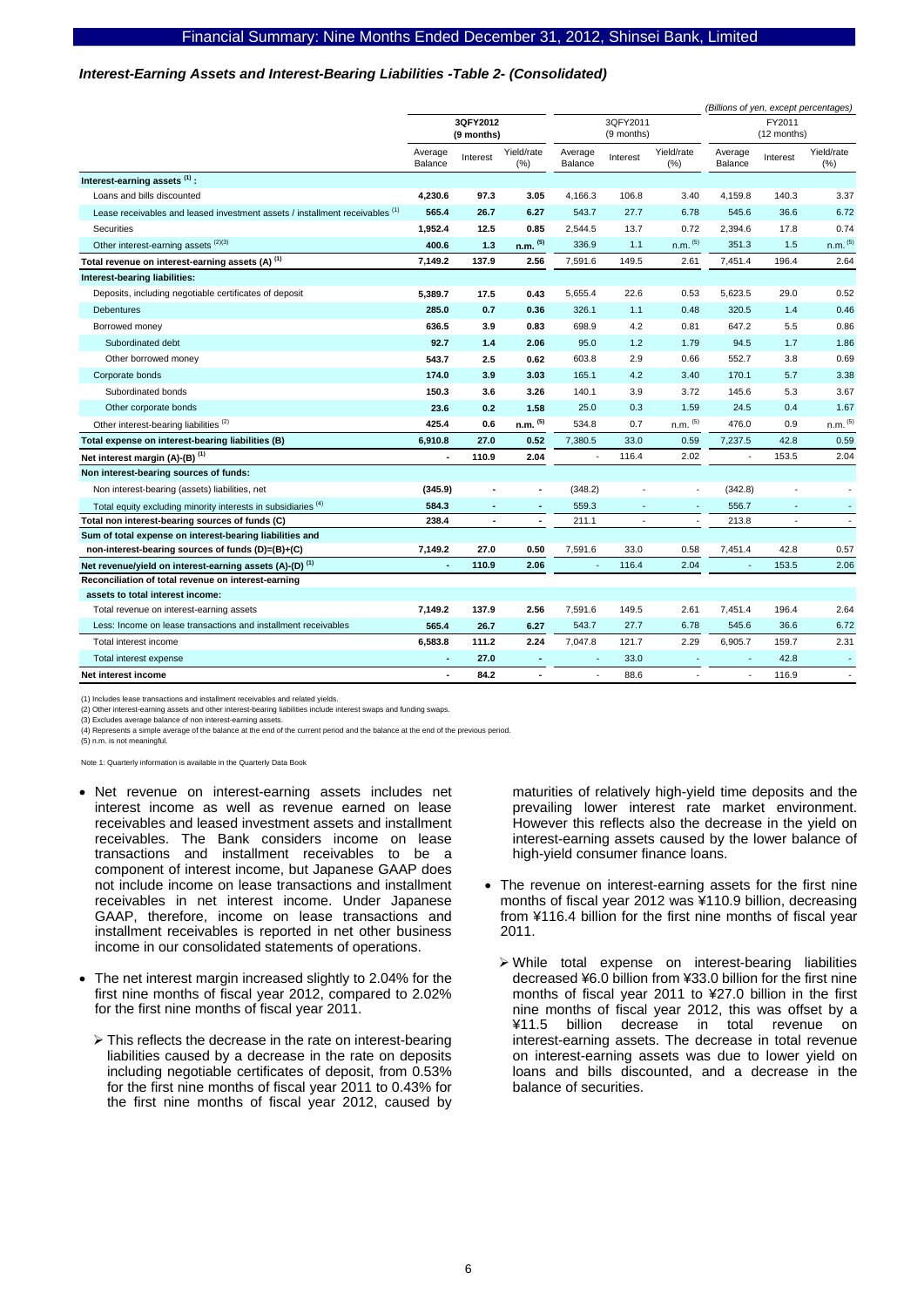#### *Non-Interest Income -Table 3- (Consolidated)*

|                                                          |                        | (Billions of yen, except percentages) |             |                         |  |
|----------------------------------------------------------|------------------------|---------------------------------------|-------------|-------------------------|--|
|                                                          | 3QFY2012<br>(9 months) | 3QFY2011<br>(9 months)                | %<br>Change | FY2011<br>$(12$ months) |  |
| Net fees and commissions                                 | 13.9                   | 20.0                                  | (30.4)      | 25.2                    |  |
| Net trading income                                       | 13.9                   | 7.9                                   | 75.8        | 13.6                    |  |
| Net other business income                                | 38.0                   | 38.2                                  | (0.5)       | 47.2                    |  |
| Income on lease transactions and installment receivables | 26.7                   | 27.7                                  | (3.8)       | 36.6                    |  |
| Total non-interest income                                | 66.0                   | 66.3                                  | (0.4)       | 86.0                    |  |

Note 1: Quarterly information is available in the Quarterly Data Book

- Non-interest income consists of fees and commissions, trading income and other business income such as income from leased assets and installment receivables and gains and losses on sales of available-for-sale securities.
- Total non-interest income of ¥66.0 billion for the first nine months of fiscal year 2012 was almost at the same level as compared to ¥66.3 billion for the first nine months of fiscal year 2011. In previous fiscal years, results were impacted significantly by substantial non-recurring investment-related losses, and gains realized from sales of non-core assets and repurchase of subordinated debt. However, during the first nine months of fiscal year 2012 the impact of such non-recurring factors was limited. However the results for the third quarter of fiscal year 2012 underperformed those of the first and second quarter of fiscal year 2012 due to the impact of temporary discontinuation of offering and sales of structured yen deposits from September 6 through December 17, 2012.
- Net fees and commissions were mainly from non-recourse finance on domestic real estate, servicing fees in specialty finance and principal transactions, guarantee and other businesses operated by consumer finance subsidiaries, and sales of mutual funds and variable annuities. Net fees and commissions of ¥13.9 billion were recorded for the first nine months of fiscal year 2012, as compared to ¥20.0 billion for the first nine months of fiscal year 2011, mainly due to the decrease in mutual funds related fees in retail banking, and decrease in servicing fee income of subsidiaries.
- Net trading income includes revenues from derivatives with customer-driven transactions and those from proprietary trading. Net trading income of ¥13.9 billion was recorded for the first nine months of fiscal year 2012,

an increase of ¥6.0 billion compared to ¥7.9 billion for the first nine months of fiscal year 2011.

• Net other business income of ¥38.0 billion for the first nine months of fiscal year 2012 was almost at the same level as compared to ¥38.2 billion for the first nine months of fiscal year 2011. Income on installment receivables of ¥18.7 billion was recorded, an increase as compared to ¥17.7 billion for the first nine months of fiscal year 2011, combining the amount at APLUS FINANCIAL which steadily increased, and the results at Showa Leasing. In the principal transactions business which mainly operates credit trading, income from monetary trust management was recorded at ¥6.6 billion, at approximately the same level as the ¥6.6 billion recorded in the first nine months of fiscal year 2011. In ALM operations, net income from sales of Japanese national government bonds was recorded at ¥3.2 billion for the first nine months of fiscal year 2012, an increase as compared to ¥1.6 billion for the first nine months of fiscal year 2011. On the other hand, income from leased assets was recorded at ¥7.9 billion, a decrease as compared to ¥10.0 billion, due to the impact

of changes in the lease accounting system. In addition, the first nine months of fiscal year 2011 included gains of ¥6.3 billion, net of withholding tax, on sales of foreign equities that had been classified as non-core assets, ¥5.2 billion of impairment of major listed securities, ¥2.6 billion of impairment of bonds related to domestic real estate non-recourse finance, and ¥0.8 billion of impairment of private equity investments. However, during the first nine months of fiscal year 2012, no major gains on sales or impairments of securities were recorded; impairment of bonds related to domestic real estate non-recourse finance of ¥1.6 billion, and impairment of private equity investments of ¥0.6 billion, were limited.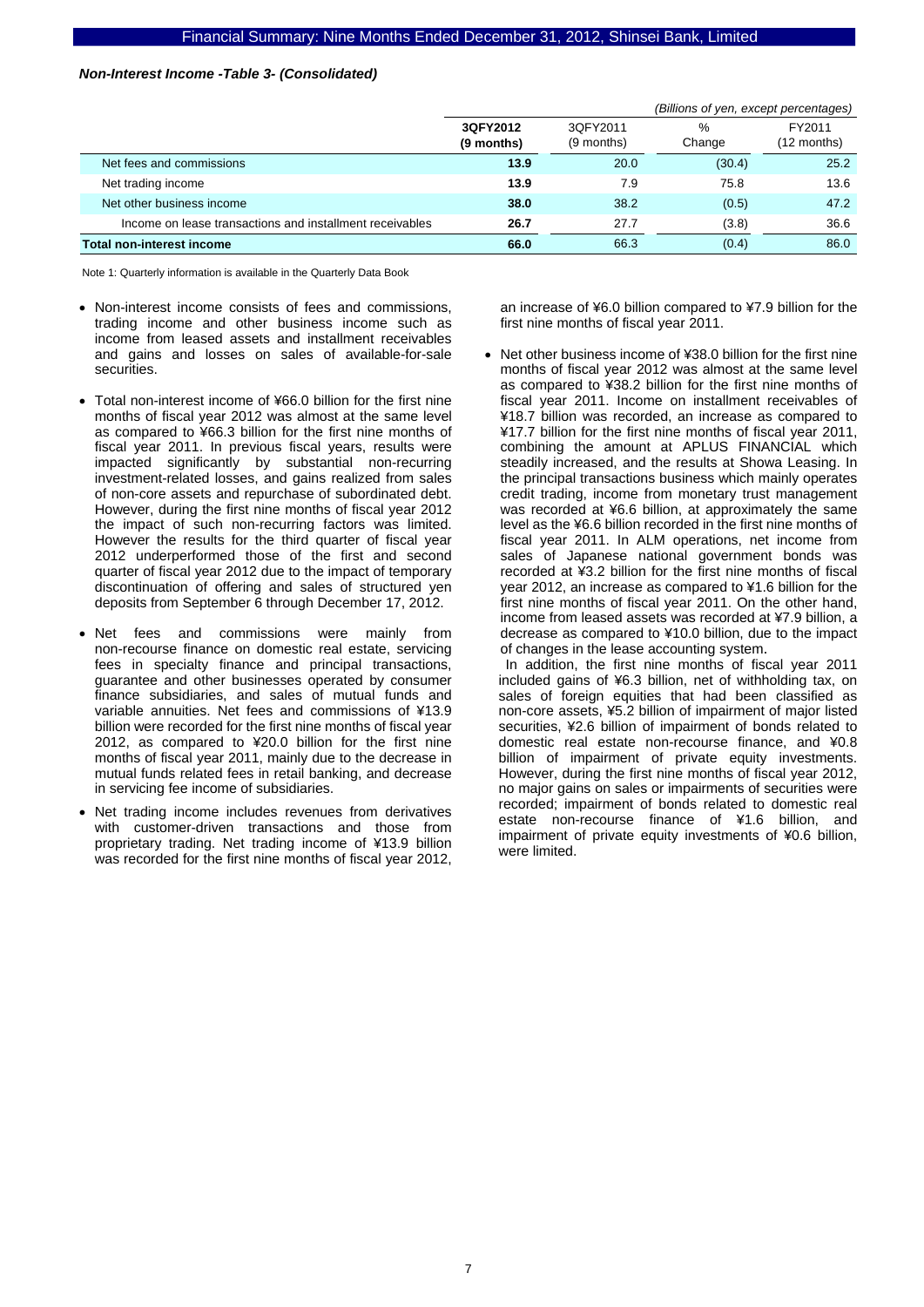### *General and Administrative Expenses -Table 4- (Consolidated)*

|                                           | (Billions of yen, except percentages) |                        |                |                       |
|-------------------------------------------|---------------------------------------|------------------------|----------------|-----------------------|
|                                           | 3QFY2012<br>(9 months)                | 3QFY2011<br>(9 months) | $\%$<br>Change | FY2011<br>(12 months) |
| Personnel expenses                        | 38.0                                  | 38.3                   | (0.9)          | 51.0                  |
| Non-personnel expenses <sup>(1)</sup>     | 57.6                                  | 57.1                   | 0.8            | 76.9                  |
| Premises expenses                         | 14.4                                  | 15.4                   | (6.1)          | 20.4                  |
| Technology and data processing expenses   | 13.2                                  | 12.4                   | 6.0            | 17.2                  |
| Advertising expenses                      | 6.6                                   | 6.8                    | (3.4)          | 9.1                   |
| Consumption and property taxes            | 5.0                                   | 4.7                    | 7.6            | 6.3                   |
| Deposit insurance premium                 | 3.2                                   | 3.5                    | (7.9)          | 4.6                   |
| Other general and administrative expenses | 14.9                                  | 14.1                   | 5.6            | 18.9                  |
| General and administrative expenses       | 95.6                                  | 95.5                   | 0.1            | 127.9                 |

(1) Items included in non-personnel expenses have been reclassified from 3Q FY2012.

- General and administrative expenses of ¥95.6 billion for the first nine months of fiscal year 2012 were almost at the same level as compared to ¥95.5 billion for the first nine months of fiscal year 2011. With the aim of expanding our customer base and stabilizing our earnings, we prioritized allocation of management resources to relevant business areas while promoting business rationalization and streamlining by practicing strict expense management for each expense category.
- Personnel expenses of ¥38.0 billion for the first nine months of fiscal year 2012 decreased slightly from ¥38.3 billion for the first nine months of fiscal year 2011. We have allocated additional personnel to relevant business areas, but our personnel expenses decreased as a result of ongoing personnel expense streamlining across our businesses.
- Non-personnel expenses of ¥57.6 billion for the first nine months of fiscal year 2012 increased from ¥57.1 billion for the first nine months of fiscal year 2011. We have worked to rationalize expenses across all of our business lines through strict expense control discipline, but non-personnel expenses increased largely due to enhancement of business infrastructure.
- ¾ Premises expenses of ¥14.4 billion for the first nine months of fiscal year 2012 decreased from ¥15.4 billion for the first nine months of fiscal year 2011, reflecting our continuous efforts at expense streamlining.
- ¾ Technology and data processing expenses of ¥13.2 billion for the first nine months of fiscal year 2012 increased from ¥12.4 billion for the first nine months of fiscal year 2011, mainly due to additional depreciation from capital expenditures related to system development.
- $\geq$  Advertising expenses of ¥6.6 billion for the first nine months of fiscal year 2012 decreased slightly from ¥6.8 billion for the first nine months of fiscal year 2011, as we have promoted advertising activities with the aim to expand our customer base in concurrence with lowering of respective unit costs.
- $\geq$  Consumption and property taxes of ¥5.0 billion for the first nine months of fiscal year 2012 increased from ¥4.7 billion for the first nine months of fiscal year 2011 due to the enhancement of business infrastructure including capital expenditures related to system development.
- ¾ Other general and administrative expenses of ¥14.9 billion for the first nine months of fiscal year 2012 increased from ¥14.1 billion for the first nine months of fiscal year 2011, including an increase in temporary staff expenses as we began operating a new system in parallel with the old system.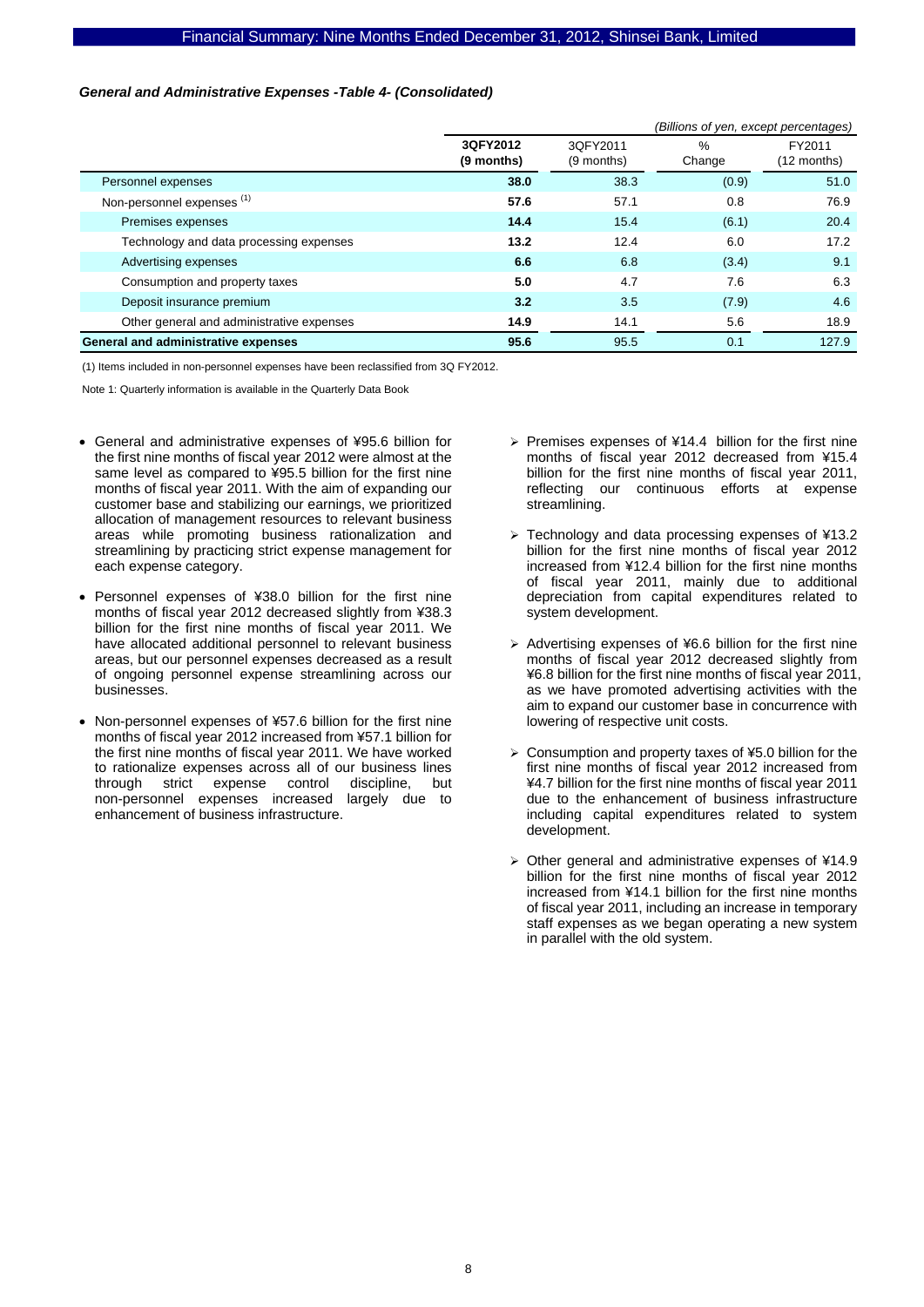#### *Net Credit Costs -Table 5- (Consolidated)*

|                                                                                   | (Billions of yen, except percentages) |                        |             |                       |
|-----------------------------------------------------------------------------------|---------------------------------------|------------------------|-------------|-----------------------|
|                                                                                   | 3QFY2012<br>(9 months)                | 3QFY2011<br>(9 months) | %<br>Change | FY2011<br>(12 months) |
| Losses on write-off of loans/Losses on sale of loans                              | 3.5                                   | 5.1                    | (31.5)      | 5.7                   |
| Net provision of reserve for loan losses:                                         | 10.2                                  | 33.9                   | (69.8)      | 36.3                  |
| Net provision (reversal) of general reserve for loan losses                       | 1.1                                   | (2.8)                  | 142.2       | (5.9)                 |
| Net provision of specific reserve for loan losses                                 | 9.0                                   | 36.7                   | (75.3)      | 42.2                  |
| Net provision (reversal) of reserve for loan losses to<br>restructuring countries |                                       | (0.0)                  | 100.0       | (0.0)                 |
| Net provision (reversal) of specific reserve for<br>other credit losses           | (0.0)                                 | (17.2)                 | 99.9        | (17.2)                |
| Other credit costs (reversal) relating to leasing business                        | (0.6)                                 | (1.2)                  | 47.2        | (1.6)                 |
| Recoveries of written-off claims                                                  | (8.2)                                 | (8.6)                  | 4.0         | (10.8)                |
| Net credit costs (recoveries)                                                     | 4.8                                   | 11.9                   | (59.6)      | 12.2                  |

Note 1: Quarterly information is available in the Quarterly Data Book

• Net credit costs of ¥4.8 billion were recorded for the first nine months of fiscal year 2012, a significant improvement as compared to ¥11.9 billion for the first nine months of fiscal year 2011. We have been able to make this significant improvement because although the balance of loans and bills discounted increased due to accumulation of institutional business loans and housing loans, large reserves for credit losses were not recorded as in previous years as a result of reduction of non-core assets aimed at limiting potential risks, and strict credit management. There was also an improvement in the creditworthiness of some institutional accounts.

written-off claims were ¥8.2 billion, compared to ¥8.6 billion of recoveries of written-off claims for the first nine months of fiscal year 2011. This shows that performance of ¥13.1 billion recorded for the first nine months of fiscal year 2012 has improved as compared to ¥20.5 billion recorded for the first nine months of fiscal year 2011, even when weighed against the fluctuation of net credit costs excluding recoveries of written-off claims.

- The recoveries of written-off claims for the first nine months of fiscal year 2012 of ¥8.2 billion included ¥5.0 billion at Shinsei Financial, ¥2.3 billion at Shinsei Bank (non-consolidated basis), and ¥0.7 billion at Shinki.
- For the first nine months of fiscal year 2012, recoveries of

#### *Amortization of Goodwill and Other Intangible Assets -Table 6- (Consolidated)*

|                                                      |                        |                        | (Billions of yen, except percentages) |                       |
|------------------------------------------------------|------------------------|------------------------|---------------------------------------|-----------------------|
|                                                      | 3QFY2012<br>(9 months) | 3QFY2011<br>(9 months) | %<br>Change                           | FY2011<br>(12 months) |
| Shinsei Financial                                    | 5.7                    | 6.5                    | (12.7)                                | 8.5                   |
| Shinki                                               | (0.2)                  | (0.2)                  | 0.0                                   | (0.3)                 |
| <b>APLUS FINANCIAL</b>                               | 0.6                    | 0.6                    | (0.0)                                 | 0.8                   |
| Showa Leasing                                        | 2.1                    | 2.1                    | (1.1)                                 | 2.9                   |
| <b>Others</b>                                        | (0.0)                  | (0.0)                  | 0.0                                   | (0.0)                 |
| Amortization of goodwill and other intangible assets | 8.2                    | 9.1                    | (9.4)                                 | 11.9                  |

- Amortization of Goodwill and Other Intangible Assets associated with the acquisition of consumer and commercial finance companies totaled ¥8.2 billion for the first nine months of fiscal year 2012 compared to ¥9.1 billion for the first nine months of fiscal year 2011.
- The lower amount is attributable to factors including the sum-of-the-years' digits method for amortization of goodwill and intangible assets related to Shinsei Financial.
- Amortization of goodwill and other intangible assets of APLUS FINANCIAL was ¥0.6 billion for the first nine months of fiscal year 2012 related to the amortization of goodwill for Zen-Nichi Shinpan, a subsidiary of APLUS FINANCIAL. Full impairment of goodwill and intangible assets for APLUS FINANCIAL was taken at the end of fiscal year 2009.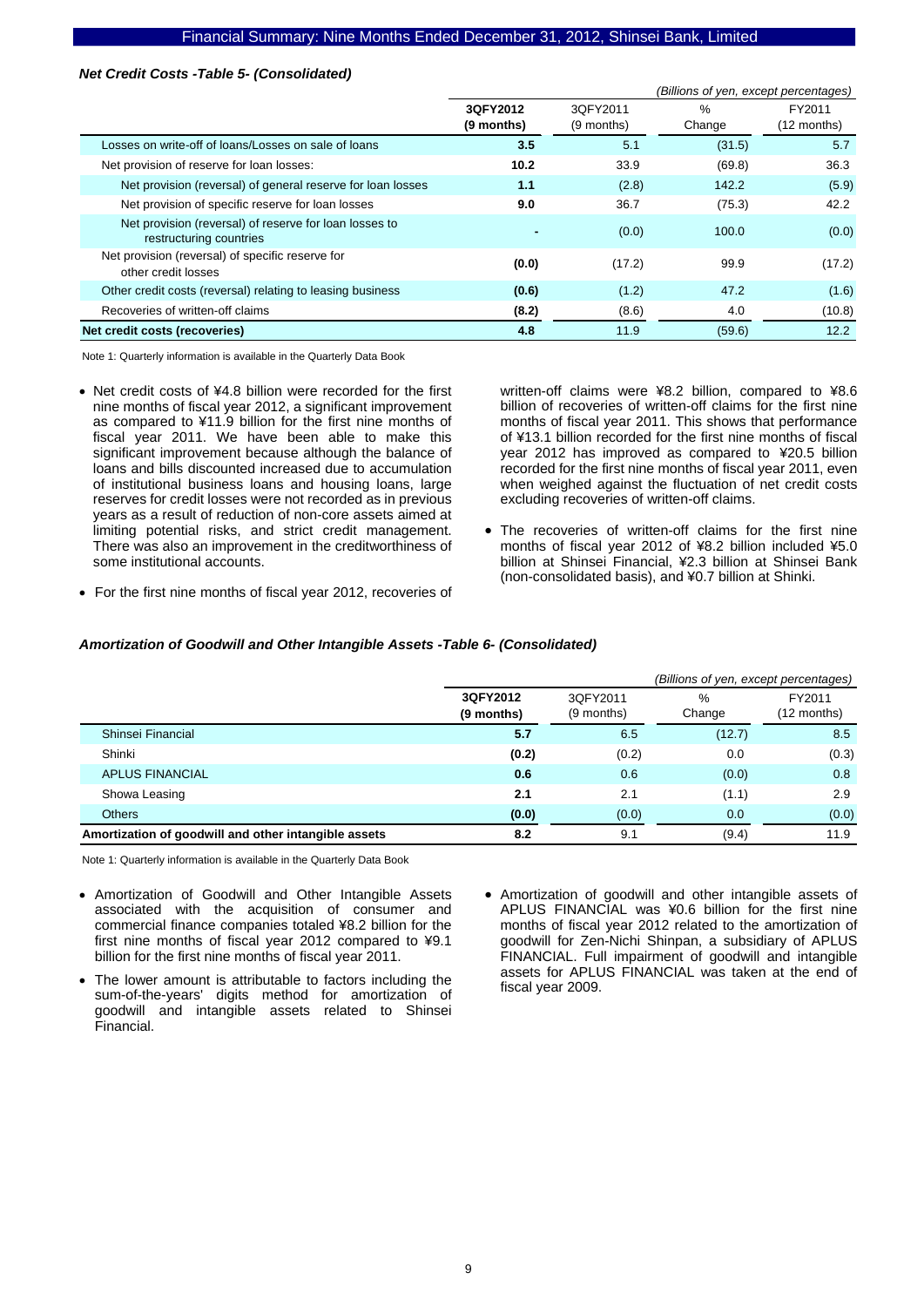### *Other Gains (Losses) -Table 7- (Consolidated)*

|                                                        |                        |                        | (Billions of yen, except percentages) |                       |
|--------------------------------------------------------|------------------------|------------------------|---------------------------------------|-----------------------|
|                                                        | 3QFY2012<br>(9 months) | 3QFY2011<br>(9 months) | %<br>Change                           | FY2011<br>(12 months) |
| Extraordinary income (loss)                            | (0.6)                  | 0.7                    | (187.9)                               | (1.4)                 |
| Net gain on disposal of premises and equipment         | 0.2                    | (0.1)                  | 221.2                                 | (0.5)                 |
| Other extraordinary income (loss)                      | (0.9)                  | 0.9                    | (194.8)                               | (0.8)                 |
| Provisions of reserve for losses on interest repayment |                        | (11.8)                 | 100.0                                 | (32.8)                |
| Shinsei Financial                                      |                        | (5.8)                  | 100.0                                 | (15.9)                |
| Shinki                                                 | $\blacksquare$         | (5.0)                  | 100.0                                 | (11.5)                |
| <b>APLUS FINANCIAL</b>                                 |                        | (1.0)                  | 100.0                                 | (5.3)                 |
| Other                                                  | $\blacksquare$         |                        |                                       |                       |
| Other                                                  | (0.1)                  | 1.3                    | (113.4)                               | (1.1)                 |
| Other gains (losses)                                   | (0.8)                  | (9.7)                  | 91.2                                  | (35.4)                |

Note 1: Quarterly information is available in the Quarterly Data Book

• Other losses of ¥0.8 billion were recorded for the first nine months of fiscal year 2012, a significant improvement as compared to ¥9.7 billion for the first nine months of fiscal year 2011 mainly due to an absence of additional provisions for losses on interest repayment in the first nine months of fiscal year 2012, whereas provisions for losses on interest repayment of ¥11.8 billion were recorded for the first nine months of fiscal year 2011. Provisions for losses on interest repayment of ¥32.8 billion, which were taken upfront as a measure to cover future costs, were

recorded during the fiscal year 2011, and therefore no additional provisions for losses on interest repayment were recorded in the first nine months of fiscal year 2012. From fiscal year 2011, recoveries of written-off claims are categorized into net credit costs and not included in other gains (losses), according to revised Report No.14 "Practical Guidelines on Accounting Standards for Financial Instruments" issued by the Accounting Practice Committee of the Japanese Institute of Certified Public Accountants (JICPA), on March 29, 2011.

#### *Minority Interests in Net Income of Subsidiaries -Table 8- (Consolidated)*

|                                                                                               |                        |                        | (Billions of yen, except percentages) |                       |
|-----------------------------------------------------------------------------------------------|------------------------|------------------------|---------------------------------------|-----------------------|
|                                                                                               | 3QFY2012<br>(9 months) | 30FY2011<br>(9 months) | %<br>Change                           | FY2011<br>(12 months) |
| Dividends on perpetual preferred securities (hybrid Tier I<br>capital) issued by foreign SPCs | 2.3                    | 2.2                    | 1.2                                   | 3.0 <sub>1</sub>      |
| Others                                                                                        | 0.3                    | 0.4                    | (17.6)                                | 0.4                   |
| Minority interests in net income of subsidiaries                                              | 2.6                    | 2.7                    | (1.9)                                 | 3.5                   |

Note 1: Quarterly information is available in the Quarterly Data Book

• Minority interests in net income of subsidiaries for the first nine months of fiscal year 2012 were ¥2.6 billion. Minority interests in net income of subsidiaries largely reflect dividends accrued on perpetual preferred securities issued by the bank's subsidiaries, and minority interests in the net income of other consolidated subsidiaries for the

first nine months of fiscal year 2012. Minority interests in net income of subsidiaries for the first nine months of fiscal year 2012 were almost the same as the ¥2.7 billion recorded for the first nine months for fiscal year 2011.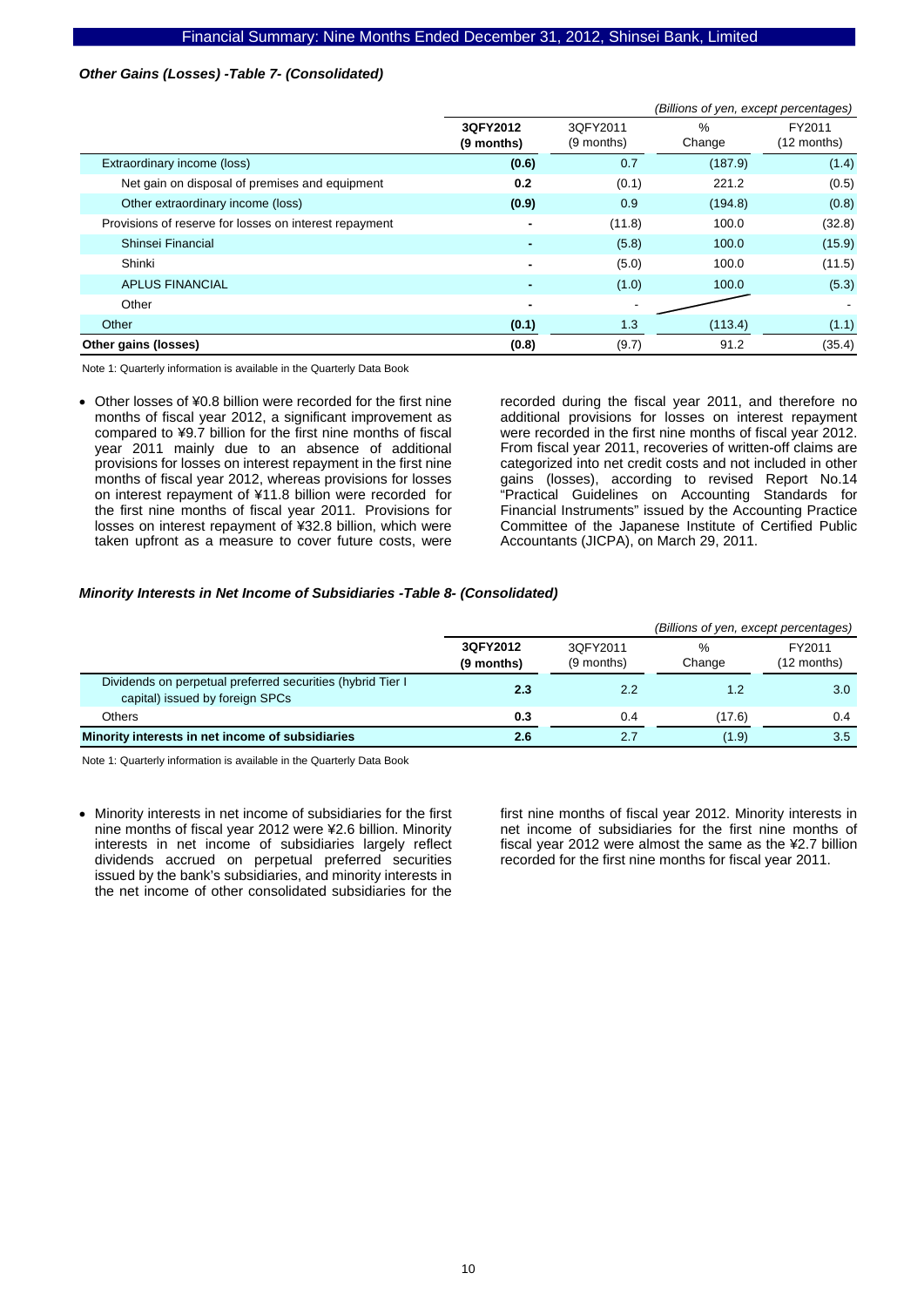#### *Major Balance Sheet Data -Table 9- (Consolidated)*

|                                                               |                       |                |           |                       | (Billions of yen) |
|---------------------------------------------------------------|-----------------------|----------------|-----------|-----------------------|-------------------|
|                                                               | <b>Dec 31</b><br>2012 | Dec 31<br>2011 | Change    | <b>Mar 31</b><br>2012 | Change            |
|                                                               | (a)                   | (b)            | $(a)-(b)$ | (c)                   | $(a)-(c)$         |
| Loans and bills discounted                                    | 4,270.1               | 4,076.5        | 193.6     | 4,136.8               | 133.3             |
| Installment receivables                                       | 360.1                 | 338.7          | 21.4      | 347.9                 | 12.1              |
| Leased assets, lease receivables and leased investment assets | 216.7                 | 212.5          | 4.2       | 214.7                 | 2.0               |
| Securities                                                    | 2,168.3               | 1,895.5        | 272.8     | 1,873.4               | 294.8             |
| Other monetary claims purchased                               | 122.8                 | 131.5          | (8.7)     | 130.9                 | (8.1)             |
| Other interest earning assets <sup>(1)</sup>                  | 574.3                 | 540.4          | 33.8      | 561.9                 | 12.4              |
| <b>Trading assets</b>                                         | 312.9                 | 209.2          | 103.7     | 202.6                 | 110.3             |
| Monetary assets held in trust                                 | 249.7                 | 274.1          | (24.4)    | 267.6                 | (17.9)            |
| Goodwill, net                                                 | 36.5                  | 43.7           | (7.1)     | 41.9                  | (5.3)             |
| Other intangible assets <sup>(2)</sup>                        | 13.3                  | 17.2           | (3.8)     | 16.2                  | (2.8)             |
| Other assets                                                  | 444.9                 | 491.3          | (46.3)    | 433.3                 | 11.6              |
| Customer's liabilities for acceptances and guarantees         | 514.5                 | 558.7          | (44.2)    | 562.6                 | (48.0)            |
| Reserve for credit losses                                     | (170.9)               | (185.2)        | 14.3      | (180.6)               | 9.6               |
| <b>Total assets</b>                                           | 9,113.7               | 8,604.5        | 509.2     | 8,609.6               | 504.1             |
| Deposits and negotiable certificates of deposit               | 5,429.3               | 5,526.5        | (97.2)    | 5,362.4               | 66.9              |
| <b>Debentures</b>                                             | 272.1                 | 305.5          | (33.3)    | 294.1                 | (21.9)            |
| Borrowed money                                                | 617.2                 | 457.9          | 159.3     | 476.7                 | 140.5             |
| Corporate bonds                                               | 172.4                 | 163.7          | 8.7       | 168.7                 | 3.6               |
| Other interest bearing liabilities <sup>(3)</sup>             | 553.8                 | 249.1          | 304.7     | 409.4                 | 144.4             |
| <b>Trading liabilities</b>                                    | 244.3                 | 161.7          | 82.6      | 176.0                 | 68.3              |
| Reserve for losses on interest repayments                     | 38.0                  | 35.2           | 2.8       | 50.9                  | (12.8)            |
| Other liabilities                                             | 606.8                 | 514.0          | 92.7      | 480.8                 | 125.9             |
| Acceptances and guarantees                                    | 514.5                 | 558.7          | (44.2)    | 562.6                 | (48.0)            |
| <b>Total liabilities</b>                                      | 8,448.8               | 7,972.7        | 476.1     | 7,982.0               | 466.8             |
| <b>Total equity</b>                                           | 664.8                 | 631.7          | 33.1      | 627.6                 | 37.2              |

(1) Includes cash and due from banks, call loans, receivables under resale agreements and collateral related to securities borrowing transactions

(2) Intangible assets recorded through consolidation of Shinsei Financial and Showa Leasing

(3) Includes call money, collateral related to securities lending transactions and short-term corporate bonds

- Balance of Shinsei Bank's loans and bills discounted was ¥4,270.1 billion as of December 31, 2012, an increase of ¥133.3 billion from March 31, 2012.
	- $\triangleright$  The Institutional Group and the Global Markets Group grew their balance of loans and bills discounted, due to efforts to make new loan disbursements, while housing loans increased in the Individual Group. On the other hand, we saw continued reduction of our non-core assets, and a lower loan balance within our consumer finance business due to the impact of the revised Money-Lending Business Control and Regulation Law. However, the pace of decrease in the consumer finance loan balance has gradually become less pronounced, mainly due to the commencement of the Bank-based consumer finance business from October 2011. This trend, together with the increase in core business loans and bills discounted offset the negative factors.
- Securities balance as of December 31, 2012 was ¥2,168.3 billion, an increase from ¥1,873.4 billion as of March 31, 2012.
	- ¾ This was mainly due to an increase in Japanese national government bonds for ALM purposes, including liquidity reserves, resulting in a total balance of Japanese national government bonds of ¥1,596.4 billion as of December 31, 2012, as compared to ¥1,285.1 as of March 31, 2012.
- Balance of total deposits and negotiable certificates of deposits was ¥5,429.3 billion as of December 31, 2012, compared to ¥5,362.4 billion as of March 31, 2012.
	- $\triangleright$  Shinsei Bank continues to optimize its funding base through focusing on deposits from retail customers.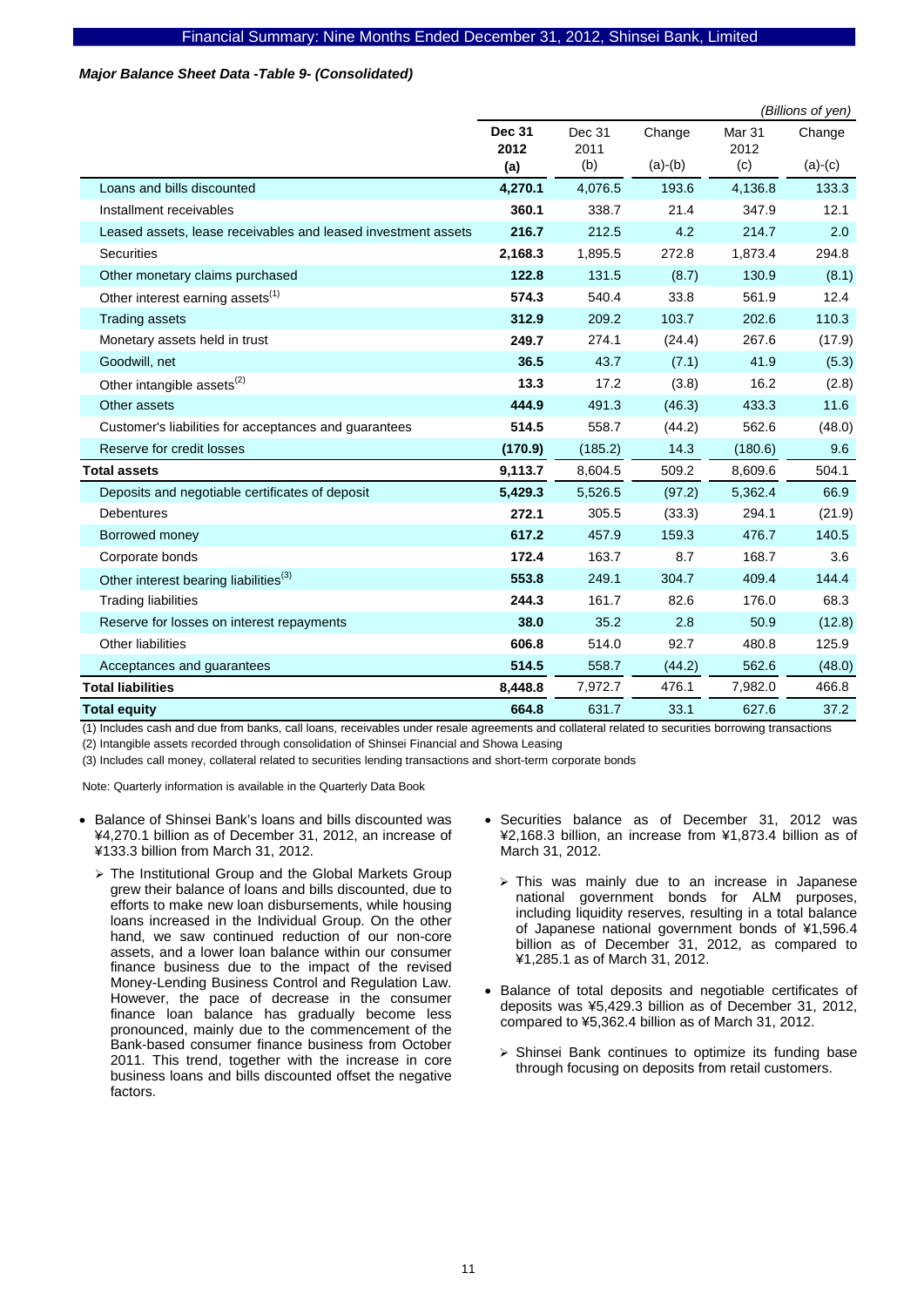#### *Risk-Monitored Loans -Table 10- (Consolidated)*

|                                                             |                       |                |           |                           | (Billions of yen) |
|-------------------------------------------------------------|-----------------------|----------------|-----------|---------------------------|-------------------|
|                                                             | <b>Dec 31</b><br>2012 | Dec 31<br>2011 | Change    | Mar <sub>31</sub><br>2012 | Change            |
|                                                             | (a)                   | (b)            | $(a)-(b)$ | (c)                       | $(a)-(c)$         |
| Loans to bankrupt obligors                                  | 18.9                  | 12.7           | 6.2       | 8.1                       | 10.8              |
| Non-accrual delinquent loans                                | 278.9                 | 328.0          | (49.1)    | 316.7                     | (37.7)            |
| Loans past due for three months or more                     | 1.8                   | 1.5            | 0.2       | 1.7                       | 0.0               |
| <b>Restructured loans</b>                                   | 41.0                  | 51.7           | (10.7)    | 45.3                      | (4.2)             |
| Total (A)                                                   | 340.7                 | 394.1          | (53.4)    | 371.9                     | (31.1)            |
| Loans and bills discounted (B)                              | 4.270.1               | 4,076.5        | 193.6     | 4,136.8                   | 133.3             |
| Ratio to total loans and bills discounted (A / B X 100) (%) | 7.98%                 | 9.67%          |           | 8.99%                     |                   |
| Reserve for credit losses (C)                               | 170.9                 | 185.2          | (14.3)    | 180.6                     | (9.6)             |
| Reserve ratio (C / A X 100)                                 | 50.2%                 | 47.0%          |           | 48.6%                     |                   |

Note 1: Quarterly information is available in the Quarterly Data Book

• In accordance with the Bank's current Medium-Term Management Plan, we are working to decrease potential losses as a key priority, including the reduction of non-core assets. Risk monitored loans totaled ¥340.7 billion as of December 31, 2012, compared to ¥371.9 billion as of March 31, 2012, ¥395.0 billion as of March 31, 2011 and ¥432.3 billion as of March 31, 2010 at the start of the Bank's current Medium-Term Management Plan.

During the first nine months of fiscal year 2012, risk monitored loans decreased by ¥31.1 billion.

• The ratio of risk monitored loans to total loans and bills discounted was 7.98% as of December 31, 2012 and declined 101 basis points compared to March 31, 2012.

# *Reserve for Credit Losses -Table 11- (Consolidated)*

|                                              |                       |                |                          |                | (Billions of yen) |
|----------------------------------------------|-----------------------|----------------|--------------------------|----------------|-------------------|
|                                              | <b>Dec 31</b><br>2012 | Dec 31<br>2011 | Change                   | Mar 31<br>2012 | Change            |
|                                              | (a)                   | (b)            | $(a)-(b)$                | (c)            | $(a)-(c)$         |
| General reserve for loan losses              | 76.3                  | 87.6           | (11.2)                   | 80.9           | (4.5)             |
| Specific reserve for loan losses             | 94.5                  | 97.6           | (3.0)                    | 99.6           | (5.0)             |
| Reserve for loans to restructuring countries | 0.0                   | 0.0            | $\overline{\phantom{a}}$ | 0.0            |                   |
| <b>Total reserve for credit losses</b>       | 170.9                 | 185.2          | (14.3)                   | 180.6          | (9.6)             |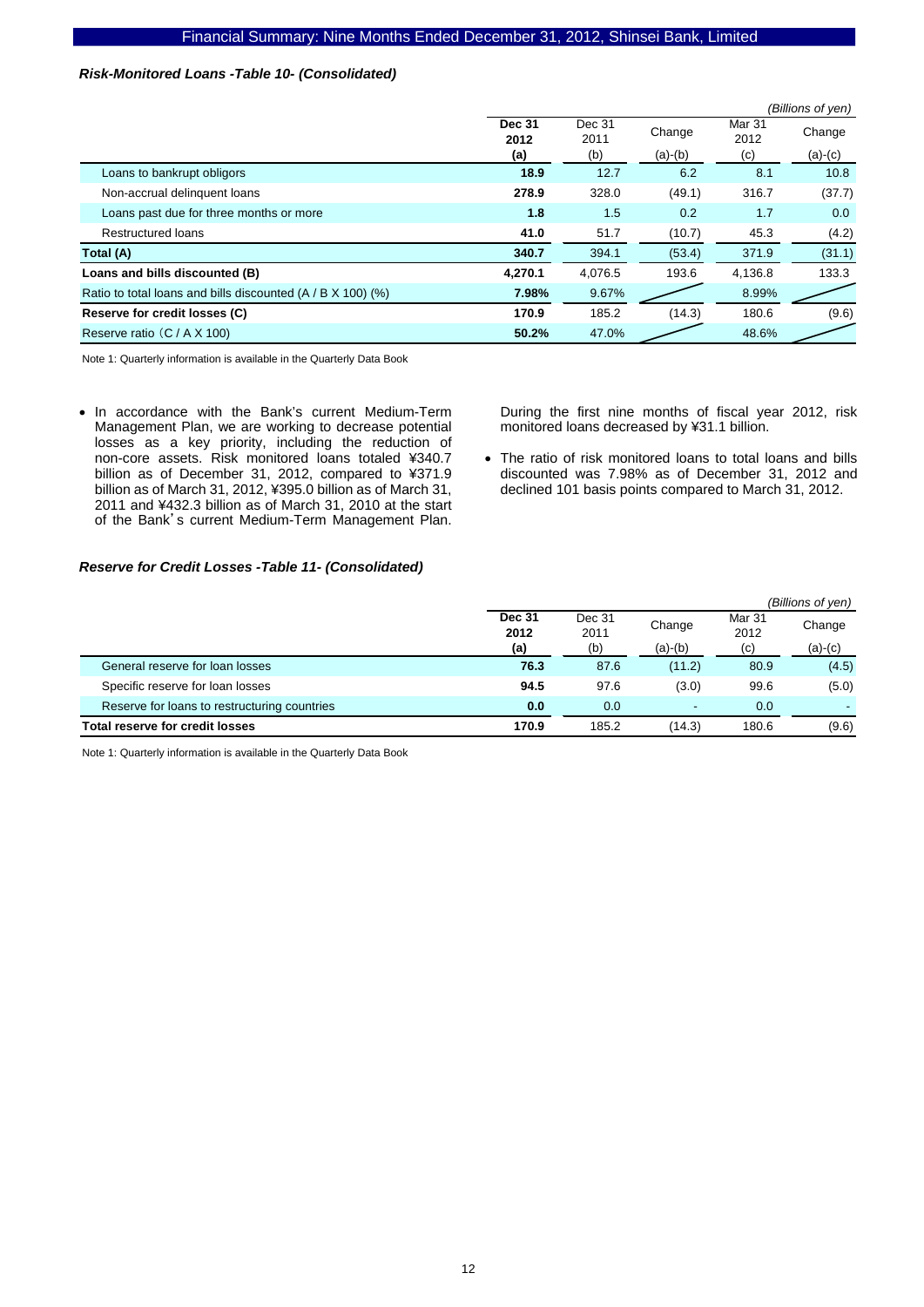# *Loans by Borrower Industry -Table 12- (Consolidated)*

|                                                                                                                     |                       |                |           |                           | (Billions of yen) |
|---------------------------------------------------------------------------------------------------------------------|-----------------------|----------------|-----------|---------------------------|-------------------|
|                                                                                                                     | <b>Dec 31</b><br>2012 | Dec 31<br>2011 | Change    | Mar <sub>31</sub><br>2012 | Change            |
|                                                                                                                     | (a)                   | (b)            | $(a)-(b)$ | (c)                       | $(a)-(c)$         |
| Domestic offices (excluding Japan offshore market account):                                                         |                       |                |           |                           |                   |
| Manufacturing                                                                                                       | 236.8                 | 246.2          | (9.4)     | 244.5                     | (7.7)             |
| Agriculture and forestry                                                                                            | 0.2                   | 2.2            | (1.9)     | 0.3                       | (0.0)             |
| Fishery                                                                                                             |                       |                |           |                           |                   |
| Mining, quarrying and gravel extraction                                                                             | 0.1                   | 0.2            | (0.1)     | 0.2                       | (0.1)             |
| Construction                                                                                                        | 18.4                  | 23.6           | (5.2)     | 15.9                      | 2.5               |
| Electric power, gas, heat supply and water supply                                                                   | 107.7                 | 38.7           | 69.0      | 48.6                      | 59.0              |
| Information and communications                                                                                      | 34.9                  | 38.7           | (3.8)     | 39.9                      | (4.9)             |
| Transportation and postal service                                                                                   | 234.3                 | 251.6          | (17.2)    | 245.0                     | (10.7)            |
| Wholesale and retail                                                                                                | 82.7                  | 73.8           | 8.9       | 86.0                      | (3.2)             |
| Finance and insurance                                                                                               | 699.0                 | 660.2          | 38.7      | 694.7                     | 4.2               |
| Real estate                                                                                                         | 616.3                 | 609.8          | 6.4       | 598.3                     | 18.0              |
| <b>Services</b>                                                                                                     | 310.1                 | 309.5          | 0.6       | 307.5                     | 2.6               |
| Local government                                                                                                    | 117.9                 | 142.4          | (24.4)    | 139.5                     | (21.6)            |
| <b>Others</b>                                                                                                       | 1,723.5               | 1,591.8        | 131.6     | 1,622.4                   | 101.0             |
| Loans to individual customers (retail banking, Shinsei Bank Lake,<br>Shinsei Financial, Shinki and APLUS FINANCIAL) | 1,516.8               | 1,416.4        | 100.3     | 1,439.4                   | 77.3              |
| Total domestic (A)                                                                                                  | 4,182.5               | 3,989.4        | 193.1     | 4,043.4                   | 139.1             |
| Overseas offices (including Japan offshore market accounts):                                                        |                       |                |           |                           |                   |
| Governments                                                                                                         | 1.9                   | 2.1            | (0.1)     | 2.0                       | (0.0)             |
| <b>Financial institutions</b>                                                                                       | 0.9                   | 1.2            | (0.2)     | 1.0                       | (0.0)             |
| <b>Others</b>                                                                                                       | 84.6                  | 83.7           | 0.9       | 90.2                      | (5.6)             |
| Total overseas (B)                                                                                                  | 87.5                  | 87.0           | 0.4       | 93.3                      | (5.8)             |
| Total (A+B)                                                                                                         | 4,270.1               | 4,076.5        | 193.6     | 4,136.8                   | 133.3             |

# *Securities Being Held to Maturity -Table 13- (Consolidated)*

|                                            |                    |               |                           |                          |                          |                           |                          |                          | (Billions of yen)         |
|--------------------------------------------|--------------------|---------------|---------------------------|--------------------------|--------------------------|---------------------------|--------------------------|--------------------------|---------------------------|
|                                            | December 31, 2012  |               |                           | December 31, 2011        |                          |                           | March 31, 2012           |                          |                           |
|                                            | Carrying<br>amount | Fair<br>value | Unrealized<br>gain (loss) | Carrying<br>amount       | Fair<br>value            | Unrealized<br>gain (loss) | Carrying<br>amount       | Fair<br>value            | Unrealized<br>gain (loss) |
| Fair value exceeds carrying amount         |                    |               |                           |                          |                          |                           |                          |                          |                           |
| Japanese national government bonds         | 585.0              | 589.7         | 4.6                       | 585.7                    | 590.9                    | 5.1                       | 585.6                    | 590.9                    | 5.3                       |
| Japanese corporate bonds                   | 17.8               | 17.8          | 0.0                       | 23.0                     | 23.3                     | 0.3                       | 22.8                     | 23.0                     | 0.2                       |
| Other                                      | 45.0               | 49.4          | 4.3                       | 38.0                     | 41.4                     | 3.3                       | 40.2                     | 44.2                     | 4.0                       |
| Subtotal                                   | 647.9              | 657.0         | 9.0                       | 646.8                    | 655.6                    | 8.8                       | 648.7                    | 658.2                    | 9.5                       |
| Fair value does not exceed carrying amount |                    |               |                           |                          |                          |                           |                          |                          |                           |
| Japanese national government bonds         |                    |               |                           |                          |                          |                           |                          |                          |                           |
| Japanese corporate bonds                   | ۰                  |               | ۰                         | $\overline{\phantom{a}}$ | $\overline{\phantom{a}}$ | $\overline{\phantom{0}}$  | $\overline{\phantom{a}}$ | $\overline{\phantom{a}}$ |                           |
| Other                                      | 7.0                | 6.7           | (0.2)                     | 9.0                      | 8.4                      | (0.5)                     | 9.8                      | 9.2                      | (0.5)                     |
| Subtotal                                   | 7.0                | 6.7           | (0.2)                     | 9.0                      | 8.4                      | (0.5)                     | 9.8                      | 9.2                      | (0.5)                     |
| Total                                      | 654.9              | 663.8         | 8.8                       | 655.8                    | 664.1                    | 8.3                       | 658.5                    | 667.5                    | 8.9                       |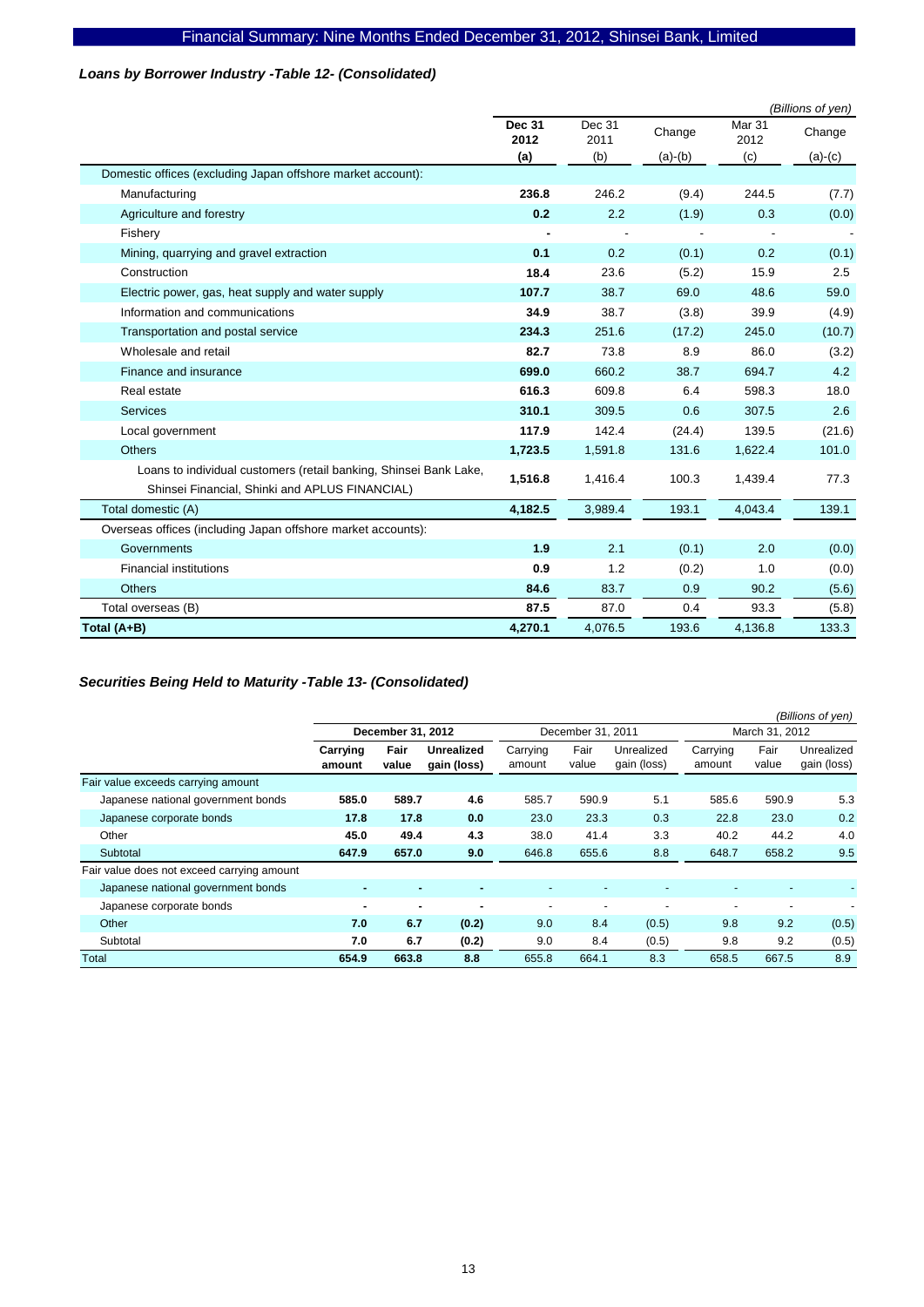#### *Securities Available for Sale -Table 14- (Consolidated)*

|                                                                        |                                    |                                          |                                  |                                    | (Billions of yen)                 |                           |                                    |                                   |                           |
|------------------------------------------------------------------------|------------------------------------|------------------------------------------|----------------------------------|------------------------------------|-----------------------------------|---------------------------|------------------------------------|-----------------------------------|---------------------------|
|                                                                        |                                    | December 31, 2012                        |                                  | December 31, 2011                  |                                   |                           | March 31, 2012                     |                                   |                           |
|                                                                        | Carrying<br>amount<br>(Fair value) | Amortized/<br><b>Acquisition</b><br>cost | <b>Unrealized</b><br>gain (loss) | Carrying<br>amount<br>(Fair value) | Amortized/<br>Acquisition<br>cost | Unrealized<br>gain (loss) | Carrying<br>amount<br>(Fair value) | Amortized/<br>Acquisition<br>cost | Unrealized<br>gain (loss) |
| Carrying amount exceeds amortized/acquisition cost                     |                                    |                                          |                                  |                                    |                                   |                           |                                    |                                   |                           |
| Equity securities                                                      | 13.2                               | 9.1                                      | 4.1                              | 3.9                                | 3.1                               | 0.8                       | 17.1                               | 11.5                              | 5.5                       |
| Domestic bonds                                                         | 111.1                              | 108.6                                    | 2.4                              | 743.9                              | 741.4                             | 2.5                       | 681.8                              | 679.4                             | 2.3                       |
| Japanese national government bonds                                     | 47.3                               | 45.6                                     | 1.6                              | 665.0                              | 663.1                             | 1.9                       | 619.5                              | 617.6                             | 1.9                       |
| Japanese local government bonds                                        | 1.7                                | 1.7                                      | 0.0                              | 1.7                                | 1.7                               | 0.0                       | 1.7                                | 1.7                               | 0.0                       |
| Japanese corporate bonds                                               | 62.0                               | 61.2                                     | 0.7                              | 77.1                               | 76.5                              | 0.5                       | 60.4                               | 60.0                              | 0.3                       |
| Other                                                                  | 74.5                               | 71.1                                     | 3.4                              | 62.9                               | 58.7                              | 4.2                       | 71.2                               | 66.8                              | 4.4                       |
| Foreign securities                                                     | 69.8                               | 66.7                                     | 3.1                              | 45.6                               | 41.7                              | 3.9                       | 55.7                               | 51.5                              | 4.1                       |
| Foreign currency denominated foreign<br>corporate and government bonds | 34.3                               | 32.3                                     | 2.0                              | 28.2                               | 25.7                              | 2.5                       | 31.4                               | 28.6                              | 2.8                       |
| Yen-denominated foreign corporate<br>and government bonds              | 32.6                               | 31.9                                     | 0.6                              | 11.4                               | 11.4                              | 0.0                       | 19.6                               | 19.4                              | 0.2                       |
| Foreign equity securities and others                                   | 2.8                                | 2.4                                      | 0.4                              | 5.9                                | 4.5                               | 1.3                       | 4.6                                | 3.4                               | 1.1                       |
| Other securities                                                       | 1.1                                | 0.9                                      | 0.2                              | 1.1                                | 0.9                               | 0.2                       | 1.1                                | 0.9                               | 0.1                       |
| Other monetary claims purchased                                        | 3.4                                | 3.4                                      | 0.0                              | 16.1                               | 16.0                              | 0.0                       | 14.4                               | 14.4                              | 0.0                       |
| Subtotal                                                               | 198.9                              | 188.9                                    | 10.0                             | 810.8                              | 803.3                             | 7.5                       | 770.2                              | 757.9                             | 12.3                      |
| Carrying amount does not exceed amortized/acquisition cost             |                                    |                                          |                                  |                                    |                                   |                           |                                    |                                   |                           |
| Equity securities                                                      | 3.6                                | 4.5                                      | (0.8)                            | 9.1                                | 10.1                              | (0.9)                     | 2.1                                | 2.7                               | (0.6)                     |
| Domestic bonds                                                         | 1,110.3                            | 1,113.5                                  | (3.2)                            | 207.3                              | 210.7                             | (3.3)                     | 247.7                              | 251.7                             | (3.9)                     |
| Japanese national government bonds                                     | 964.0                              | 965.0                                    | (1.0)                            | 49.3                               | 50.1                              | (0.7)                     | 79.9                               | 80.7                              | (0.7)                     |
| Japanese local government bonds                                        |                                    |                                          | $\blacksquare$                   |                                    |                                   |                           |                                    | $\overline{\phantom{a}}$          |                           |
| Japanese corporate bonds                                               | 146.3                              | 148.5                                    | (2.1)                            | 158.0                              | 160.6                             | (2.5)                     | 167.7                              | 170.9                             | (3.2)                     |
| Other                                                                  | 95.3                               | 96.8                                     | (1.5)                            | 107.5                              | 112.7                             | (5.2)                     | 88.1                               | 91.3                              | (3.1)                     |
| Foreign securities                                                     | 94.7                               | 96.3                                     | (1.5)                            | 106.7                              | 112.0                             | (5.2)                     | 86.1                               | 89.3                              | (3.1)                     |
| Foreign currency denominated foreign<br>corporate and government bonds | 84.9                               | 86.2                                     | (1.2)                            | 37.7                               | 41.6                              | (3.8)                     | 38.0                               | 40.6                              | (2.6)                     |
| Yen-denominated foreign corporate<br>and government bonds              | 9.8                                | 10.0                                     | (0.2)                            | 68.9                               | 70.2                              | (1.3)                     | 48.0                               | 48.5                              | (0.4)                     |
| Foreign equity securities and others                                   | 0.0                                | 0.0                                      | ٠                                | 0.0                                | 0.0                               | (0.0)                     | 0.0                                | 0.0                               |                           |
| Other securities                                                       | 0.5                                | 0.5                                      | $\blacksquare$                   | 0.5                                | 0.5                               |                           | 0.5                                | 0.5                               |                           |
| Other monetary claims purchased                                        |                                    |                                          | ٠                                | 0.1                                | 0.1                               | (0.0)                     | 1.4                                | 1.4                               | (0.0)                     |
| Subtotal                                                               | 1.209.3                            | 1,215.0                                  | (5.6)                            | 324.0                              | 333.6                             | (9.5)                     | 338.0                              | 345.7                             | (7.7)                     |
| Total <sup>(1)(2)</sup>                                                | 1.408.3                            | 1.403.9                                  | 4.3                              | 1,134.9                            | 1,136.9                           | (1.9)                     | 1,108.3                            | 1,103.7                           | 4.6                       |

(1) Includes a part of other monetary claims purchased in addition to securities available for sale. Total amounts of securities available for sale excluding such other monetary claims purchased as of December 31, 2012, December 31, 2011 and March 31, 2012 were ¥1,404.8 billion, ¥1,118.6 billion and ¥1,092.3 billion, respectively. (2) Securities whose fair value cannot be reliably determined are not included.

#### *Unrealized Gain (Loss) on Available-for-Sale Securities (Consolidated)*

|                                                                                                                                                                              |                   |                   | (Billions of yen) |
|------------------------------------------------------------------------------------------------------------------------------------------------------------------------------|-------------------|-------------------|-------------------|
|                                                                                                                                                                              | December 31, 2012 | December 31, 2011 | March 31, 2012    |
| Unrealized gain (loss) before deferred tax on:                                                                                                                               |                   |                   |                   |
| Available-for-sale securities                                                                                                                                                | 4.3               | (1.9)             | 4.6               |
| The Bank's interests in available-for-sale securities held<br>by partnerships recorded as securities whose fair value<br>cannot be reliably determined and other adjustments | 0.0               | 0.0               | (0.0)             |
| Securities being held to maturity, reclassified from<br>available-for-sale in the past, under extremely<br>illiquid market conditions                                        | (4.8)             | (5.0)             | (5.1)             |
| Deferred tax assets (liabilities)                                                                                                                                            | (0.3)             | (0.0)             | (0.1)             |
| Unrealized gain (loss) on available-for-sale securities<br>before interest adjustments                                                                                       | (0.7)             | (7.0)             | (0.7)             |
| Minority interests                                                                                                                                                           | (0.0)             | 0.0               | (0.0)             |
| The Bank's interests in unrealized gain (loss) on<br>available-for-sale securities held by affiliates to<br>which the equity method is applied                               | 0.2               | 0.0               | 0.0               |
| Unrealized gain (loss) on available-for-sale securities                                                                                                                      | (0.4)             | (6.9)             | (0.6)             |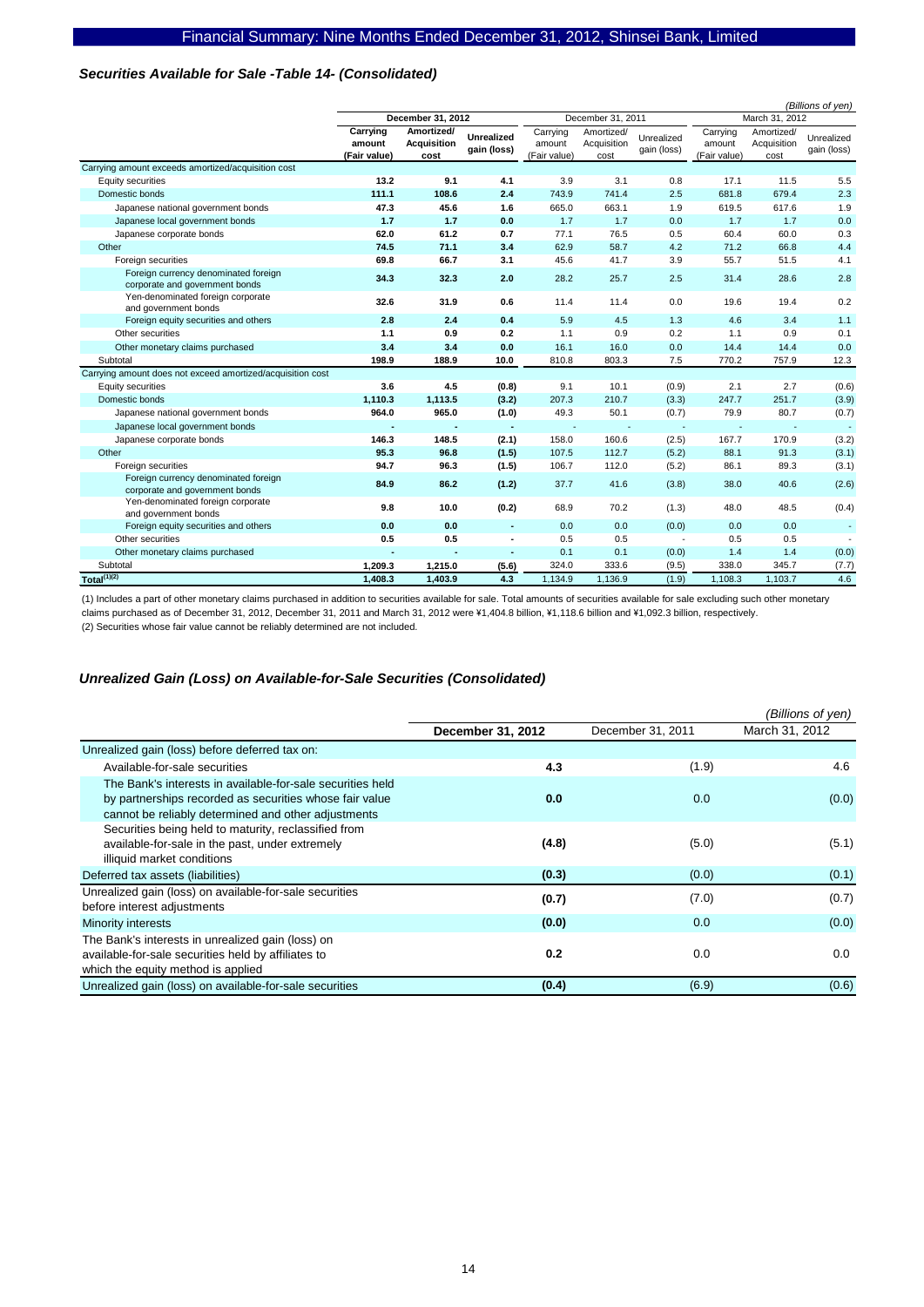#### *Deposits, Including Negotiable Certificates of Deposit (NCDs) -Table 15- (Consolidated)*

|                                            |                       |                |           |                | (Billions of yen) |
|--------------------------------------------|-----------------------|----------------|-----------|----------------|-------------------|
|                                            | <b>Dec 31</b><br>2012 | Dec 31<br>2011 | Change    | Mar 31<br>2012 | Change            |
|                                            | (a)                   | (b)            | $(a)-(b)$ | (c)            | (a)-(c)           |
| <b>Deposits</b>                            | 5,213.4               | 5,347.1        | (133.7)   | 5,184.3        | 29.0              |
| Liquid (current, ordinary, note) deposits  | 1,569.9               | 1,486.6        | 83.2      | 1,513.3        | 56.5              |
| Time deposits <sup>(1)</sup>               | 3,238.6               | 3,490.4        | (251.7)   | 3,292.7        | (54.1)            |
| Other                                      | 404.7                 | 370.0          | 34.7      | 378.1          | 26.6              |
| Negotiable certificates of deposits (NCDs) | 215.9                 | 179.4          | 36.4      | 178.0          | 37.8              |
| Total                                      | 5,429.3               | 5,526.5        | (97.2)    | 5,362.4        | 66.9              |

(1) Includes two-week maturity deposits

Note 1: Quarterly information is available in the Quarterly Data Book

#### *Financial Ratios -Table 16- (Consolidated)*

|                                                                                                                                  | 3QFY2012<br>(9 months) | 3QFY2011<br>(9 months)   | FY2011<br>$(12$ months) |
|----------------------------------------------------------------------------------------------------------------------------------|------------------------|--------------------------|-------------------------|
| Return on assets <sup>(1)</sup>                                                                                                  | $0.6\%$ <sup>(5)</sup> | $0.3\%$ (5)              | 0.1%                    |
| Return on equity <sup>(2)</sup>                                                                                                  | $8.6\%$ <sup>(5)</sup> | 4.9% $(5)$               | 1.2%                    |
| Return on equity (fully diluted) <sup>(3)</sup>                                                                                  | $8.6\%$ <sup>(5)</sup> | 4.9% $(5)$               | 1.2%                    |
|                                                                                                                                  |                        |                          |                         |
| Cash basis return on assets (1)                                                                                                  | $0.7\%$ <sup>(5)</sup> | $0.4\%$ <sup>(5)</sup>   | 0.2%                    |
| Cash basis return on equity $(2)(4)$                                                                                             | 11.2% $(5)$            | $7.4\%$ <sup>(5)</sup>   | 3.2%                    |
| Cash basis return on equity (fully diluted) (3)(4)                                                                               | 11.2% $(5)$            | $7.4\%$ <sup>(5)</sup>   | 3.2%                    |
| Expense-to-revenue ratio (6)(7)                                                                                                  | 63.6%                  | 61.6%                    | 63.1%                   |
| (1) Return on assets:                                                                                                            |                        |                          |                         |
| Net income                                                                                                                       |                        | BOP: beginning of period |                         |
| (Total assets at the BOP + Total assets at the EOP) / 2                                                                          |                        | EOP: end of period       |                         |
| For the calculation of cash basis return on assets, goodwill and other intangibles are excluded from the amount of total assets. |                        |                          |                         |

(2) Return on equity:

Net income

(Total equity eligible for common shareholders at the BOP + Total equity eligible for common shareholders at the EOP) / 2

(3) Return on equity (fully diluted):

#### Net income

((Total equity at the BOP - Share warrants at the BOP - Minority interests at the BOP) +

(Total equity at the EOP - Share warrants at the EOP - Minority interests at the EOP)) / 2

(4) The denominator is calculated as:

((Total capital – goodwill – intangible assets acquired in business combinations (net of associated deferred tax liability) at the beginning of the period) + (the same values at the end of the period)) / 2.

(5) Annualized basis.

(6) Management accounting basis.

(7) Expense denotes general and administrative expenses.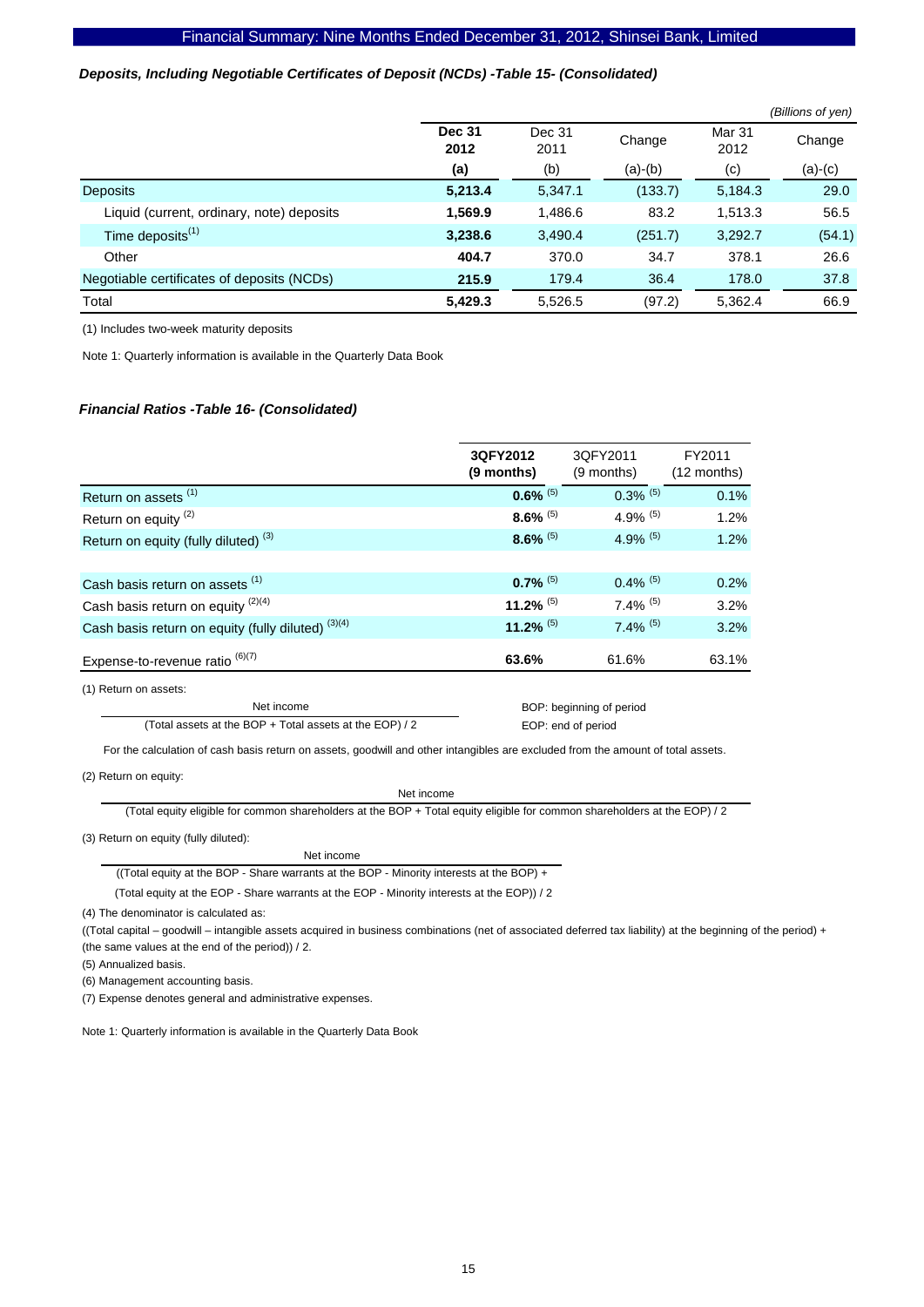# *Capital Adequacy Data -Table 17- (Consolidated)*  (1)

|                                                     | (Billions of yen, except percentages) |                          |           |                           |           |  |
|-----------------------------------------------------|---------------------------------------|--------------------------|-----------|---------------------------|-----------|--|
|                                                     | <b>Dec 31</b><br>2012                 | Dec 31<br>Change<br>2011 |           | Mar <sub>31</sub><br>2012 | Change    |  |
|                                                     | (a)                                   | (b)                      | $(a)-(b)$ | (c)                       | $(a)-(c)$ |  |
| Basic items (Tier I)                                | 589.9                                 | 541.2                    | 48.6      | 537.1                     | 52.7      |  |
| Amount eligible for inclusion in capital (Tier II)  | 187.7                                 | 203.5                    | (15.7)    | 197.0                     | (9.2)     |  |
| General reserve for loan losses                     | 9.0                                   | 9.8                      | (0.7)     | 9.1                       | (0.1)     |  |
| Perpetual/non-perpetual preferred stocks and        | 178.7                                 | 193.7                    | (14.9)    | 187.8                     | (9.1)     |  |
| perpetual/non-perpetual subordinated debt and bonds |                                       |                          |           |                           |           |  |
| <b>Deductions</b>                                   | ۰                                     | $\overline{\phantom{a}}$ |           |                           |           |  |
| Deduction                                           | (78.9)                                | (110.6)                  | 31.6      | (107.2)                   | 28.3      |  |
| Total capital <sup>(2)</sup>                        | 698.7                                 | 634.1                    | 64.6      | 626.9                     | 71.8      |  |
| Risk assets                                         | 5,875.4                               | 6,223.7                  | (348.3)   | 6,102.5                   | (227.0)   |  |
| Capital adequacy ratio                              | 11.89%                                | 10.18%                   |           | 10.27%                    |           |  |
| Tier I capital ratio                                | 10.04%                                | 8.69%                    |           | 8.80%                     |           |  |

(1) Calculated according to Basel II, F-IRB. Figures are calculated in accordance with FSA Notification Number 79 issued in December 2008 and FSA Notification Number 56 issued in June 2012 (special treatment of FSA Notification Number 19 issued in 2006). As a result, \0.4 billion net unrealized losses on securities available-for-sale, net of taxes, as of December 31, 2012, \6.9 billion as of December 31, 2011 and \0.6 billion as of March 31, 2012 are not included in BIS capital. (2) Consolidated total required capital is ¥390.4 billion as of December 31, 2012, ¥458.6 billion as at December 31, 2011 and ¥440.3 billion as at March 31, 2012.

Note 1: Quarterly information is available in the Quarterly Data Book

#### *Per Share Data -Table 18- (Consolidated)*

|                      |                                                                        |                        |                        |                |                       | (Yen, except percentages) |
|----------------------|------------------------------------------------------------------------|------------------------|------------------------|----------------|-----------------------|---------------------------|
|                      |                                                                        | 3QFY2012<br>(9 months) | 3QFY2011<br>(9 months) | $\%$<br>Change | FY2011<br>(12 months) | $\%$<br>Change            |
| Common equity        |                                                                        | 226.79                 | 214.66                 | 5.6            | 212.67                | 6.6                       |
| Fully diluted equity |                                                                        | 226.79                 | 214.66                 | 5.6            | 212.67                | 6.6                       |
| Basic net income     |                                                                        | 14.24                  | 7.77                   | 83.3           | 2.42                  |                           |
| Diluted net income   |                                                                        | 14.24                  | 7.77                   | 83.3           | 2.42                  |                           |
| Cash basis:          |                                                                        |                        |                        |                |                       |                           |
| Basic net income     |                                                                        | 16.94                  | 10.48                  | 61.6           | 6.05                  |                           |
| Diluted net income   |                                                                        | 16.94                  | 10.48                  | 61.6           | 6.05                  |                           |
|                      | For calculation of per share data (Does not include treasury shares) : |                        |                        |                |                       |                           |
| Equity:              | Number of common shares <sup>(1)</sup>                                 | 2,653,919,247          | 2,653,919,247          |                | 2,653,919,247         |                           |
|                      | Fully diluted number of shares <sup>(1)</sup>                          | 2,653,919,247          | 2,653,919,247          |                | 2,653,919,247         |                           |
| Net income:          | Number of common shares <sup>(2)</sup>                                 | 2,653,919,247          | 2,653,919,247          |                | 2,653,919,247         |                           |
|                      | Fully diluted number of shares <sup>(2)</sup>                          | 2,653,919,247          | 2,653,919,247          |                | 2,653,919,247         |                           |

(1) Outstanding shares at the end of the respective periods.

(2) Weighted average number of outstanding shares during the respective period.

Note 1: Quarterly information is available in the Quarterly Data Book

• We realized ¥37.8 billion in consolidated net income for the first nine months of fiscal year 2012, a steady increase compared to the first nine months of fiscal year 2011, and the number of shares did not change from the first nine months of fiscal year 2011 to the first nine months of the fiscal year 2012. As a result, the diluted net income per

share for the first nine months of fiscal year 2012 increased to ¥14.24 from ¥7.77 for the first nine months of fiscal year 2011. Cash basis diluted net income per share for the first nine months of fiscal year 2012 also increased to ¥16.94 from ¥10.48 for the first nine months of fiscal year 2011.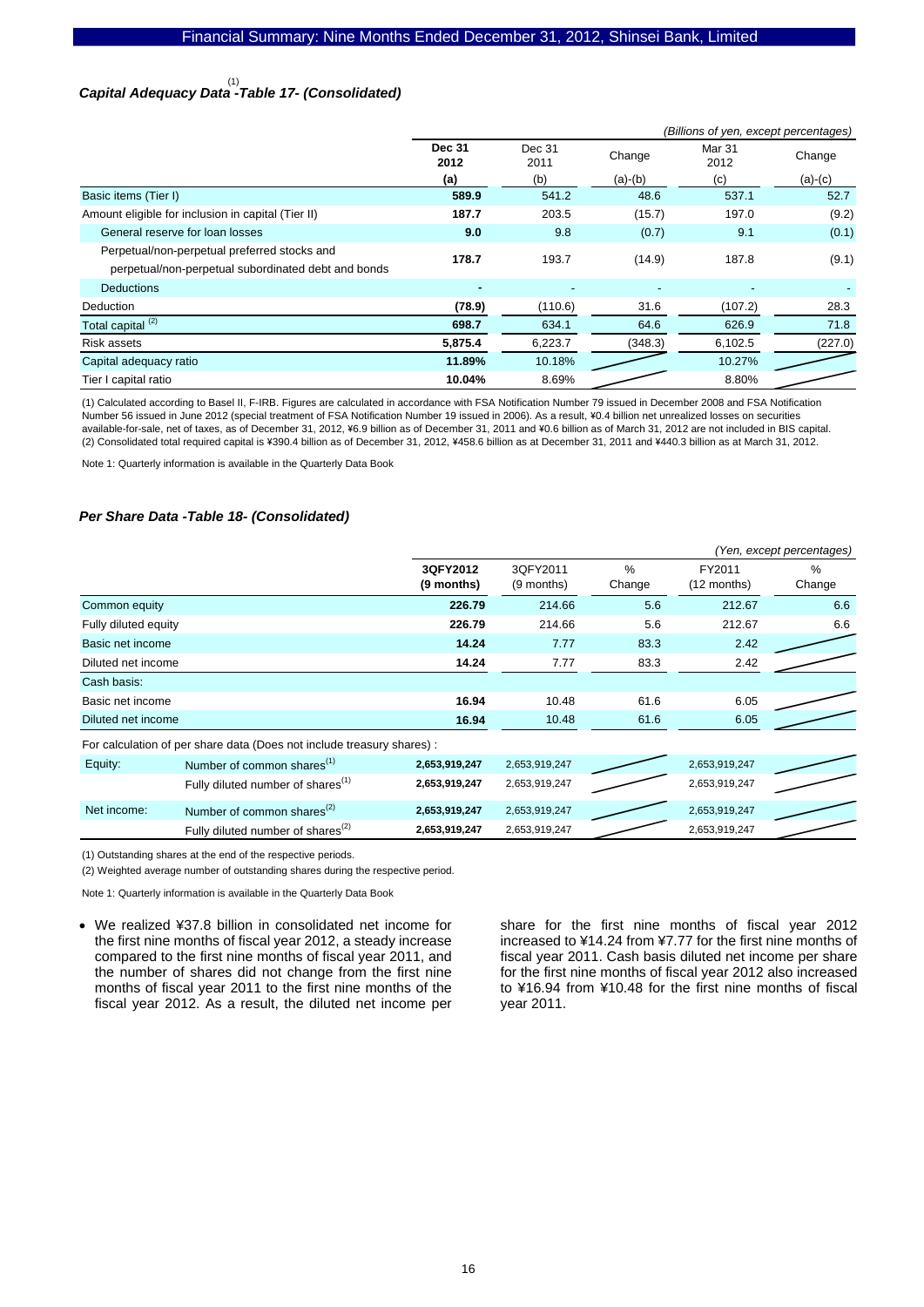# *Business Lines Results -Table 19- (Consolidated)*

|                                                                     |                        |                        | (Billions of yen, except percentages) |                       |
|---------------------------------------------------------------------|------------------------|------------------------|---------------------------------------|-----------------------|
|                                                                     | 3QFY2012<br>(9 months) | 3QFY2011<br>(9 months) | %<br>Change                           | FY2011<br>(12 months) |
| <b>Institutional Group:</b>                                         |                        |                        |                                       |                       |
| Net interest income                                                 | 21.7                   | 19.5                   | 11.2                                  | 27.2                  |
| Non-interest income                                                 | 21.8                   | 29.6                   | (26.4)                                | 35.0                  |
| <b>Total revenue</b>                                                | 43.5                   | 49.2                   | (11.5)                                | 62.3                  |
| <b>General and administrative expenses</b>                          | 18.0                   | 18.6                   | (3.4)                                 | 25.0                  |
| <b>Ordinary business profit</b>                                     | 25.5                   | 30.5                   | (16.4)                                | 37.3                  |
| <b>Net credit costs</b>                                             | 1.1                    | 9.0                    | (86.8)                                | 17.8                  |
| Ordinary business profit after net credit costs                     | 24.3                   | 21.4                   | 13.4                                  | 19.4                  |
| <b>Global Markets Group:</b>                                        |                        |                        |                                       |                       |
| Net interest income                                                 | 2.3                    | 2.3                    | (1.3)                                 | 3.0                   |
| Non-interest income                                                 | 7.8                    | 4.3                    | 81.1                                  | 8.1                   |
| <b>Total revenue</b>                                                | 10.1                   | 6.6                    | 52.1                                  | 11.2                  |
| General and administrative expenses                                 | 6.8                    | 7.3                    | (7.2)                                 | 9.7                   |
| <b>Ordinary business profit (loss)</b>                              | 3.3                    | (0.6)                  | 592.9                                 | 1.5                   |
| Net credit costs (recoveries)                                       | (2.0)                  | (2.6)                  | 21.6                                  | (2.6)                 |
| Ordinary business profit (loss) after net credit costs (recoveries) | 5.4                    | 1.9                    | 173.4                                 | 4.2                   |
| <b>Individual Group:</b>                                            |                        |                        |                                       |                       |
| Net interest income                                                 | 64.1                   | 76.0                   | (15.7)                                | 98.7                  |
| Non-interest income                                                 | 30.7                   | 29.6                   | 3.5                                   | 39.3                  |
| <b>Total revenue</b>                                                | 94.8                   | 105.7                  | (10.3)                                | 138.1                 |
| General and administrative expenses                                 | 70.0                   | 69.5                   | 0.8                                   | 92.6                  |
| <b>Ordinary business profit</b>                                     | 24.8                   | 36.2                   | (31.6)                                | 45.4                  |
| Net credit costs (recoveries)                                       | 5.2                    | 5.3                    | (0.7)                                 | (1.7)                 |
| Ordinary business profit after net credit costs (recoveries)        | 19.5                   | 30.9                   | (36.8)                                | 47.2                  |
| Corporate/Other <sup>(1)</sup> :                                    |                        |                        |                                       |                       |
| Net interest income                                                 | (4.0)                  | (9.3)                  | 57.0                                  | (12.2)                |
| Non-interest income                                                 | 5.7                    | 2.6                    | 112.9                                 | 3.4                   |
| <b>Total revenue</b>                                                | $1.7$                  | (6.6)                  | 126.0                                 | (8.8)                 |
| General and administrative expenses                                 | 0.7                    | 0.0                    | 2,407.9                               | 0.5                   |
| Ordinary business profit (loss)                                     | 0.9                    | (6.6)                  | 114.4                                 | (9.3)                 |
| Net credit costs (recoveries)                                       | 0.4                    | 0.1                    | 122.6                                 | (1.0)                 |
| Ordinary business profit (loss) after net credit costs (recoveries) | 0.5                    | (6.8)                  | 107.6                                 | (8.2)                 |
| Total:                                                              |                        |                        |                                       |                       |
| Net interest income                                                 | 84.2                   | 88.6                   | (5.0)                                 | 116.9                 |
| Non-interest income                                                 | 66.0                   | 66.3                   | (0.4)                                 | 86.0                  |
| <b>Total revenue</b>                                                | 150.3                  | 155.0                  | (3.0)                                 | 202.9                 |
| <b>General and administrative expenses</b>                          | 95.6                   | 95.5                   | 0.1                                   | 127.9                 |
| <b>Ordinary business profit</b>                                     | 54.6                   | 59.4                   | (8.1)                                 | 74.9                  |
| Net credit costs                                                    | 4.8                    | 11.9                   | (59.5)                                | 12.2                  |
| Ordinary business profit after net credit costs                     | 49.8                   | 47.5                   | 4.8                                   | 62.7                  |

(1) "Corporate/Other" includes company-wide accounts which are not included in our reportable segments, allocation variance of indirect expense and elimination amount of inter-segment transactions.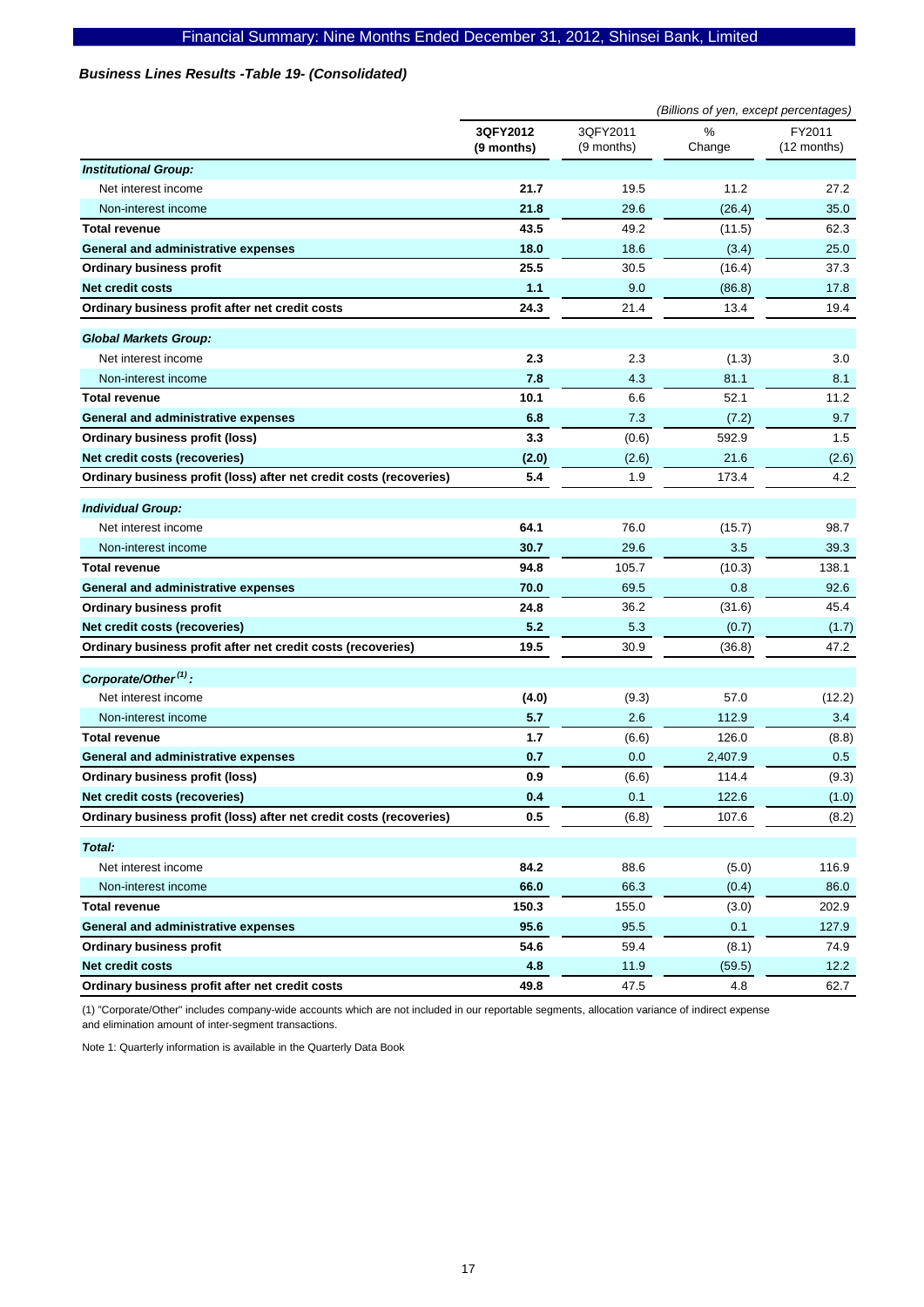# *Institutional Group -Table 20- (Consolidated)*  (1)

|                                                                     | (Billions of yen, except percentages) |                        |             |                       |
|---------------------------------------------------------------------|---------------------------------------|------------------------|-------------|-----------------------|
|                                                                     | 3QFY2012<br>(9 months)                | 3QFY2011<br>(9 months) | %<br>Change | FY2011<br>(12 months) |
| Institutional Business Sub-Group: (2)                               |                                       |                        |             |                       |
| Net interest income                                                 | 7.5                                   | 6.7                    | 11.2        | 9.2                   |
| Non-interest income                                                 | 2.8                                   | (1.5)                  | 281.0       | 0.3                   |
| <b>Total revenue</b>                                                | 10.4                                  | 5.2                    | 100.1       | 9.6                   |
| General and administrative expenses                                 | 4.8                                   | 5.2                    | (7.9)       | 6.9                   |
| Ordinary business profit (loss)                                     | 5.6                                   | (0.0)                  | 19,367.7    | 2.6                   |
| Net credit costs (recoveries)                                       | (2.4)                                 | (1.5)                  | (59.8)      | 1.4                   |
| Ordinary business profit (loss) after net credit costs (recoveries) | 8.0                                   | 1.5                    | 431.3       | 1.2                   |
| <b>Structured Finance Sub-Group:</b>                                |                                       |                        |             |                       |
| Net interest income                                                 | 12.6                                  | 12.8                   | (1.3)       | 16.9                  |
| Non-interest income                                                 | 2.0                                   | 3.2                    | (35.8)      | 4.1                   |
| <b>Total revenue</b>                                                | 14.7                                  | 16.0                   | (8.3)       | 21.0                  |
| General and administrative expenses                                 | 3.4                                   | 3.6                    | (4.0)       | 4.8                   |
| <b>Ordinary business profit</b>                                     | 11.2                                  | 12.4                   | (9.5)       | 16.2                  |
| <b>Net credit costs</b>                                             | 3.8                                   | 10.3                   | (63.2)      | 14.1                  |
| Ordinary business profit after net credit costs                     | 7.4                                   | 2.0                    | 257.0       | 2.0                   |
| <b>Principal Transactions Sub-Group:</b>                            |                                       |                        |             |                       |
| Net interest income                                                 | 3.4                                   | 2.2                    | 51.6        | 4.5                   |
| Non-interest income                                                 | 5.2                                   | 7.0                    | (24.5)      | 6.6                   |
| <b>Total revenue</b>                                                | 8.7                                   | 9.2                    | (5.9)       | 11.2                  |
| General and administrative expenses                                 | 2.8                                   | 2.8                    | (1.6)       | 3.8                   |
| <b>Ordinary business profit</b>                                     | 5.8                                   | 6.3                    | (7.8)       | 7.3                   |
| Net credit costs (recoveries)                                       | (0.4)                                 | (0.3)                  | (44.7)      | 0.9                   |
| Ordinary business profit after net credit costs (recoveries)        | 6.3                                   | 6.6                    | (5.3)       | 6.4                   |
| <b>Showa Leasing:</b>                                               |                                       |                        |             |                       |
| Net interest income                                                 | (1.6)                                 | (2.0)                  | 18.5        | (2.5)                 |
| Non-interest income                                                 | 11.4                                  | 12.5                   | (8.6)       | 15.0                  |
| <b>Total revenue</b>                                                | 9.8                                   | 10.5                   | (6.6)       | 12.4                  |
| General and administrative expenses                                 | 5.7                                   | 5.8                    | (1.2)       | 7.8                   |
| <b>Ordinary business profit</b>                                     | 4.0                                   | 4.7                    | (13.3)      | 4.6                   |
| Net credit costs (recoveries)                                       | (1.3)                                 | (0.2)                  | (499.2)     | (1.3)                 |
| Ordinary business profit after net credit costs (recoveries)        | 5.4                                   | 4.9                    | 10.0        | 6.0                   |
| Others: (2)                                                         |                                       |                        |             |                       |
| Net interest income                                                 | (0.2)                                 | (0.2)                  | 19.5        | (0.8)                 |
| Non-interest income                                                 | 0.0                                   | 8.4                    | (98.8)      | 8.8                   |
| <b>Total revenue</b>                                                | (0.1)                                 | 8.1                    | (101.5)     | 7.9                   |
| General and administrative expenses                                 | 1.1                                   | 1.1                    | 3.4         | 1.5                   |
| Ordinary business profit (loss)                                     | (1.2)                                 | 7.0                    | (118.0)     | 6.4                   |
| Net credit costs                                                    | 1.6                                   | 0.8                    | 104.6       | 2.7                   |
| Ordinary business profit (loss) after net credit costs              | (2.9)                                 | 6.2                    | (147.1)     | 3.7                   |
| <b>Institutional Group:</b>                                         |                                       |                        |             |                       |
| Net interest income                                                 | 21.7                                  | 19.5                   | 11.2        | 27.2                  |
| Non-interest income                                                 | 21.8                                  | 29.6                   | (26.4)      | 35.0                  |
| <b>Total revenue</b>                                                | 43.5                                  | 49.2                   | (11.5)      | 62.3                  |
| General and administrative expenses                                 | 18.0                                  | 18.6                   | (3.4)       | 25.0                  |
| Ordinary business profit                                            | 25.5                                  | 30.5                   | (16.4)      | 37.3                  |
| <b>Net credit costs</b>                                             | 1.1                                   | 9.0                    | (86.8)      | 17.8                  |
| Ordinary business profit after net credit costs                     | 24.3                                  | 21.4                   | 13.4        | 19.4                  |

(1) Net of consolidation adjustments, if applicable.

(2) Results for Advisory business are included in the Institutional Business Sub-Group on a management accounting basis from 1Q FY2012.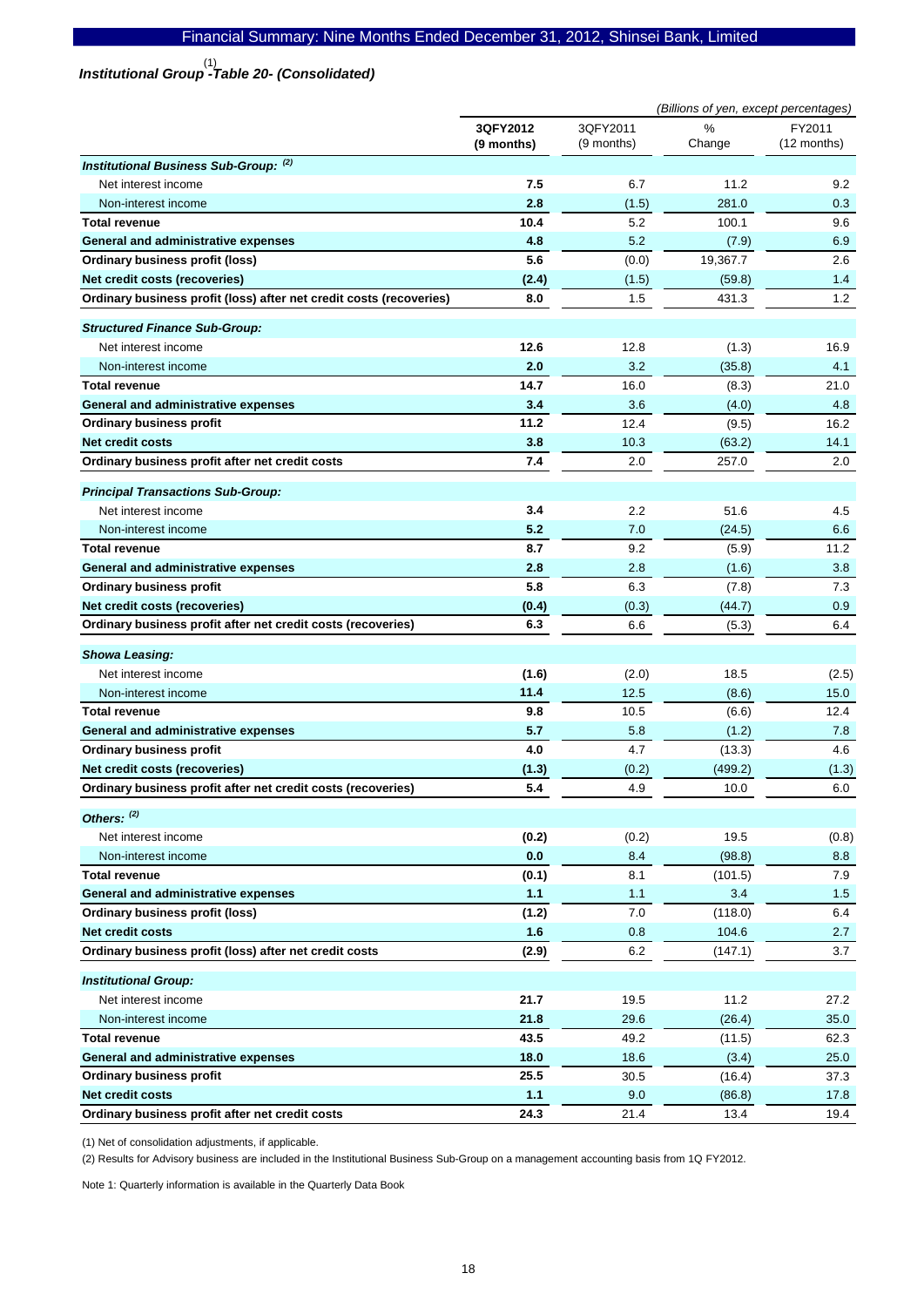Shinsei Bank Group provides various financial products and services to our institutional and individual customers through the Institutional Group, the Global Markets Group and the Individual Group. Concerning business for institutional customers, the Institutional Group primarily undertakes corporate and public sector finance and advisory business, and the Global Markets Group mainly undertakes financial markets business and serves financial institution clients.

#### **Institutional Group:**

• The Institutional Group reporting segments consist of: 1) Institutional Business Sub-Group which provides financial products and services for the corporate and public sectors, 2) Structured Finance Sub-Group which includes businesses such as real estate finance and specialty finance, 3) Principal Transactions Sub-Group which covers credit trading and private equity business, 4) Showa Leasing and 5) others including asset-backed investment.

#### **Total revenue**

- The Institutional Group business recorded net interest income of ¥21.7 billion for the first nine months of fiscal year 2012, an increase from ¥19.5 billion for the first nine months of the fiscal year 2011, as the progress made in rebuilding our customer franchise led to an increase in the loan balance. Non-interest income was ¥21.8 billion for the first nine months of fiscal year 2012, a decline from ¥29.6 billion for the first nine months of fiscal year 2011. However, the amount recorded in the first nine months of fiscal year 2011 included gains of ¥6.3 billion, net of withholding tax from sales of foreign equities categorized as non-core assets.
- Regarding sub-groups in the Institutional Group, the Institutional Business Sub-Group put efforts into identifying new outlets for corporate lending and increasing the loan balance as well as strengthening relationships with existing customers, in order to rebuild our client base. As a result, net interest income grew steadily to ¥7.5 billion for the first nine months of fiscal year 2012 from ¥6.7 billion for the first nine months of fiscal year 2011. In addition, non-interest income improved to a positive income of ¥2.8 billion for the first nine months of fiscal year 2012 from ¥1.5 billion of losses for the first nine months of fiscal year 2011 which included ¥3.9 billion of impairment on listed shares.
- The Structured Finance Sub-Group recorded total revenue of ¥14.7 billion for the first nine months of fiscal year 2012, a decrease from ¥16.0 billion for the first nine months of fiscal year 2011. Reduction of non-performing loans in real estate finance and new loan disbursements in specialty finance and other businesses led to higher quality asset replacement. While there was ¥2.6 billion in impairment on bonds related to real estate non-recourse finance in the first nine months of fiscal year 2011, this amount decreased to ¥1.6 billion in the first nine months of fiscal year 2012.
- The Principal Transactions Sub-Group recorded total revenue of ¥8.7 billion for the first nine months of fiscal year 2012, a decrease from ¥9.2 billion in the first nine months of fiscal year 2011. The performance was still solid mainly due to continued credit trading operations

efforts. In addition, ¥0.6 billion of impairment on private equity investment was recognized for the first nine months of fiscal year 2012, compared to ¥0.8 billion for the first nine months of fiscal year 2011.

• Others recorded total losses of ¥0.1 billion for the first nine months of fiscal year 2012, compared to ¥8.1 billion for the first nine months of fiscal year 2011 which included gains of ¥6.3 billion, net of withholding tax, from sales of foreign equities categorized as non-core assets.

#### **Expenses**

• General and administrative expenses were ¥18.0 billion for the first nine months of fiscal year 2012, marking a slight decrease from ¥18.6 billion for the first nine months of fiscal year 2011. This small decrease was due to the scale-down and exit from non-core businesses and efficiency improvements in each business, while the group focused on areas where the Bank can demonstrate its strengths to improve profitability.

#### **Net credit costs**

• Net credit costs were ¥1.1 billion for the first nine months of fiscal year 2012, a decrease from ¥9.0 billion for the first nine months of fiscal year 2011. This significant improvement of net credit costs reflected the absence of large credit reserves recorded in previous years, as a result of continued divestiture of non-core assets to mitigate potential risks and strict credit management, and also an improvement in the creditworthiness of some accounts during the first nine months of fiscal year 2012 in the Institutional Group, despite an increase in the loan balance due to an expansion of new financing and additional reserves for real estate finance as a result of the economic slow-down.

#### **Ordinary business profit after net credit costs**

• As a result, the Institutional Group recorded an ordinary business profit after net credit costs of ¥24.3 billion for the first nine months of fiscal year 2012, a increase from ¥21.4 billion for the first nine months of fiscal year 2011. In addition, we believe this performance to be relatively stable and steady, as there was less impact from non-recurring factors for the first nine months of the fiscal year, while net interest income increased in line with the increase in the loan balance.

#### **Showa Leasing**

• Showa Leasing recorded ¥9.8 billion of total revenue for the first nine months of fiscal year 2012, a decrease from ¥10.5 billion for the first nine months of fiscal year 2011, mainly due to a change in accounting standards for leases and the stagnant economy. Net credit recoveries were ¥1.3 billion for the first nine months of fiscal year 2012, compared to recoveries of ¥0.2 billion for the first nine months of fiscal year 2011. As a result, Showa Leasing recorded ¥5.4 billion of ordinary business profit after net credit costs including consolidation adjustments for the first nine months of fiscal year 2012, compared to ¥4.9 billion for the first nine months of fiscal year 2011.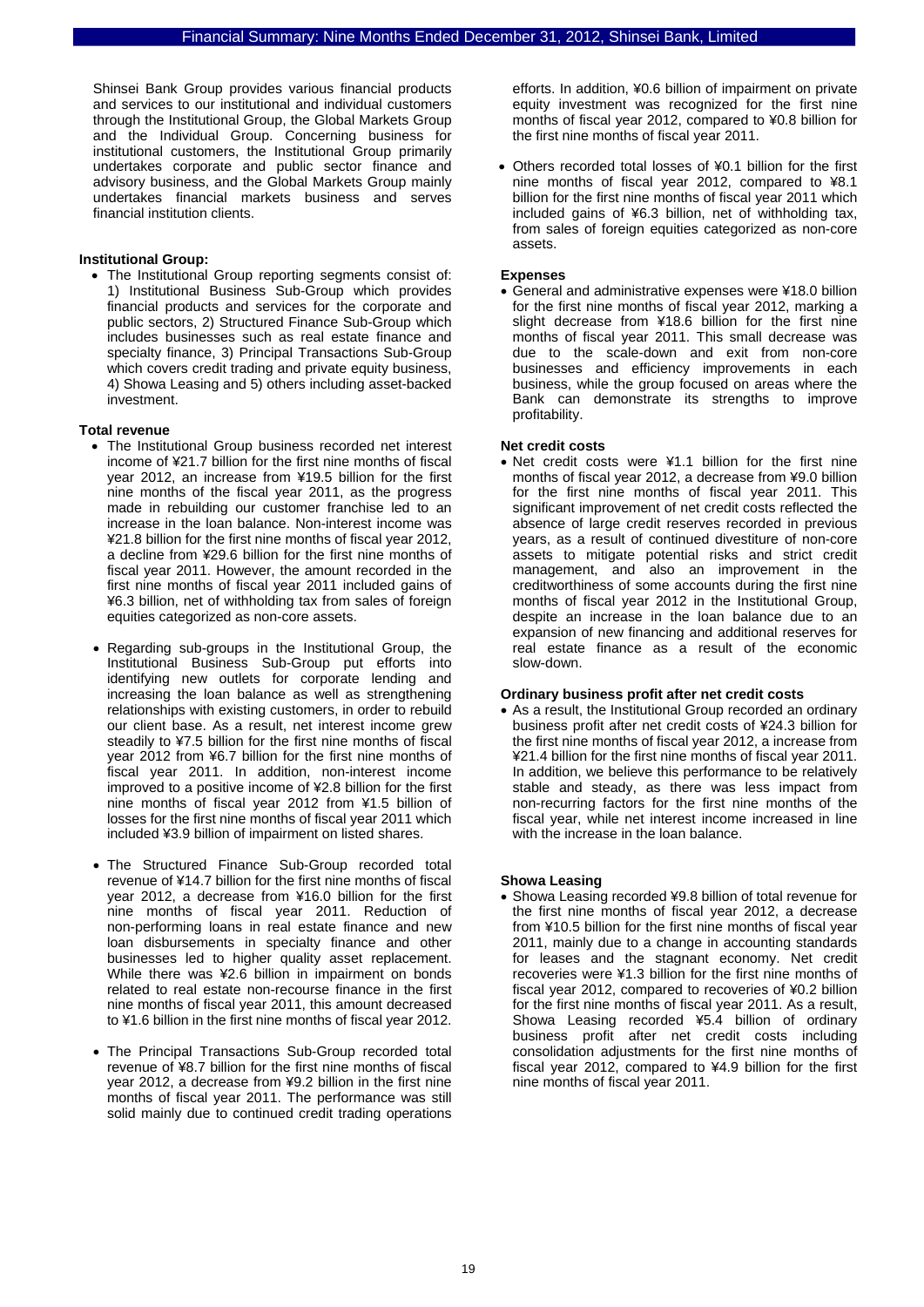# *Global Markets Group -Table 21- (Consolidated)*  (1)

|                                                                     | (Billions of yen, except percentages) |                        |                         |                       |
|---------------------------------------------------------------------|---------------------------------------|------------------------|-------------------------|-----------------------|
|                                                                     | 3QFY2012<br>(9 months)                | 3QFY2011<br>(9 months) | $\frac{0}{0}$<br>Change | FY2011<br>(12 months) |
| <b>Financial Institutions Sub-Group:</b>                            |                                       |                        |                         |                       |
| Net interest income                                                 | 1.2                                   | 1.0                    | 13.3                    | 1.4                   |
| Non-interest income                                                 | 2.0                                   | 1.0                    | 95.8                    | 1.9                   |
| <b>Total revenue</b>                                                | 3.2                                   | 2.1                    | 54.0                    | 3.3                   |
| General and administrative expenses                                 | 1.7                                   | 1.7                    | (0.6)                   | 2.3                   |
| <b>Ordinary business profit</b>                                     | 1.5                                   | 0.3                    | 308.9                   | 1.0                   |
| Net credit costs (recoveries)                                       | (1.8)                                 | (0.2)                  | (540.6)                 | (0.4)                 |
| Ordinary business profit after net credit costs (recoveries)        | 3.3                                   | 0.6                    | 408.4                   | 1.5                   |
| <b>Markets Sub-Group:</b>                                           |                                       |                        |                         |                       |
| Net interest income                                                 | 1.0                                   | 0.8                    | 15.8                    | 1.1                   |
| Non-interest income                                                 | 4.0                                   | 2.1                    | 82.4                    | 5.1                   |
| Total revenue                                                       | 5.0                                   | 3.0                    | 63.3                    | 6.2                   |
| General and administrative expenses                                 | 2.4                                   | 2.4                    | (2.1)                   | 3.2                   |
| <b>Ordinary business profit</b>                                     | 2.6                                   | 0.6                    | 324.6                   | 2.9                   |
| Net credit costs (recoveries)                                       | (0.0)                                 | (1.6)                  | 96.8                    | (1.4)                 |
| Ordinary business profit after net credit costs (recoveries)        | 2.6                                   | 2.2                    | 16.3                    | 4.4                   |
| Others:                                                             |                                       |                        |                         |                       |
| Net interest income                                                 | 0.0                                   | 0.3                    | (83.0)                  | 0.5                   |
| Non-interest income                                                 | 1.7                                   | 1.0                    | 63.9                    | 1.1                   |
| <b>Total revenue</b>                                                | 1.8                                   | 1.4                    | 25.2                    | 1.6                   |
| General and administrative expenses                                 | 2.6                                   | 3.1                    | (15.1)                  | 4.1                   |
| <b>Ordinary business profit (loss)</b>                              | (0.8)                                 | (1.6)                  | 49.9                    | (2.4)                 |
| Net credit costs (recoveries)                                       | (0.2)                                 | (0.6)                  | 69.8                    | (0.7)                 |
| Ordinary business profit (loss) after net credit costs (recoveries) | (0.6)                                 | (0.9)                  | 35.9                    | (1.7)                 |
| Global Markets Group: (2)                                           |                                       |                        |                         |                       |
| Net interest income                                                 | 2.3                                   | 2.3                    | (1.3)                   | 3.0                   |
| Non-interest income                                                 | 7.8                                   | 4.3                    | 81.1                    | 8.1                   |
| <b>Total revenue</b>                                                | 10.1                                  | 6.6                    | 52.1                    | 11.2                  |
| General and administrative expenses                                 | 6.8                                   | 7.3                    | (7.2)                   | 9.7                   |
| <b>Ordinary business profit (loss)</b>                              | 3.3                                   | (0.6)                  | 592.9                   | 1.5                   |
| Net credit costs (recoveries)                                       | (2.0)                                 | (2.6)                  | 21.6                    | (2.6)                 |
| Ordinary business profit (loss) after net credit costs (recoveries) | 5.4                                   | 1.9                    | 173.4                   | 4.2                   |

(1) Net of consolidation adjustments, if applicable.

(2) From the FY2012 interim period, financial results for the Treasury Sub-Group have been transferred from the "Global Markets Group" to the "Corporate/Other" account.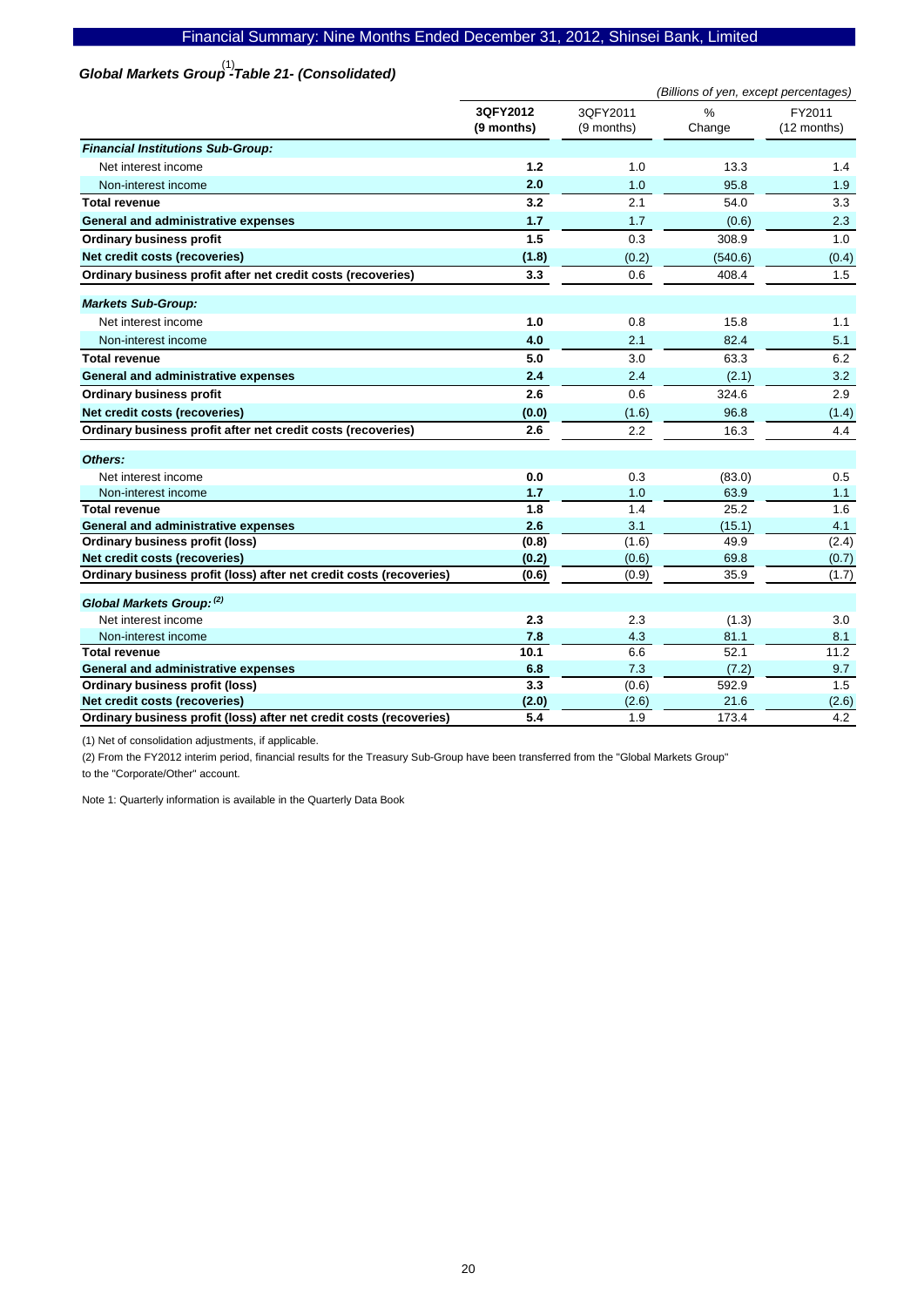#### **Global Markets Group:**

The Global Markets Group reporting segments consist of: 1) Financial Institutions Sub-Group which provides financial products and services for financial institutions, 2) Markets Sub-Group which deals with foreign exchange, derivatives and other capital markets business and 3) others which cover asset management, wealth management, and Shinsei Securities' businesses. The Treasury Sub-Group, which manages ALM for the Bank overall, was transferred to the Finance Group as part of organizational changes implemented on July 1, 2012, and its results are now included in the Corporate/Other segment.

#### **Total revenue**

- The Global Markets Group generated total revenue of ¥10.1 billion for the first nine months of fiscal year 2012, an increase from ¥6.6 billion for the first nine months of fiscal year 2011, when the financial markets were stagnant due to the European debt crisis. In the first nine months of fiscal year 2012, the total revenue improved because of continuous efforts to rebuild the client base as well as development and provision of financial products which meet customers' needs.
- The Financial Institutions Sub-Group's total revenue was ¥3.2 billion for the first nine months of fiscal year 2012, increasing from ¥2.1 billion for the first nine months of fiscal year 2011. The sub-group deepened cooperation with the Markets Sub-Group to reinforce its sales promotion efforts, and strived to provide various products and transactions in line with customers' needs. The strong performance reflects solid revenues from transactions with customers.
- The Markets Sub-Group earned total revenue of ¥5.0 billion for the first nine months of fiscal year 2012, increasing from ¥3.0 billion for the first nine months of fiscal year 2011. There was a lower volume of customer transactions in the first nine months of fiscal year 2011. By contrast, for the first nine months of fiscal year 2012, the volume of customer transactions increased and total

revenue rose because the sub-group improved its business structure and enhanced its capabilities to meet customers' needs.

• Others earned total revenue of ¥1.8 billion for the first nine months of fiscal year 2012, compared to ¥1.4 billion for the first nine months of fiscal year 2011.

#### **Expenses**

• The Global Markets Group recorded ¥6.8 billion of general and administrative expenses for the first nine months of fiscal year 2012, a slight decrease from ¥7.3 billion for the first nine months of fiscal year 2011. Continuous cost rationalization was implemented across the group, while it prioritized the allocation of resources to relevant business areas to rebuild the client base. As a result, expenses decreased slightly from the first nine months of fiscal year 2011.

#### **Net credit costs**

• Net credit recoveries of ¥2.0 billion were recorded for the first nine months of fiscal year 2012, compared to recoveries of ¥2.6 billion for the first nine months of fiscal year 2011. The Global Markets Group has continued to reduce non-core assets and recorded a reversal of reserve for these assets and recoveries of written-off claims for the first nine months of fiscal year 2011. The group proceeded to collect on written-off claims and recorded recoveries of written-off claims for the first nine months of fiscal year 2012 as well, thereby recording net credit recoveries.

#### **Ordinary business profit after net credit costs**

• As a result, the Global Markets Group recorded ¥5.4 billion in ordinary business profit after net credit costs for the first nine months of fiscal year 2012, a significant increase from ¥1.9 billion of ordinary business profit after net credit costs for the first nine months of fiscal year 2011. The Global Markets Group's main source of earnings is derived from transactions with customers and continuous efforts to rebuild the client base are now bearing results.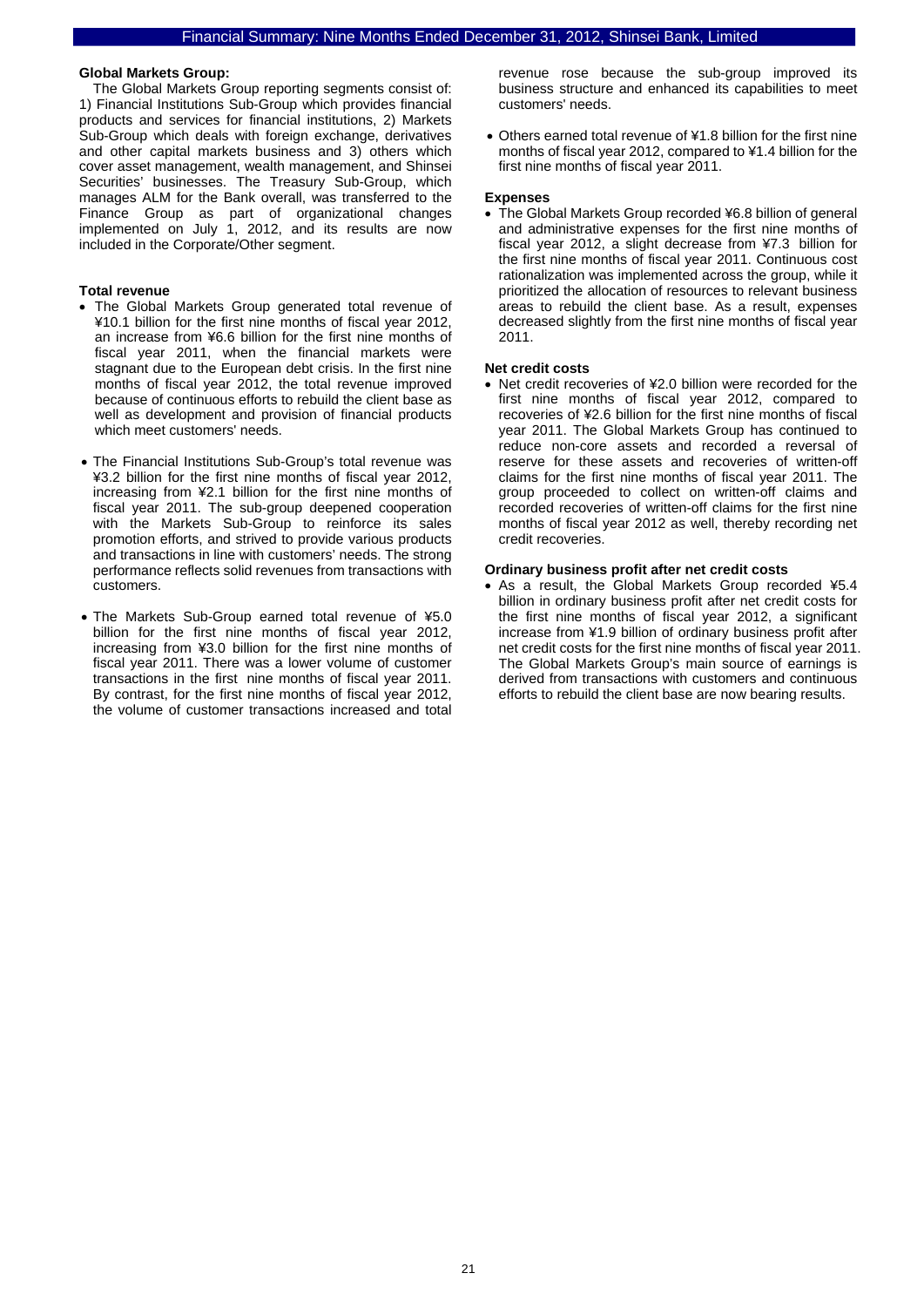*Individual Group -Table 22- (Consolidated)*  (1)

|                                                                                 | (Billions of yen, except percentages) |               |         |               |
|---------------------------------------------------------------------------------|---------------------------------------|---------------|---------|---------------|
|                                                                                 | 3QFY2012                              | 3QFY2011      | %       | FY2011        |
|                                                                                 | (9 months)                            | (9 months)    | Change  | (12 months)   |
| <b>Retail banking:</b>                                                          |                                       |               |         |               |
| Net interest income                                                             | 19.7                                  | 22.3          | (11.9)  | 29.1          |
| Non-interest income                                                             | 4.8                                   | 5.3           | (10.9)  | 6.9           |
| <b>Total revenue</b>                                                            | 24.5                                  | 27.7          | (11.7)  | 36.0          |
| General and administrative expenses                                             | 23.0                                  | 23.3          | (1.6)   | 31.3          |
| <b>Ordinary business profit</b>                                                 | 1.5                                   | 4.3           | (65.6)  | 4.7           |
| Net credit costs (recoveries)                                                   | (0.0)                                 | 1.2           | (101.7) | $1.2$         |
| Ordinary business profit after net credit costs (recoveries)                    | 1.5                                   | 3.1           | (50.9)  | 3.5           |
|                                                                                 |                                       |               |         |               |
| Shinsei Financial and Shinsei Bank Lake <sup>(2)</sup> :<br>Net interest income | 30.9                                  | 36.1          | (14.4)  | 47.0          |
| Non-interest income                                                             | (2.3)                                 |               | (2.4)   |               |
| <b>Total revenue</b>                                                            | 28.5                                  | (2.3)<br>33.8 | (15.6)  | (3.0)<br>43.9 |
|                                                                                 | 18.9                                  | 20.5          | (7.9)   |               |
| General and administrative expenses                                             | 9.6                                   | 13.3          | (27.5)  | 27.2<br>16.7  |
| <b>Ordinary business profit</b><br>Net credit costs (recoveries)                |                                       |               |         |               |
| Ordinary business profit after net credit costs (recoveries)                    | 1.0<br>8.5                            | (2.5)<br>15.8 | 140.9   | (8.0)<br>24.7 |
|                                                                                 |                                       |               | (46.0)  |               |
| Shinki:                                                                         |                                       |               |         |               |
| Net interest income                                                             | 5.2                                   | 6.5           | (19.7)  | 8.4           |
| Non-interest income                                                             | (0.4)                                 | (0.4)         | 3.2     | (0.6)         |
| <b>Total revenue</b>                                                            | 4.8                                   | 6.1           | (21.0)  | 7.8           |
| General and administrative expenses                                             | 2.9                                   | 2.6           | 8.8     | 3.4           |
| <b>Ordinary business profit</b>                                                 | 1.8                                   | 3.4           | (44.5)  | 4.3           |
| Net credit costs (recoveries)                                                   | 0.0                                   | (0.4)         | 122.7   | (0.4)         |
| Ordinary business profit after net credit costs (recoveries)                    | 1.8                                   | 3.8           | (52.8)  | 4.7           |
|                                                                                 |                                       |               |         |               |
| <b>APLUS FINANCIAL:</b>                                                         |                                       |               |         |               |
| Net interest income                                                             | 7.1                                   | 9.8           | (26.9)  | 12.5          |
| Non-interest income                                                             | 28.5<br>35.7                          | 26.9          | 6.2     | 35.9          |
| <b>Total revenue</b>                                                            |                                       | 36.7          | (2.6)   | 48.5          |
| <b>General and administrative expenses</b>                                      | 24.8                                  | 22.6          | 9.7     | 30.2          |
| <b>Ordinary business profit</b>                                                 | 10.9<br>4.2                           | 14.0          | (22.5)  | 18.2          |
| <b>Net credit costs</b>                                                         | 6.7                                   | 6.8<br>7.2    | (38.6)  | 5.2<br>13.0   |
| Ordinary business profit after net credit costs                                 |                                       |               | (7.1)   |               |
| Others $^{(3)}$ :                                                               |                                       |               |         |               |
| Net interest income                                                             | 1.0                                   | 1.1           | (9.8)   | 1.5           |
| Non-interest income                                                             | 0.1                                   | 0.1           | 7.9     | 0.1           |
| <b>Total revenue</b>                                                            | 1.2                                   | 1.3           | (7.9)   | 1.7           |
| <b>General and administrative expenses</b>                                      | 0.3                                   | 0.2           | 44.4    | 0.3           |
| <b>Ordinary business profit</b>                                                 | 0.8                                   | 1.0           | (20.4)  | 1.3           |
| Net credit costs (recoveries)                                                   | (0.0)                                 | 0.1           | (146.0) | 0.2           |
| Ordinary business profit after net credit costs (recoveries)                    | 0.9                                   | 0.9           | 1.5     | 1.1           |
|                                                                                 |                                       |               |         |               |
| <b>Individual Group:</b><br>Net interest income                                 | 64.1                                  | 76.0          | (15.7)  | 98.7          |
| Non-interest income                                                             | 30.7                                  | 29.6          | 3.5     |               |
| <b>Total revenue</b>                                                            | 94.8                                  | 105.7         | (10.3)  | 39.3<br>138.1 |
| General and administrative expenses                                             | 70.0                                  | 69.5          | 0.8     | 92.6          |
| <b>Ordinary business profit</b>                                                 | 24.8                                  | 36.2          | (31.6)  | 45.4          |
| Net credit costs (recoveries)                                                   | $5.2$                                 | 5.3           | (0.7)   | (1.7)         |
| Ordinary business profit after net credit costs (recoveries)                    | 19.5                                  | 30.9          | (36.8)  | 47.2          |
|                                                                                 |                                       |               |         |               |

(1) Net of consolidation adjustments, if applicable.

(2) Results for Shinsei Financial and "Shinsei Bank Card Loan – Lake" in the Lake business (started on October 1, 2011) are combined on a management accounting basis from 3Q FY2011.

(3) Includes Shinsei Property Finance and unallocated Consumer Finance Sub-Group financials.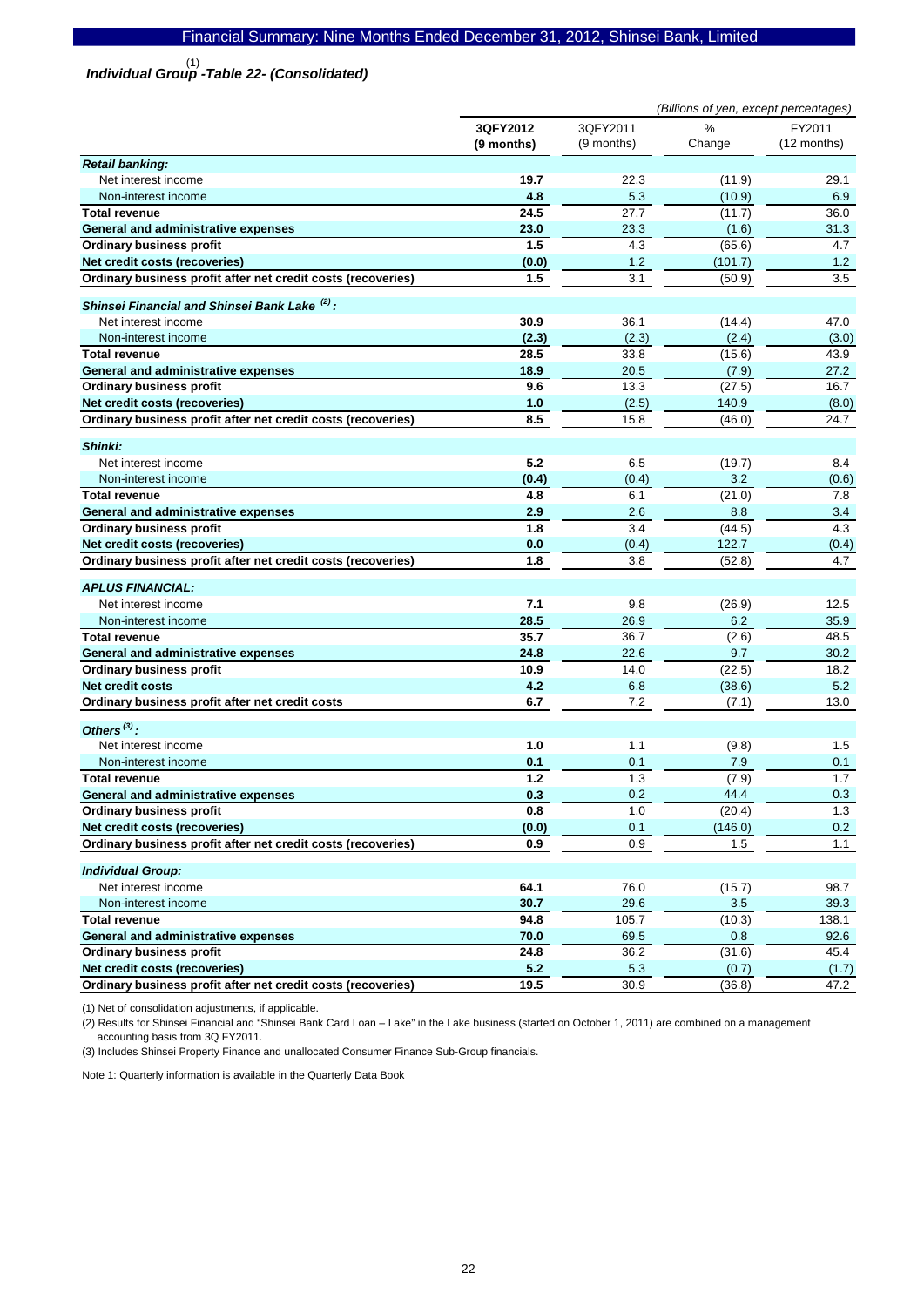# *Individual Group Revenue by Product/Entity -Table 23- (Consolidated)*  (1)

|                                             |                        | (Billions of yen, except percentages) |                         |                       |  |  |
|---------------------------------------------|------------------------|---------------------------------------|-------------------------|-----------------------|--|--|
|                                             | 3QFY2012<br>(9 months) | 3QFY2011<br>(9 months)                | $\frac{0}{0}$<br>Change | FY2011<br>(12 months) |  |  |
| <b>Retail Banking:</b>                      | 24.5                   | 27.7                                  | (11.7)                  | 36.0                  |  |  |
| Deposits and debentures net interest income | 13.5                   | 16.4                                  | (17.5)                  | 21.3                  |  |  |
| Deposits and debentures non-interest income | 2.4                    | 3.2                                   | (25.2)                  | 4.1                   |  |  |
| Asset management                            | 3.0                    | 3.3                                   | (7.2)                   | 4.3                   |  |  |
| Loans                                       | 5.4                    | 4.7                                   | 14.5                    | 6.3                   |  |  |
| Shinsei Financial and Shinsei Bank Lake (2) | 28.5                   | 33.8                                  | (15.6)                  | 43.9                  |  |  |
| Shinki                                      | 4.8                    | 6.1                                   | (21.0)                  | 7.8                   |  |  |
| <b>APLUS FINANCIAL</b>                      | 35.7                   | 36.7                                  | (2.6)                   | 48.5                  |  |  |
| Others <sup>(3)</sup>                       | $1.2$                  | 1.3                                   | (7.9)                   | 1.7                   |  |  |
| Total revenue                               | 94.8                   | 105.7                                 | (10.3)                  | 138.1                 |  |  |

(1) Net of consolidation adjustments, if applicable.

(2) Results for Shinsei Financial and "Shinsei Bank Card Loan – Lake" in the Lake business (started on October 1, 2011) are combined on a management accounting basis from 3Q FY2011.

(3) Includes Shinsei Property Finance and unallocated Consumer Finance Sub-Group financials.

Note 1: Quarterly information is available in the Quarterly Data Book

- The Individual Group consists of the Retail Banking business as well as Shinsei Bank Card Loan – Lake, and the subsidiaries Shinsei Financial, Shinki, APLUS FINANCIAL and Shinsei Property Finance.
- Individual Group's ordinary business profit after net credit costs was ¥19.5 billion for the first nine months of fiscal year 2012 compared to ¥30.9 billion for the first nine months of fiscal year 2011.

#### **Retail Banking**

- Total revenue of retail banking decreased to ¥24.5 billion for the first nine months of fiscal year 2012 from ¥27.7 billion for the first nine months of fiscal year 2011. Net interest income decreased to ¥19.7 billion for the first nine months of fiscal year 2012 from ¥22.3 billion for the first nine months of fiscal year 2011. Net interest income increased in tandem with the increase in the net loan balance due to a focus on new loan disbursements. However, net interest income from deposits decreased significantly due to prevailing low interest rates. Overall, net interest income decreased. Non-interest income also decreased to ¥4.8 billion for the first nine months of fiscal year 2012 from ¥5.3 billion for the first nine months of fiscal year 2011. Non-interest income decreased due to the impact of temporary discontinuation of sales of structured yen deposits, in spite of efforts to accrue fee income from other investment products by developing and offering products which meet customer's needs, such as products with a limited risk range.
- Due to the implementation of various rationalization and efficiency measures, such as reconsidering the unit price for advertising, general and administrative expenses decreased slightly to ¥23.0 billion for the first nine months of fiscal year 2012 compared to ¥23.3 billion for the first nine months of fiscal year 2011.
- Net credit recoveries totaled ¥0.0 billion (¥22 million) for the first nine months of fiscal year 2012 compared to ¥1.2 billion of costs for the first nine months of fiscal year 2011. As a result, ordinary business profit after net credit costs was ¥1.5 billion for the first nine months of fiscal year 2012 compared to an ordinary business profit after net credit costs of ¥3.1 billion for the first nine months of fiscal year 2011.

#### **Shinsei Financial and Shinsei Bank Card Loan - Lake**

- The ordinary business profit after net credit costs of Shinsei Financial and Shinsei Bank Card Loan - Lake after related consolidation adjustments was ¥8.5 billion for the first nine months of fiscal year 2012 compared to ¥15.8 billion for the first nine months of fiscal year 2011.
- Total revenue was ¥28.5 billion for the first nine months of fiscal year 2012, compared to ¥33.8 billion for the first nine months of fiscal year 2011, as the loan balance continued to decrease due to the ongoing effects of the revised Money-Lending Business Control and Regulation Law. However, the pace of decrease in the combined loan balance at Shinsei Financial and Shinsei Bank Card Loan – Lake has slowed, due to the commencement of the Bank-based consumer finance business from October 2011. Specifically, although the loan balance decreased by ¥53.1 billion in the first nine months of fiscal year 2011, the decrease was limited to ¥16.6 billion for the first nine months of fiscal year 2012 (after including the loan balance of the Bank's consumer finance business).
- Consumer finance is expected to incur a certain amount of net credit costs due to the inherent nature of the business. However, we are implementing strict credit management and have established a strong structure for loan collections, while credit quality continues to improve due to the income-linked borrowing limitation regulation implemented in 2010. Combined with the decline in loan balance, this resulted in net credit costs of ¥1.0 billion in the first nine months of fiscal year 2012. Also, the fact that net credit recoveries of ¥2.5 billion were recorded for the first nine months of fiscal year 2011 reflects the impact of the bigger decrease in the loan balance in the first nine months of fiscal year 2011.

#### **Shinki**

• The ordinary business profit after net credit costs of Shinki after related consolidation adjustments was ¥1.8 billion for the first nine months of fiscal year 2012 compared to ¥3.8 billion for the first nine months of fiscal year 2011. Similar to Shinsei Financial, Shinki's total revenue also decreased due to the revised Money-Lending Business Control and Regulation Law. However, the pace of decrease has slowed.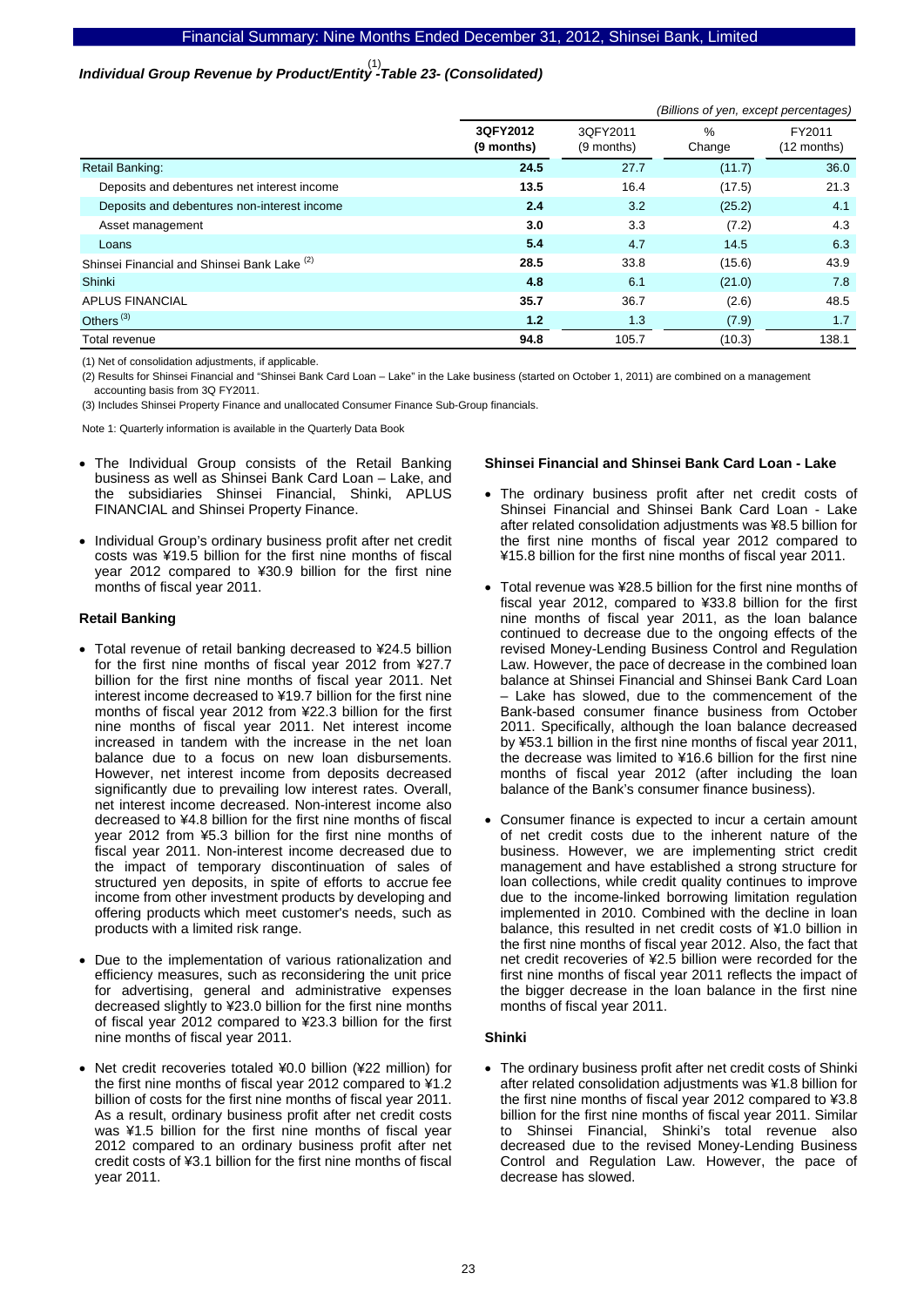#### **APLUS FINANCIAL**

- The ordinary business profit after net credit costs of APLUS FINANCIAL after the related consolidation adjustments amounted to ¥6.7 billion for the first nine months of fiscal year 2012, compared to ¥7.2 billion for the first nine months of fiscal year 2011. Net interest income decreased to ¥7.1 billion for the first nine months of fiscal year 2012, compared to ¥9.8 billion for the first nine months of fiscal year 2011 due to the decrease in loan balance following implementation of the revised Money-Lending Business Control and Regulation Law. However, non-interest income increased to ¥28.5 billion for the first nine months of fiscal year 2012, compared to ¥26.9 billion for the first nine months of fiscal year 2011 due to the steady increase in volume in the installment sales credit and settlement business. Due to an increase in depreciation for technology, general and administrative expenses increased to ¥24.8 billion for the first nine months of fiscal year 2012 from ¥22.6 billion for the first nine months of fiscal year 2011 despite continued rationalization and efficient business processes. However, due to strict credit management, net credit costs decreased to ¥4.2 billion for the first nine months of fiscal year 2012 from ¥6.8 billion for the first nine months of fiscal year 2011.
- Others include the financial results of Shinsei Property Finance Co., Ltd and the Consumer Finance Sub-Group.

#### **Interest Repayment**

• With regard to reserve for losses on interest repayment, following provision of additional reserves of ¥32.8 billion in fiscal year 2011, no additional reserves were made in the first nine months of fiscal year 2012. The usage of reserve for losses on interest repayment for the first nine months of fiscal year 2012 decreased compared to the first nine months of fiscal year 2011 in Shinsei Financial, Shinki and APLUS FINANCIAL.

- Shinsei Financial's usage of reserve for losses on interest repayment and others amounted to ¥3.8 billion for the first nine months of fiscal year 2012 from ¥6.3 billion for the first nine months of fiscal year 2011. Additional reserves were not made resulting in a total balance of ¥22.4 billion in reserves for losses on interest repayment as of December 31, 2012 compared to ¥26.2 billion as of March 31, 2012. Losses on interest repayment at Shinsei Financial have been recorded for the portion of the portfolio not covered by the GE indemnity included in the purchase agreement of Shinsei Financial from GE.
- Shinki's usage of reserve for losses on interest repayment amounted to ¥5.0 billion for the first nine months of fiscal year 2012 from ¥8.3 billion for the first nine months of fiscal year 2011. Additional reserves were not made resulting in a total balance of ¥8.9 billion in reserves for losses on interest repayment as of December 31, 2012 compared to ¥14.0 billion as of March 31, 2012.
- APLUS FINANCIAL and its consolidated subsidiaries' usage of reserve for losses on interest repayment amounted to ¥3.9 billion for the first nine months of fiscal year 2012 from ¥5.1 billion for the first nine months of fiscal year 2011. Additional reserves were not made resulting in a total balance of ¥6.6 billion in reserves for losses on interest repayment as of December 31, 2012 compared to ¥10.6 billion as of March 31, 2012.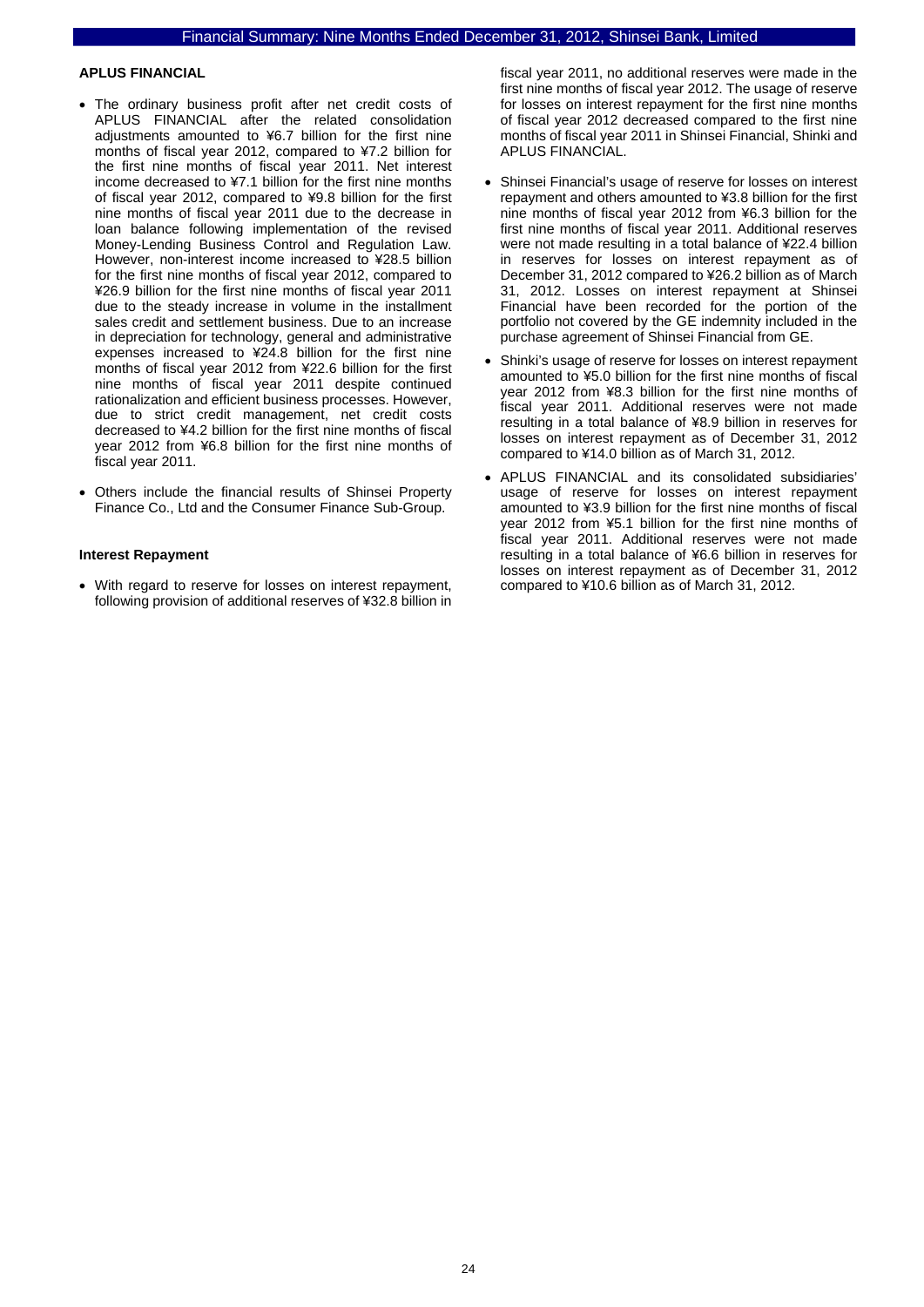#### *Corporate/Other -Table 24- (Consolidated)*

|                                                                     | (Billions of yen, except percentages) |                        |             |                       |  |
|---------------------------------------------------------------------|---------------------------------------|------------------------|-------------|-----------------------|--|
|                                                                     | 3QFY2012<br>(9 months)                | 3QFY2011<br>(9 months) | %<br>Change | FY2011<br>(12 months) |  |
| Treasury Sub-Group <sup>(2)</sup> :                                 |                                       |                        |             |                       |  |
| Net interest income                                                 | (2.0)                                 | (7.0)                  | 71.2        | (9.2)                 |  |
| Non-interest income                                                 | 5.3                                   | 2.4                    | 114.8       | 3.1                   |  |
| <b>Total revenue</b>                                                | 3.3                                   | (4.5)                  | 174.0       | (6.1)                 |  |
| General and administrative expenses                                 | 0.9                                   | 0.8                    | 18.7        | 1.0                   |  |
| <b>Ordinary business profit (loss)</b>                              | 2.3                                   | (5.3)                  | 144.5       | (7.2)                 |  |
| <b>Net credit costs</b>                                             |                                       |                        |             |                       |  |
| Ordinary business profit (loss) after net credit costs              | 2.3                                   | (5.3)                  | 144.5       | (7.2)                 |  |
| Corporate/Other (excluding Treasury Sub-Group): (1)                 |                                       |                        |             |                       |  |
| Net interest income                                                 | (1.9)                                 | (2.3)                  | 14.2        | (2.9)                 |  |
| Non-interest income                                                 | 0.3                                   | 0.1                    | 88.3        | 0.2                   |  |
| <b>Total revenue</b>                                                | (1.6)                                 | (2.1)                  | 23.6        | (2.6)                 |  |
| General and administrative expenses                                 | (0.2)                                 | (0.7)                  | 73.4        | (0.5)                 |  |
| <b>Ordinary business profit (loss)</b>                              | (1.4)                                 | (1.3)                  | (5.9)       | (2.1)                 |  |
| Net credit costs (recoveries)                                       | 0.4                                   | 0.1                    | 122.6       | (1.0)                 |  |
| Ordinary business profit (loss) after net credit costs (recoveries) | (1.8)                                 | (1.5)                  | (20.9)      | (1.0)                 |  |
| Corporate/Other: (1)                                                |                                       |                        |             |                       |  |
| Net interest income                                                 | (4.0)                                 | (9.3)                  | 57.0        | (12.2)                |  |
| Non-interest income                                                 | 5.7                                   | 2.6                    | 112.9       | 3.4                   |  |
| <b>Total revenue</b>                                                | 1.7                                   | (6.6)                  | 126.0       | (8.8)                 |  |
| General and administrative expenses                                 | 0.7                                   | 0.0                    | 2,407.9     | 0.5                   |  |
| Ordinary business profit (loss)                                     | 0.9                                   | (6.6)                  | 114.4       | (9.3)                 |  |
| Net credit costs (recoveries)                                       | 0.4                                   | 0.1                    | 122.6       | (1.0)                 |  |
| Ordinary business profit (loss) after net credit costs (recoveries) | 0.5                                   | (6.8)                  | 107.6       | (8.2)                 |  |

(1) "Corporate/Other" includes company-wide accounts which are not included in our reportable segments, allocation variance of indirect expense

and elimination amount of inter-segment transactions.

(2) From the FY2012 interim period, financial results for the Treasury Sub-Group have been transferred from the "Global Markets Group"

to the "Corporate/Other" account.

Note 1: Quarterly information is available in the Quarterly Data Book

The Treasury Sub-Group, which manages ALM for the Bank overall, was transferred to the Finance Group in organizational changes implemented on July 1, 2012, and its results are now included in the Corporate/Other segment. The Treasury Sub-Group's total revenue was a profit of ¥3.3 billion for the first nine months of fiscal year 2012, compared to a loss of ¥4.5 billion for the first nine months of fiscal year 2011. The sub-group holds liquidity reserves and Japanese

national government bonds for ALM purposes and during the first nine months of fiscal year 2012, the sub-group also traded Japanese national government bonds to facilitate liquidity management and earned sales gains at the same time. Net sales gains increased from ¥1.6 billion for the first nine months of fiscal year 2011 to ¥3.2 billion for the first nine months of fiscal year 2012.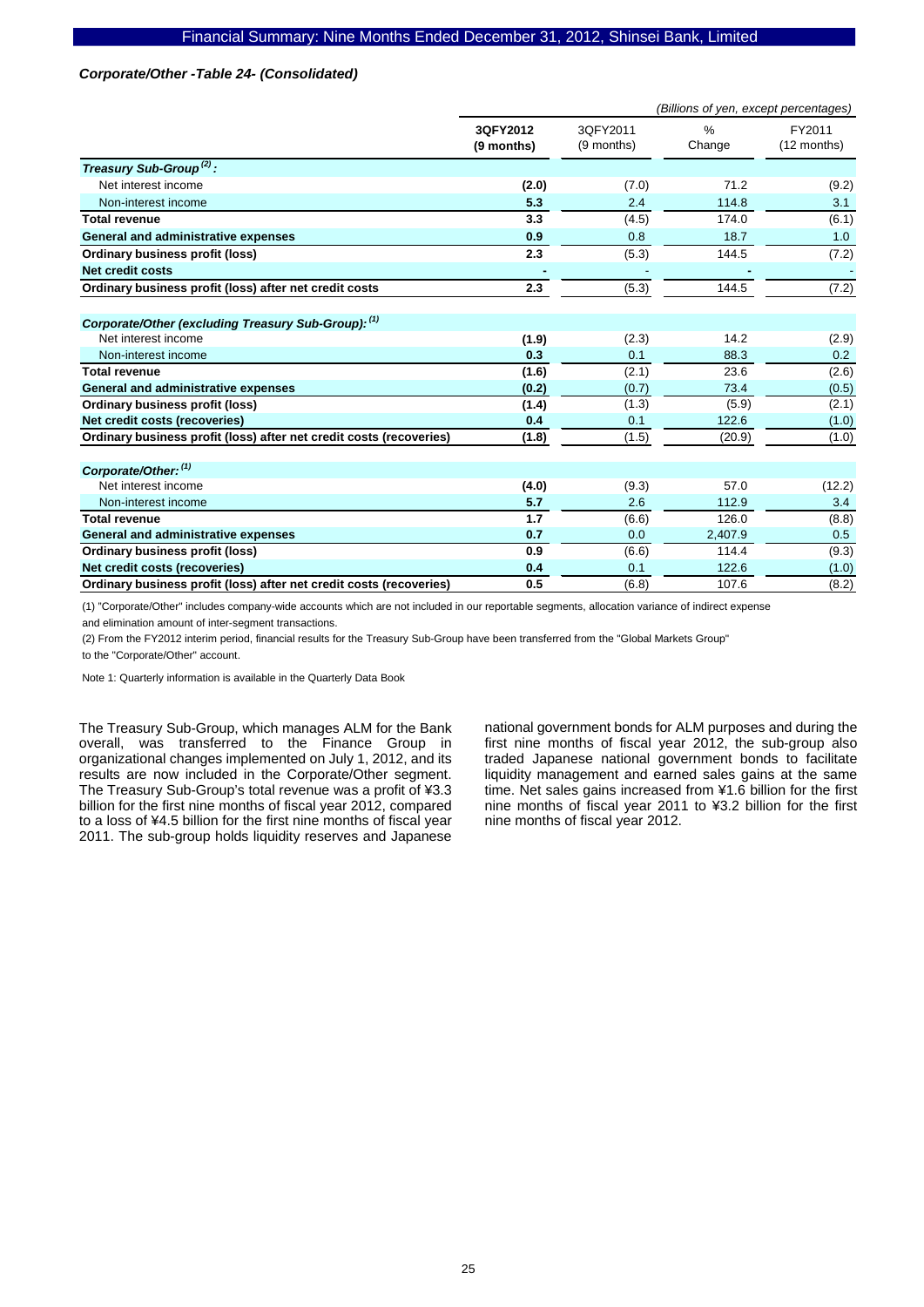*Segment Information* 

| <b>Institutional Group:</b>             | Focuses primarily on corporate and public sector finance and advisory business.                                                                                                                                                                                                                                       |
|-----------------------------------------|-----------------------------------------------------------------------------------------------------------------------------------------------------------------------------------------------------------------------------------------------------------------------------------------------------------------------|
| <b>Institutional Business</b>           | The "Institutional Business Sub-Group" provides financial products and services,<br>including healthcare finance for corporations and the public sector, and advisory<br>business.                                                                                                                                    |
| <b>Structured Finance</b>               | The "Structured Finance Sub-Group" comprises real estate-related non-recourse and<br>corporate finance, M&A and other specialty finance, corporate restructuring, and trust<br>businesses.                                                                                                                            |
| <b>Principal</b><br><b>Transactions</b> | The "Principal Transactions Sub-Group" comprises the credit trading and private equity<br>businesses.                                                                                                                                                                                                                 |
| <b>Showa Leasing</b>                    | "Showa Leasing" primarily provides leasing related financial products and services.                                                                                                                                                                                                                                   |
| <b>Other Institutional</b><br>Group     | The "Other Institutional Group" consists of the asset-backed investment business and<br>other businesses.                                                                                                                                                                                                             |
| <b>Global Markets Group:</b>            | Focuses primarily on financial markets business and serving financial institution clients.                                                                                                                                                                                                                            |
| <b>Financial Institutions</b>           | The "Financial Institutions Sub-Group" provides financial products and services for<br>financial institutions.                                                                                                                                                                                                        |
| <b>Markets</b>                          | The "Markets Sub-Group" is engaged in foreign exchange, derivatives, equity related,<br>alternative investment and other capital markets transactions.                                                                                                                                                                |
| <b>Other Global Markets</b><br>Group    | The "Other Global Markets Group" consists of the profit and loss attributable to Shinsei<br>Securities, asset management, wealth management, and other products and services in<br>the Global Markets Group.                                                                                                          |
| <b>Individual Group:</b>                | Focuses on retail financial products and services.                                                                                                                                                                                                                                                                    |
| <b>Retail Banking</b>                   | The "Retail Banking Sub-Group" provides financial products and services for retail<br>customers such as yen/foreign currency/structured deposit services, investment trusts,<br>brokerage services (through a partner institution), life and non-life insurance (through<br>partner institutions) and home mortgages. |
| <b>Shinsei Financial</b>                | "Shinsei Financial" provides consumer finance products and services and guarantee<br>services (Shinsei Financial, Shinsei Bank Lake, Shinki).                                                                                                                                                                         |
| <b>APLUS FINANCIAL</b>                  | "APLUS FINANCIAL" provides installment sales credit, credit cards, guarantees,<br>financing and settlement services.                                                                                                                                                                                                  |
| <b>Other Individual</b><br>Group        | The "Other Individual Group" consists of profit and loss attributable to the Consumer<br>Finance Sub-Group and other subsidiaries.                                                                                                                                                                                    |
| Corporate/Other:                        | "Corporate/Other" includes company-wide accounts which are not included in our<br>reportable segments, allocation variance of indirect expense and elimination amount of<br>inter-segment transactions.                                                                                                               |
| <b>Treasury</b>                         | The "Treasury Sub-Group" undertakes ALM related operations and includes gains and<br>losses from equity and subordinated debt financing activities.                                                                                                                                                                   |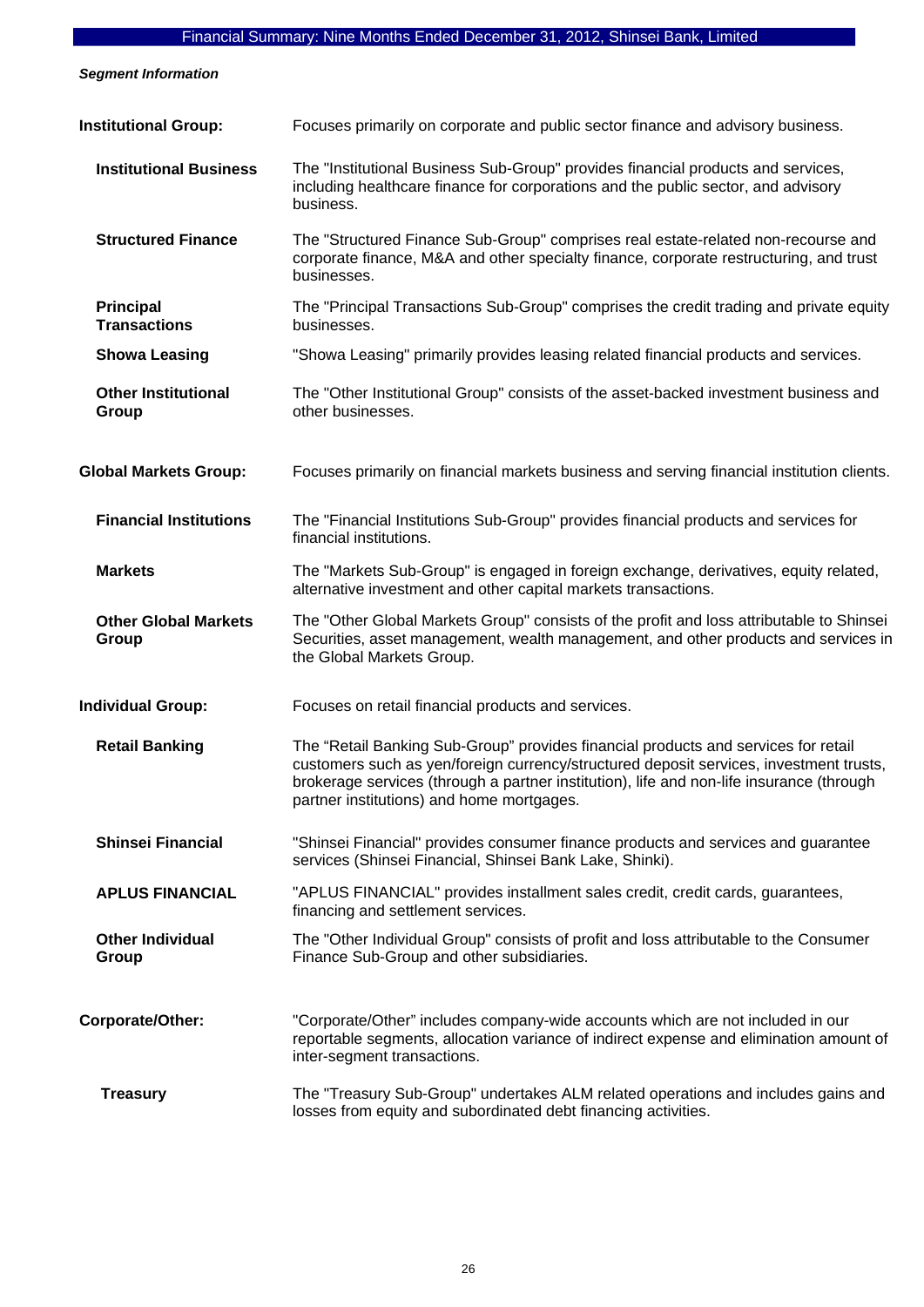# *Consolidated Balance Sheets (Unaudited) (Consolidated)*

**Assets** 

|                                                       |                |                |                |                | (Millions of yen) |
|-------------------------------------------------------|----------------|----------------|----------------|----------------|-------------------|
|                                                       | Dec 31<br>2012 | Dec 31<br>2011 | Change         | Mar 31<br>2012 | Change            |
|                                                       | (a)            | (b)            | $(a)-(b)$      | (c)            | $(a)-(c)$         |
| < <assets>&gt;</assets>                               |                |                |                |                |                   |
| Cash and due from banks                               | 460,203        | 496,199        | (35, 995)      | 413,721        | 46,481            |
| Call loans and bills bought                           |                |                | $\blacksquare$ | 15,745         | (15, 745)         |
| Receivables under resale agreements                   | 58,510         | 15,032         | 43,478         | 18,362         | 40,147            |
| Receivables under securities borrowing transactions   | 55,659         | 29,248         | 26,411         | 114,080        | (58, 421)         |
| Other monetary claims purchased                       | 122,825        | 131,558        | (8,733)        | 130,943        | (8, 117)          |
| <b>Trading assets</b>                                 | 312,995        | 209,239        | 103,755        | 202,675        | 110,319           |
| Monetary assets held in trust                         | 249,704        | 274,140        | (24, 436)      | 267,628        | (17, 924)         |
| <b>Securities</b>                                     | 2,168,342      | 1,895,514      | 272,827        | 1,873,493      | 294,848           |
| Loans and bills discounted                            | 4,270,130      | 4,076,506      | 193,623        | 4,136,827      | 133,302           |
| Foreign exchanges                                     | 26,629         | 24,688         | 1,940          | 18,896         | 7,732             |
| Lease receivables and leased investment assets        | 196,487        | 195,700        | 786            | 197,432        | (944)             |
| Other assets                                          | 707,070        | 729,359        | (22, 289)      | 686,716        | 20,354            |
| Premises and equipment                                | 54,780         | 52,170         | 2,609          | 54,131         | 648               |
| Intangible assets                                     | 70,652         | 86,066         | (15, 413)      | 81,053         | (10, 401)         |
| Goodwill                                              | 36,588         | 43,785         | (7, 196)       | 41,951         | (5,363)           |
| Deferred issuance expenses for debentures             | 103            | 146            | (42)           | 135            | (31)              |
| Deferred tax assets                                   | 16,075         | 15,475         | 600            | 15,834         | 241               |
| Customers' liabilities for acceptances and guarantees | 514,586        | 558,799        | (44, 212)      | 562,624        | (48, 037)         |
| Reserve for credit losses                             | (170, 970)     | (185, 275)     | 14,304         | (180, 633)     | 9,662             |
| <b>Total assets</b>                                   | 9,113,787      | 8,604,572      | 509,214        | 8,609,672      | 504,115           |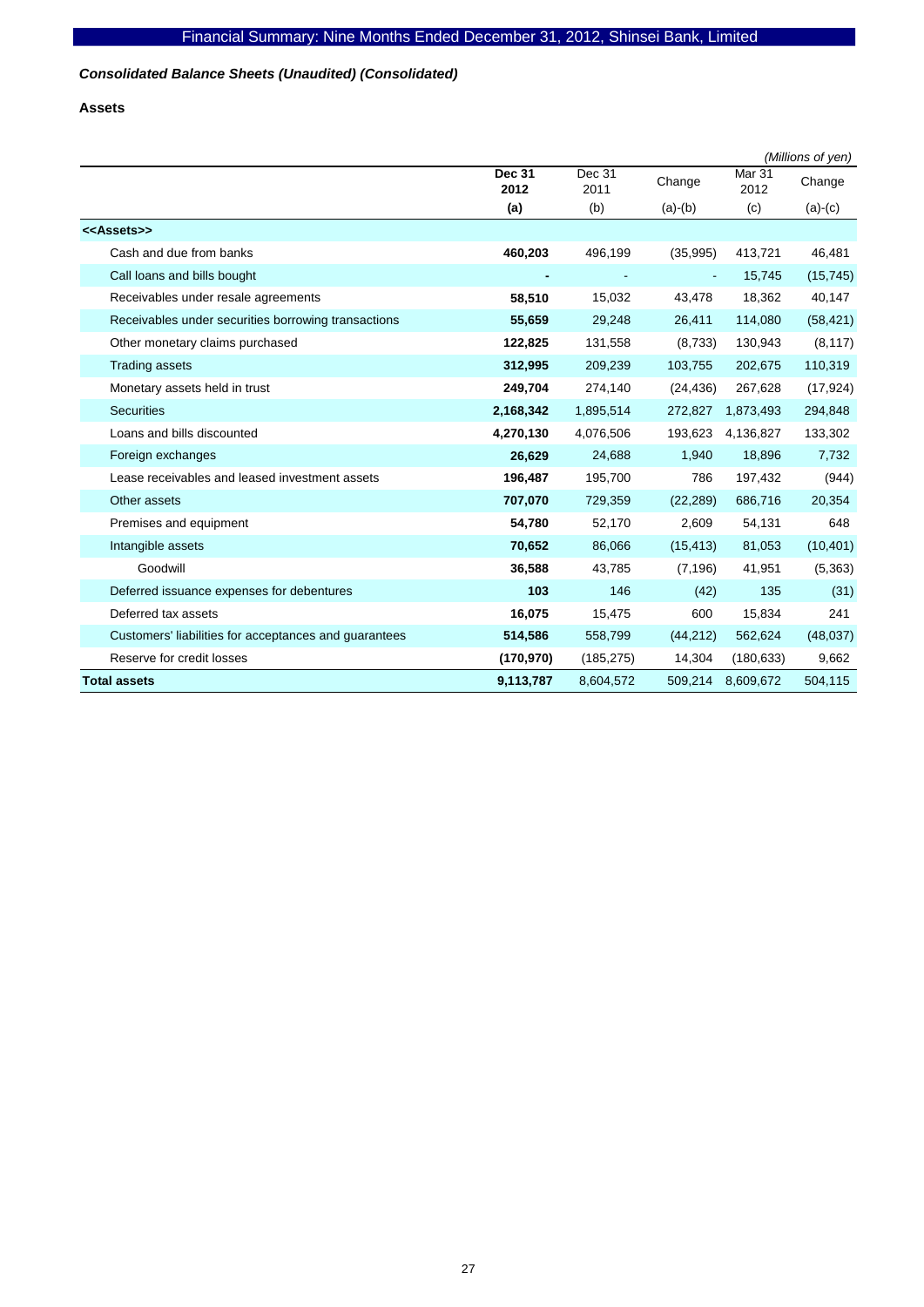**Liabilities and Equity** 

|                                                            |                |                |                          |                | (Millions of yen) |
|------------------------------------------------------------|----------------|----------------|--------------------------|----------------|-------------------|
|                                                            | Dec 31<br>2012 | Dec 31<br>2011 | Change                   | Mar 31<br>2012 | Change            |
|                                                            | (a)            | (b)            | $(a)-(b)$                | (c)            | $(a)-(c)$         |
| < <liabilities>&gt;</liabilities>                          |                |                |                          |                |                   |
| Deposits                                                   | 5,213,424      | 5,347,133      | (133, 708)               | 5,184,326      | 29,097            |
| Negotiable certificates of deposit                         | 215,912        | 179,456        | 36,455                   | 178,084        | 37,827            |
| <b>Debentures</b>                                          | 272,165        | 305,522        | (33, 356)                | 294,139        | (21, 973)         |
| Call money and bills sold                                  | 143,086        | 140,155        | 2,931                    | 210,163        | (67, 077)         |
| Payables under repurchase agreements                       | 8,635          |                | 8,635                    |                | 8,635             |
| Payables under securities lending transactions             | 335,258        | 45,954         | 289,303                  | 148,590        | 186,667           |
| <b>Trading liabilities</b>                                 | 244,350        | 161,719        | 82,631                   | 176,044        | 68,306            |
| Borrowed money                                             | 617,249        | 457,942        | 159,306                  | 476,731        | 140,517           |
| Foreign exchanges                                          | 95             | 52             | 42                       | 11             | 84                |
| Short-term corporate bonds                                 | 66,800         | 63,000         | 3,800                    | 50,700         | 16,100            |
| Corporate bonds                                            | 172,457        | 163,752        | 8,704                    | 168,797        | 3,659             |
| <b>Other liabilities</b>                                   | 594,274        | 501,220        | 93,054                   | 465,698        | 128,575           |
| Accrued employees' bonuses                                 | 4,720          | 5,115          | (395)                    | 7,262          | (2,541)           |
| Accrued directors' bonuses                                 | 34             | 31             | 3                        | 40             | (5)               |
| Reserve for employees' retirement benefits                 | 7,275          | 7,053          | 221                      | 7,027          | 248               |
| Reserve for directors' retirement benefits                 | 228            | 213            | 15                       | 231            | (2)               |
| Reserve for losses on interest repayments                  | 38,059         | 35,214         | 2,845                    | 50,913         | (12, 854)         |
| Reserve under special law                                  | 1              | $\mathbf{1}$   | (0)                      | 1              |                   |
| Deferred tax liabilities                                   | 274            | 439            | (165)                    | 626            | (352)             |
| Acceptances and guarantees                                 | 514,586        | 558,799        | (44, 212)                | 562,624        | (48, 037)         |
| <b>Total liabilities</b>                                   | 8,448,890      | 7,972,778      | 476,111                  | 7,982,014      | 466,875           |
| < <equity>&gt;</equity>                                    |                |                |                          |                |                   |
| Shareholders' equity:                                      |                |                |                          |                |                   |
| Common stock                                               | 512,204        | 512,204        | $\overline{\phantom{a}}$ | 512,204        |                   |
| Capital surplus                                            | 79,461         | 79,461         |                          | 79,461         |                   |
| Retained earnings                                          | 94,026         | 73,063         | 20,962                   | 58,863         | 35,163            |
| Treasury stock, at cost                                    | (72, 558)      | (72, 558)      | $\overline{\phantom{a}}$ | (72, 558)      |                   |
| Total shareholders' equity                                 | 613,133        | 592,170        | 20,962                   | 577,970        | 35,163            |
| Accumulated other comprehensive income:                    |                |                |                          |                |                   |
| Unrealized gain (loss) on available-for-sale securities    | (488)          | (6, 913)       | 6,424                    | (674)          | 185               |
| Deferred gain (loss) on derivatives under hedge accounting | (11, 415)      | (12, 737)      | 1,321                    | (11, 754)      | 338               |
| Foreign currency translation adjustments                   | 660            | (2,809)        | 3,470                    | (1, 117)       | 1,778             |
| Total accumulated other comprehensive income               | (11, 242)      | (22, 459)      | 11,217                   | (13, 545)      | 2,302             |
| Stock acquisition rights                                   | 1,238          | 1,357          | (118)                    | 1,354          | (115)             |
| Minority interests                                         | 61,767         | 60,725         | 1,041                    | 61,877         | (110)             |
| <b>Total equity</b>                                        | 664,897        | 631,794        | 33,102                   | 627,657        | 37,239            |
| <b>Total liabilities and equity</b>                        | 9,113,787      | 8,604,572      | 509,214                  | 8,609,672      | 504,115           |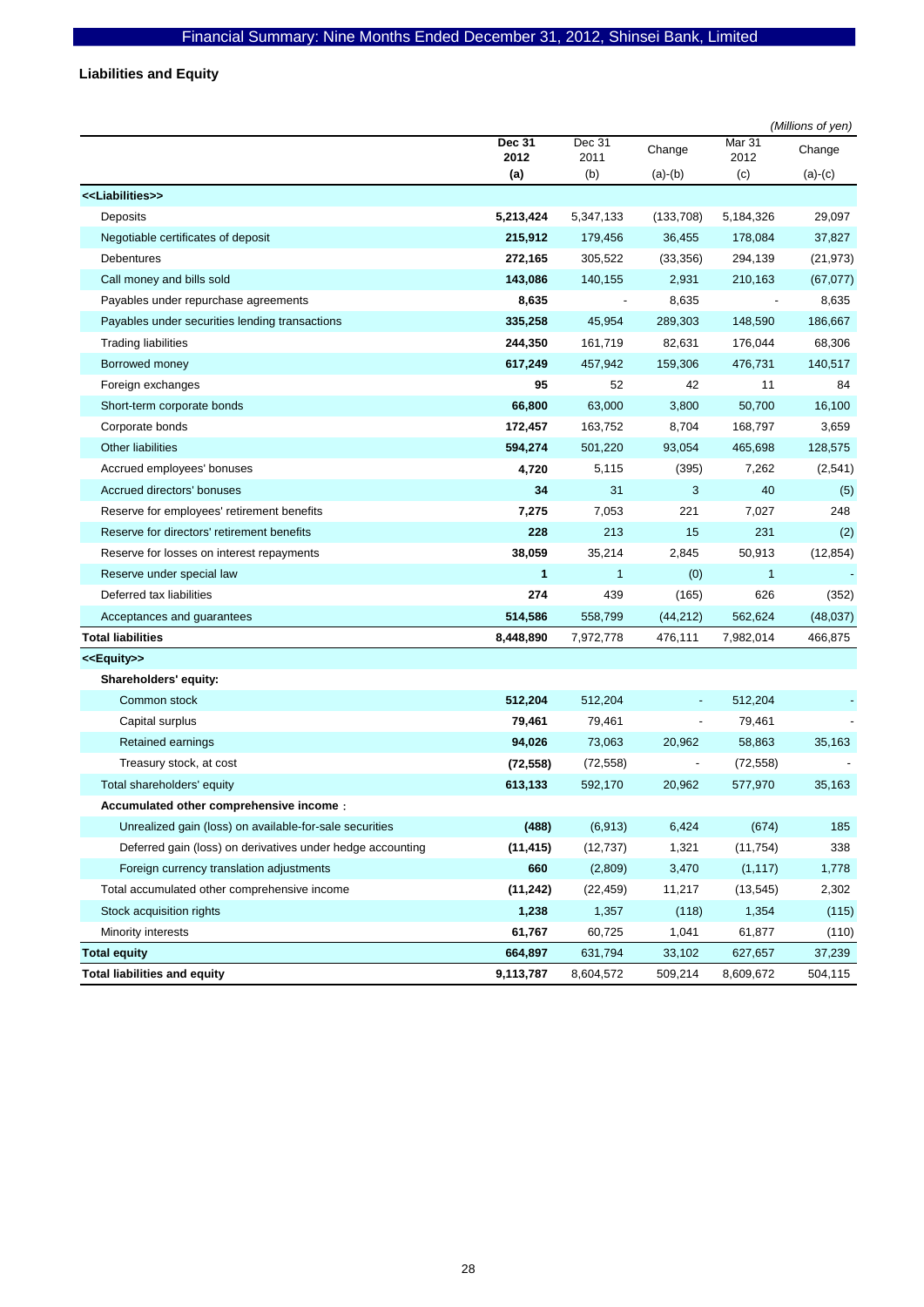# *Consolidated Statements of Income (Unaudited) (Consolidated)*

|                                                                     |            |            | (Millions of yen, except percentages) |        |               |  |
|---------------------------------------------------------------------|------------|------------|---------------------------------------|--------|---------------|--|
|                                                                     | 3QFY2012   | 3QFY2011   | Change                                |        | FY2011        |  |
|                                                                     | (9 months) | (9 months) | Amount                                | %      | $(12$ months) |  |
| <b>Ordinary income</b>                                              | 281,615    | 322,583    | (40, 968)                             | (12.7) | 413,232       |  |
| Interest income                                                     | 111,247    | 121,772    | (10, 524)                             | (8.6)  | 159,722       |  |
| Interest on loans and bills discounted                              | 97,365     | 106,874    | (9,508)                               | (8.9)  | 140,336       |  |
| Interest and dividends on securities                                | 12,541     | 13,777     | (1,236)                               | (9.0)  | 17,811        |  |
| Other interest income                                               | 1,340      | 1,120      | 220                                   | 19.6   | 1,573         |  |
| Fees and commissions income                                         | 29,921     | 36,393     | (6, 472)                              | (17.8) | 46,915        |  |
| Trading income                                                      | 15,501     | 11,022     | 4,479                                 | 40.6   | 16,730        |  |
| Other business income                                               | 103,393    | 122,080    | (18,687)                              | (15.3) | 150,212       |  |
| Other ordinary income                                               | 21,551     | 31,314     | (9,763)                               | (31.2) | 39,652        |  |
| <b>Ordinary expenses</b>                                            | 240,223    | 294,625    | (54, 401)                             | (18.5) | 396,481       |  |
| Interest expenses                                                   | 27,018     | 33,079     | (6,061)                               | (18.3) | 42,821        |  |
| Interest on deposits                                                | 17,306     | 22,306     | (4,999)                               | (22.4) | 28,664        |  |
| Interest on borrowings                                              | 3,971      | 4,272      | (301)                                 | (7.0)  | 5,582         |  |
| Interest on corporate bonds                                         | 3,976      | 4,228      | (251)                                 | (5.9)  | 5,749         |  |
| Other interest expenses                                             | 1,763      | 2,271      | (508)                                 | (22.4) | 2,825         |  |
| Fees and commissions expenses                                       | 15,933     | 16,305     | (371)                                 | (2.3)  | 21,723        |  |
| <b>Trading losses</b>                                               | 1,509      | 3,064      | (1,554)                               | (50.7) | 3,094         |  |
| Other business expenses                                             | 72,314     | 91,878     | (19, 564)                             | (21.3) | 112,336       |  |
| General and administrative expenses                                 | 105,376    | 106,380    | (1,003)                               | (0.9)  | 142,354       |  |
| Amortization of goodwill                                            | 5,363      | 5,863      | (500)                                 | (8.5)  | 7,697         |  |
| Amortization of intangible assets acquired in business combinations | 2,897      | 3,256      | (359)                                 | (11.0) | 4,258         |  |
| Other general and administrative expenses                           | 97,115     | 97,260     | (144)                                 | (0.1)  | 130,399       |  |
| Other ordinary expenses                                             | 18,071     | 43,917     | (25, 846)                             | (58.9) | 74,150        |  |
| Provision of reserve for credit losses                              | 10,244     | 16,660     | (6, 416)                              | (38.5) | 19,020        |  |
| Other                                                               | 7,827      | 27,256     | (19, 429)                             | (71.3) | 55,130        |  |
| Ordinary profit                                                     | 41,391     | 27,958     | 13,433                                | 48.0   | 16,750        |  |
| <b>Extraordinary gains</b>                                          | 561        | 2,762      | (2,200)                               | (79.7) | 3,014         |  |
| <b>Extraordinary losses</b>                                         | 1,233      | 1,998      | (765)                                 | (38.3) | 4,419         |  |
| Income before income taxes and minority interests                   | 40,720     | 28,721     | 11,998                                | 41.8   | 15,345        |  |
| Income taxes (benefit):                                             | 210        | 5,345      | (5, 135)                              | (96.1) | 5,359         |  |
| Income before minority interests                                    | 40,510     | 23,376     | 17,133                                | 73.3   | 9,986         |  |
| Minority interests in net income of subsidiaries                    | 2,692      | 2,745      | (53)                                  | (1.9)  | 3,555         |  |
| Net income                                                          | 37.817     | 20.630     | 17.186                                | 83.3   | 6.430         |  |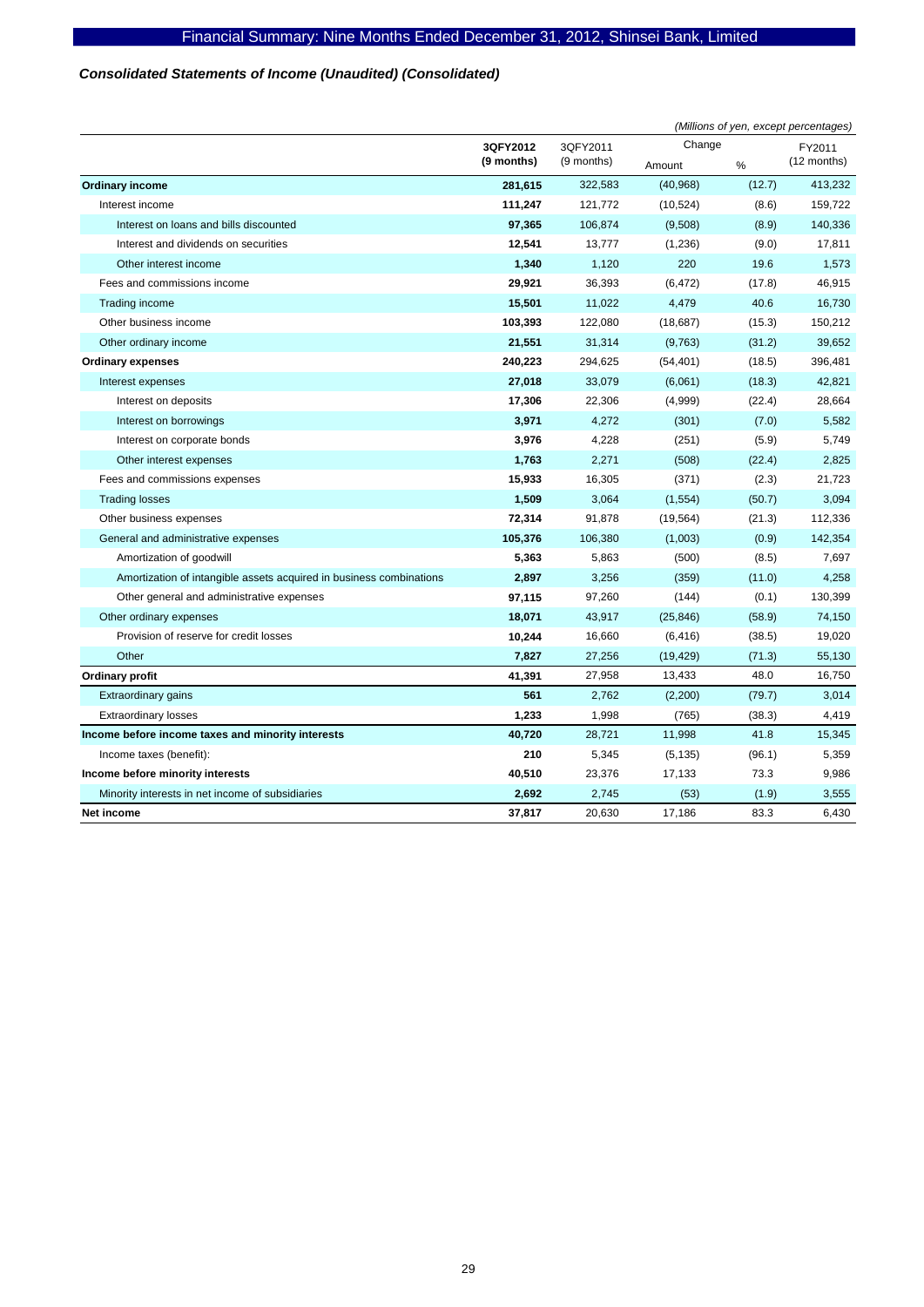# *Consolidated Statements of Comprehensive Income (Unaudited) (Consolidated)*

|                                                            |            |            |          |         | (Millions of yen, except percentages) |
|------------------------------------------------------------|------------|------------|----------|---------|---------------------------------------|
|                                                            | 3QFY2012   | 3QFY2011   | Change   |         | FY2011                                |
|                                                            | (9 months) | (9 months) | Amount   | $\%$    | (12 months)                           |
| Income before minority interests                           | 40,510     | 23,376     | 17,133   | 73.3    | 9,986                                 |
| Other comprehensive income                                 |            |            |          |         |                                       |
| Unrealized gain (loss) on available-for-sale securities    | (1)        | 8,277      | (8,278)  | (100.0) | 14,516                                |
| Deferred gain (loss) on derivatives under hedge accounting | 338        | (2,539)    | 2,878    | 113.3   | (1,556)                               |
| Foreign currency translation adjustments                   | 1,590      | (565)      | 2,155    | 381.4   | 1,027                                 |
| Share of other comprehensive income in affiliates          | 720        | (406)      | 1,127    | 277.1   | 32                                    |
| Other comprehensive income                                 | 2,648      | 4,766      | (2, 117) | (44.4)  | 14,019                                |
| Comprehensive income                                       | 43,158     | 28,142     | 15,016   | 53.4    | 24,006                                |
| (Breakdown)                                                |            |            |          |         |                                       |
| Attributable to:                                           |            |            |          |         |                                       |
| Owners of the parent                                       | 40,120     | 26,106     | 14,014   | 53.7    | 20,820                                |
| Minority interests                                         | 3,038      | 2,036      | 1,001    | 49.2    | 3,185                                 |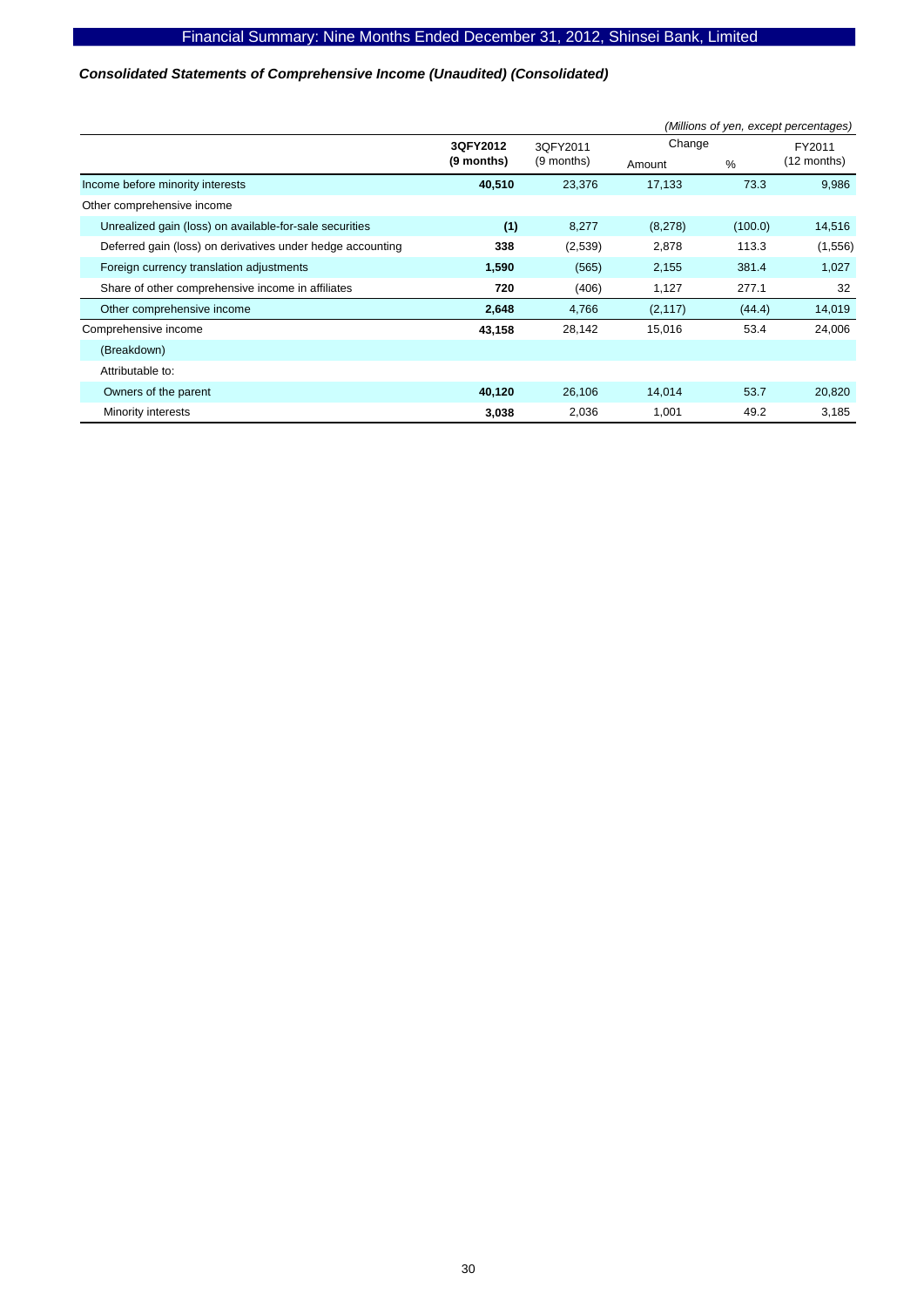# **Section 2. Non-Consolidated Information**

#### *Results of Operations -Table 25- (Non-Consolidated)*

|                                                                                  | (Billions of yen, except percentages) |                        |                |                       |
|----------------------------------------------------------------------------------|---------------------------------------|------------------------|----------------|-----------------------|
|                                                                                  | 3QFY2012<br>(9 months)                | 3QFY2011<br>(9 months) | $\%$<br>Change | FY2011<br>(12 months) |
| Net interest income                                                              | 48.1                                  | 42.3                   | 13.7           | 70.3                  |
| Non-interest income                                                              | 23.0                                  | 16.9                   | 35.7           | 24.5                  |
| Net fees and commissions <sup>(1)</sup>                                          | 8.6                                   | 15.6                   | (44.8)         | 18.0                  |
| Net trading income                                                               | 10.4                                  | 8.3                    | 24.7           | 13.4                  |
| Net other business income                                                        | 3.9                                   | (7.0)                  | 155.7          | (6.9)                 |
| Total revenue <sup>(1)</sup>                                                     | 71.1                                  | 59.3                   | 20.0           | 94.8                  |
| Personnel expenses                                                               | 15.3                                  | 14.9                   | 3.0            | 19.9                  |
| Non-personnel expenses                                                           | 32.2                                  | 27.4                   | 17.5           | 39.2                  |
| <b>Taxes</b>                                                                     | 2.5                                   | 2.4                    | 1.3            | 3.5                   |
| General and administrative expenses                                              | 50.1                                  | 44.8                   | 11.8           | 62.6                  |
| Net business profit <sup>(1)</sup>                                               | 21.0                                  | 14.4                   | 45.5           | 32.1                  |
| Other gains (losses)                                                             |                                       |                        |                |                       |
| Gains (losses) on the sales of equities                                          | 0.2                                   | 1.3                    | (78.1)         | 1.5                   |
| Net reversal of reserve for credit losses (Provision of reserve for loan losses) | 0.1                                   | (8.7)                  | 101.6          | (14.0)                |
| Losses on write-off of loans                                                     | (2.6)                                 | (2.0)                  | (30.6)         | (2.1)                 |
| Recoveries of written-off claims                                                 | 2.3                                   | 2.1                    | 8.7            | 5.2                   |
| Expenses for employees' retirement benefits                                      | (1.4)                                 | (1.7)                  | 15.1           | (2.7)                 |
| Other losses, expenses                                                           | (1.5)                                 | (0.5)                  | (166.8)        | (1.9)                 |
| Net ordinary income                                                              | 18.1                                  | 4.8                    | 273.5          | 18.1                  |
| Special gains (losses)                                                           |                                       |                        |                |                       |
| Gains (losses) from sales of fixed assets                                        | (0.7)                                 | (1.3)                  | 45.4           | (1.7)                 |
| Other special gains (losses)                                                     | (0.3)                                 | (0.1)                  | (167.5)        | (0.1)                 |
| Income before income taxes                                                       | 17.1                                  | 3.4                    | 399.8          | 16.2                  |
| Income taxes (benefit)                                                           |                                       |                        |                |                       |
| Current                                                                          | (0.2)                                 | 0.3                    | (167.5)        | 0.1                   |
| Deferred                                                                         | (0.5)                                 | 2.0                    | (124.5)        | 2.1                   |
| <b>Net income</b>                                                                | 17.9                                  | 0.9                    | 1,777.3        | 13.8                  |

(1) Includes income from monetary assets held in trust of ¥4.8billion in 3QFY2012, ¥11.3 billion in 3QFY2011 and ¥12.2 billion in FY2011.

Note 1: Quarterly information is available in the Quarterly Data Book

- The gap between net income on a non-consolidated basis and consolidated basis derives from the profits or losses at our consolidated subsidiaries including Showa Leasing, Shinsei Financial, APLUS FINANCIAL and Shinki, gains or losses on our investment in our equity method affiliate, Jih Sun Financial Holding Co., Ltd., and whether or not dividends are received from our major consolidated subsidiaries.
- In addition, gains (losses) on the sale of equities and impairments are recorded as other business income in the consolidated financial statement, reflecting the nature of the transaction. However, in the above non-consolidated statement, the same transactions are recorded as other gains (losses) in accordance with the reporting requirements on a Revitalization Plan basis.
- Total revenue of Shinsei Bank increased significantly to ¥71.1 billion for the first nine months of fiscal year 2012 from ¥59.3 billion for the first nine months of fiscal year 2011. Net interest income has grown steadily, reflecting efforts to expand the customer base in institutional business and the commencement of consumer finance business at the Bank. In addition, dividends from subsidiaries for the first nine months of fiscal year 2012 were ¥4.4 billion from Shinsei Financial and ¥1.7 billion

from APLUS FINANCIAL and ¥0.8 billion from Showa Leasing. Dividends from subsidiaries for the first nine months of fiscal year 2011 were ¥3.9 billion from Shinsei Financial and ¥1.2 billion from Shinsei Trust & Banking. In the first nine months of fiscal year 2011, net other business income included an impairment on asset-backed securities.

- Despite continued rationalization and efficient business processes across business groups, general and administrative expenses were ¥50.1 billion on a non-consolidated basis for the first nine months of fiscal year 2012 compared to ¥44.8 billion for the first nine months of fiscal year 2011 due to expenses related to the Bank's consumer finance business that have been included from October 2011. As a result of the above, the total net business profit increased significantly to ¥21.0 billion for the first nine months of fiscal year 2012 from ¥14.4 billion for the first nine months of fiscal year 2011.
- Shinsei Bank recorded a non-consolidated net income of ¥17.9 billion for the first nine months of fiscal year 2012, representing a considerable increase from ¥0.9 billion for the first nine months of fiscal year 2011.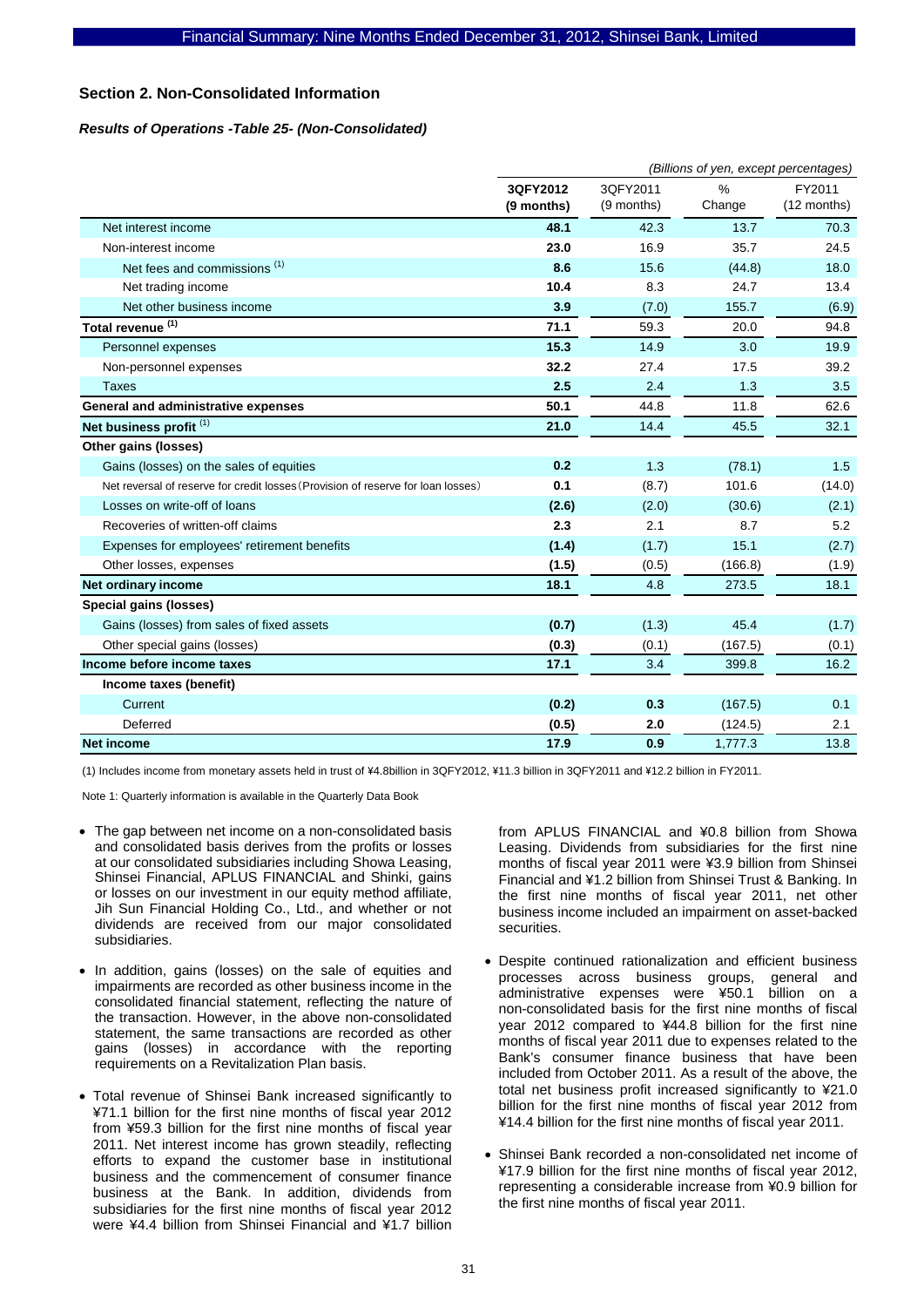# *Net Credit Costs -Table 26- (Non-Consolidated)*

|                                                                                   | (Billions of yen, except percentages) |                        |         |                       |
|-----------------------------------------------------------------------------------|---------------------------------------|------------------------|---------|-----------------------|
|                                                                                   | 3QFY2012                              | 30FY2011<br>(9 months) | $\%$    | FY2011<br>(12 months) |
|                                                                                   | (9 months)                            |                        | Change  |                       |
| Losses on write-off of loans                                                      | 2.6                                   | 2.0                    | 29.0    | 2.1                   |
| Net provision (reversal) of reserve for loan losses                               | (0.1)                                 | 8.7                    | (101.6) | 14.0                  |
| Net provision (reversal) of general reserve for loan losses                       | (5.6)                                 | (4.1)                  | (37.9)  | (5.3)                 |
| Net provision of specific reserve for loan losses                                 | 5.5                                   | 12.9                   | (57.0)  | 19.3                  |
| Net provision (reversal) of reserve for loan losses to<br>restructuring countries | -                                     | (0.0)                  |         | (0.0)                 |
| Recoveries of written-off claims                                                  | (2.3)                                 | (2.1)                  | (8.7)   | (5.2)                 |
| Net credit costs (recoveries)                                                     | 0.1                                   | 8.6                    | (98.4)  | 10.9                  |

Note 1: Quarterly information is available in the Quarterly Data Book

# *Interest-Earning Assets and Interest-Bearing Liabilities -Table 27- (Non-Consolidated)*

|                                                         |         |            |            |          |            |              | (Billions of yen, except percentages) |                          |              |  |
|---------------------------------------------------------|---------|------------|------------|----------|------------|--------------|---------------------------------------|--------------------------|--------------|--|
|                                                         |         | 3QFY2012   |            |          | 3QFY2011   |              | FY2011<br>(12 months)                 |                          |              |  |
|                                                         | Average | (9 months) | Yield/rate | Average  | (9 months) | Yield/rate   | Average                               |                          | Yield/rate   |  |
|                                                         | balance | Interest   | (%)        | balance  | Interest   | (%)          | balance                               | Interest                 | (% )         |  |
| Interest-earning assets:                                |         |            |            |          |            |              |                                       |                          |              |  |
| Cash and due from banks                                 | 20.4    | 0.1        | 1.09       | 24.9     | 0.1        | 1.05         | 24.6                                  | 0.2                      | 1.05         |  |
| Call loans                                              | 51.8    | 0.0        | 0.13       | 28.7     | 0.0        | 0.26         | 38.4                                  | 0.0                      | 0.22         |  |
| Receivables under resale agreements                     | 39.0    | 0.1        | 0.39       | 3.0      | 0.0        | 0.40         | 6.2                                   | 0.0                      | 0.38         |  |
| Collateral related to securities borrowing transactions | 16.5    | 0.0        | 0.11       | 6.8      | 0.0        | 0.08         | 9.7                                   | 0.0                      | 0.10         |  |
| Securities                                              | 2,330.3 | 21.5       | 1.22       | 2,952.2  | 22.4       | 1.01         | 2,790.5                               | 42.8                     | 1.53         |  |
| Loans and bills discounted                              | 4,160.8 | 49.8       | 1.59       | 4,025.2  | 48.0       | 1.58         | 4,022.2                               | 63.9                     | 1.59         |  |
| Other interest-earning assets                           | 241.5   | 1.5        | 0.84       | 277.0    | 2.1        | 1.00         | 269.2                                 | 2.7                      | 1.01         |  |
| Interest rate and funding swaps                         |         | 0.1        |            |          | 0.0        |              |                                       | 0.0                      |              |  |
| Total interest-earning assets                           | 6,860.6 | 73.4       | 1.42       | 7,318.0  | 72.9       | 1.32         | 7,161.0                               | 109.9                    | 1.53         |  |
| Interest-bearing liabilities:                           |         |            |            |          |            |              |                                       |                          |              |  |
| Deposits                                                | 5,363.9 | 17.3       | 0.42       | 5,570.8  | 22.3       | 0.53         | 5.576.6                               | 28.6                     | 0.51         |  |
| Negotiable certificates of deposit                      | 258.3   | 0.2        | 0.14       | 244.9    | 0.3        | 0.16         | 229.2                                 | 0.3                      | 0.16         |  |
| Debentures                                              | 285.5   | 0.7        | 0.36       | 326.8    | 1.1        | 0.47         | 321.2                                 | 1.4                      | 0.46         |  |
| Call money                                              | 136.0   | 0.1        | 0.11       | 147.2    | 0.1        | 0.11         | 147.8                                 | 0.1                      | 0.11         |  |
| Payable under repurchase agreements                     | 1.4     | 0.0        | 0.27       |          | $\sim$     |              |                                       | $\overline{\phantom{a}}$ |              |  |
| Collateral related to securities lending transactions   | 172.6   | 0.1        | 0.11       | 321.2    | 0.3        | 0.15         | 252.3                                 | 0.3                      | 0.15         |  |
| Borrowed money                                          | 379.5   | 1.9        | 0.68       | 439.0    | 1.7        | 0.53         | 390.0                                 | 2.3                      | 0.60         |  |
| Corporate bonds                                         | 209.1   | 6.1        | 3.90       | 216.0    | 6.3        | 3.92         | 214.0                                 | 8.6                      | 4.02         |  |
| Other interest-bearing liabilities                      | 0.2     | 0.0        | ***        | 0.1      | 0.0        | $n.m.$ $(1)$ | 0.1                                   | 0.0                      | $n.m.$ $(1)$ |  |
| Interest rate and funding swaps                         | $\sim$  |            |            | $\Delta$ | $\omega$   |              |                                       | $\blacksquare$           |              |  |
| <b>Total interest-bearing liabilities</b>               | 6,806.9 | 26.7       | 0.52       | 7,266.4  | 32.4       | 0.59         | 7,131.5                               | 42.0                     | 0.59         |  |
| Net interest income/yield on interest-earning assets    | 6,860.6 | 46.7       | 0.90       | 7,318.0  | 40.5       | 0.73         | 7,161.0                               | 67.8                     | 0.94         |  |

(1) n.m. is not meaningful.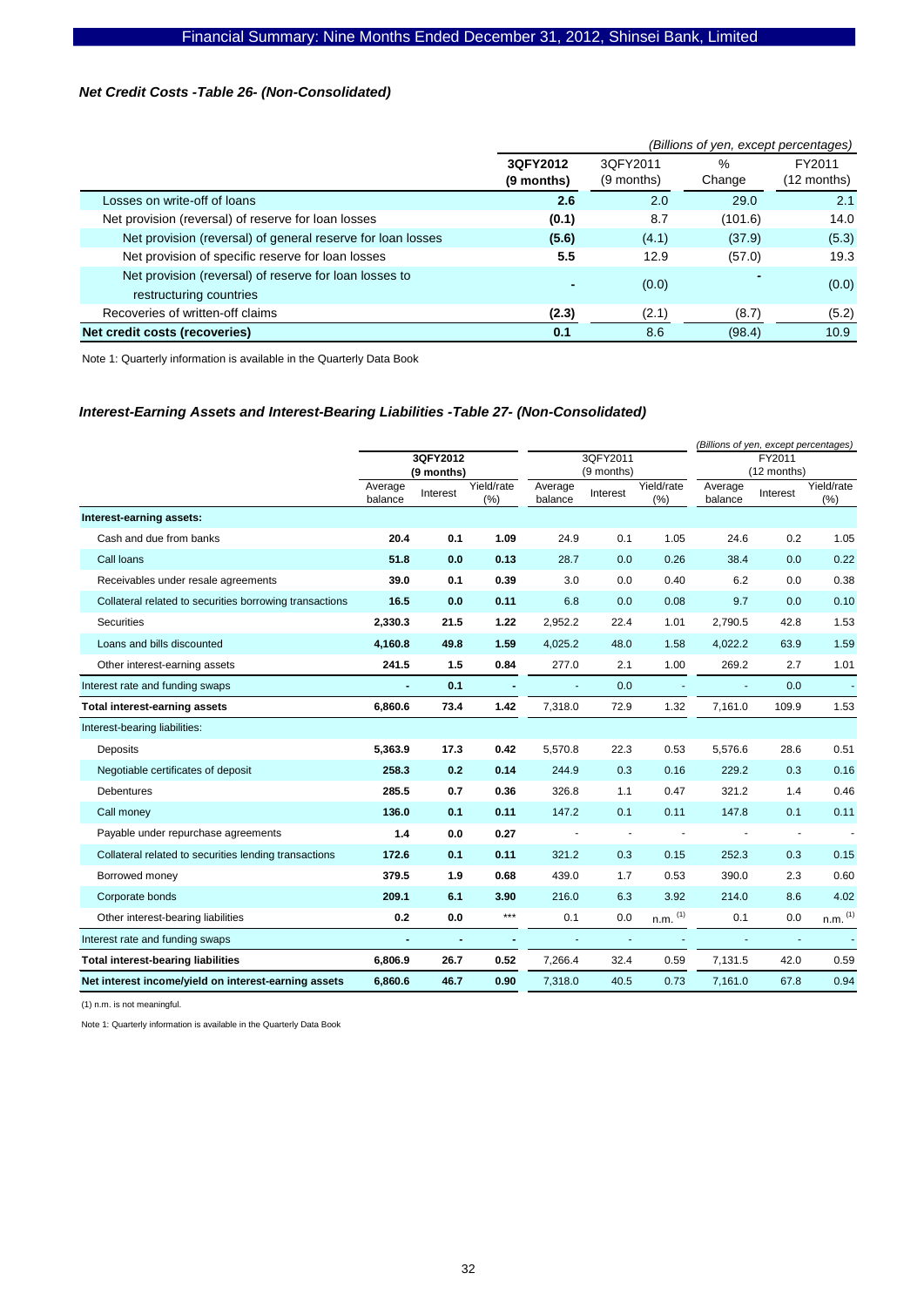# *Risk-Monitored Loans -Table 28- (Non-Consolidated)*

|                                                       |                       |                |           |                | (Billions of yen) |
|-------------------------------------------------------|-----------------------|----------------|-----------|----------------|-------------------|
|                                                       | <b>Dec 31</b><br>2012 | Dec 31<br>2011 | Change    | Mar 31<br>2012 | Change            |
|                                                       | (a)                   | (b)            | $(a)-(b)$ | (c)            | $(a)-(c)$         |
| Loans to bankrupt obligors                            | 5.4                   | 3.3            | 2.1       | 3.5            | 1.9               |
| Non-accrual delinquent loans                          | 236.7                 | 272.0          | (35.3)    | 263.3          | (26.5)            |
| Loans past due for three months or more               | 1.1                   | 0.5            | 0.6       | 0.7            | 0.4               |
| <b>Restructured loans</b>                             | 4.6                   | 4.2            | 0.4       | 0.8            | 3.8               |
| Total (A)                                             | 248.1                 | 280.1          | (32.0)    | 268.4          | (20.3)            |
| Loans and bills discounted (B)                        | 4.237.1               | 4.017.9        | 219.1     | 4.102.6        | 134.4             |
| Ratio to total loans and bills discounted (A / B) (%) | 5.86%                 | 6.97%          |           | 6.54%          |                   |
| Reserve for credit losses (C)                         | 113.5                 | 116.4          | (2.8)     | 121.1          | (7.6)             |
| Reserve ratio $(C / A)$ (%)                           | 45.8%                 | 41.5%          |           | 45.1%          |                   |

Note 1: Quarterly information is available in the Quarterly Data Book

### *Loans by Borrower Industry -Table 29- (Non-Consolidated)*

|                                                              | (Billions of yen)     |                |           |                |           |  |  |
|--------------------------------------------------------------|-----------------------|----------------|-----------|----------------|-----------|--|--|
|                                                              | <b>Dec 31</b><br>2012 | Dec 31<br>2011 | Change    | Mar 31<br>2012 | Change    |  |  |
|                                                              | (a)                   | (b)            | $(a)-(b)$ | (c)            | $(a)-(c)$ |  |  |
| Domestic offices (excluding Japan offshore market account):  |                       |                |           |                |           |  |  |
| Manufacturing                                                | 226.9                 | 244.5          | (17.6)    | 241.4          | (14.4)    |  |  |
| Agriculture and forestry                                     | 0.2                   | 2.2            | (1.9)     | 0.2            | (0.0)     |  |  |
| Fishery                                                      |                       |                |           |                |           |  |  |
| Mining, quarrying and gravel extraction                      | 0.1                   | 0.2            | (0.1)     | 0.2            | (0.1)     |  |  |
| Construction                                                 | 14.9                  | 19.3           | (4.4)     | 10.5           | 4.4       |  |  |
| Electric power, gas, heat supply and water supply            | 107.6                 | 38.7           | 68.9      | 48.6           | 59.0      |  |  |
| Information and communications                               | 33.5                  | 37.4           | (3.8)     | 38.4           | (4.9)     |  |  |
| Transportation and postal service                            | 224.5                 | 244.4          | (19.9)    | 236.7          | (12.1)    |  |  |
| Wholesale and retail                                         | 80.6                  | 71.7           | 8.9       | 82.6           | (1.9)     |  |  |
| Finance and insurance                                        | 1,116.5               | 1,145.2        | (28.7)    | 1,178.4        | (61.8)    |  |  |
| Real estate                                                  | 599.2                 | 591.4          | 7.7       | 578.8          | 20.3      |  |  |
| <b>Services</b>                                              | 369.9                 | 370.1          | (0.2)     | 371.0          | (1.1)     |  |  |
| Local government                                             | 117.9                 | 142.4          | (24.4)    | 139.5          | (21.6)    |  |  |
| Individual                                                   | 1,111.3               | 922.1          | 189.1     | 966.8          | 144.4     |  |  |
| Overseas yen loan and overseas loans booked domestically     | 158.4                 | 121.8          | 36.6      | 131.9          | 26.5      |  |  |
| <b>Total domestic</b>                                        | 4,162.2               | 3,952.1        | 210.0     | 4,025.8        | 136.3     |  |  |
| Overseas offices (including Japan offshore market accounts): |                       |                |           |                |           |  |  |
| Governments                                                  | 1.9                   | 2.1            | (0.1)     | 2.0            | (0.0)     |  |  |
| <b>Financial institutions</b>                                | 0.9                   | 1.2            | (0.2)     | 1.0            | (0.0)     |  |  |
| Commerce and industry                                        | 71.9                  | 62.4           | 9.5       | 73.6           | (1.6)     |  |  |
| <b>Others</b>                                                |                       |                |           |                |           |  |  |
| <b>Total overseas</b>                                        | 74.9                  | 65.8           | 9.1       | 76.8           | (1.8)     |  |  |
| Total                                                        | 4,237.1               | 4.017.9        | 219.1     | 4,102.6        | 134.4     |  |  |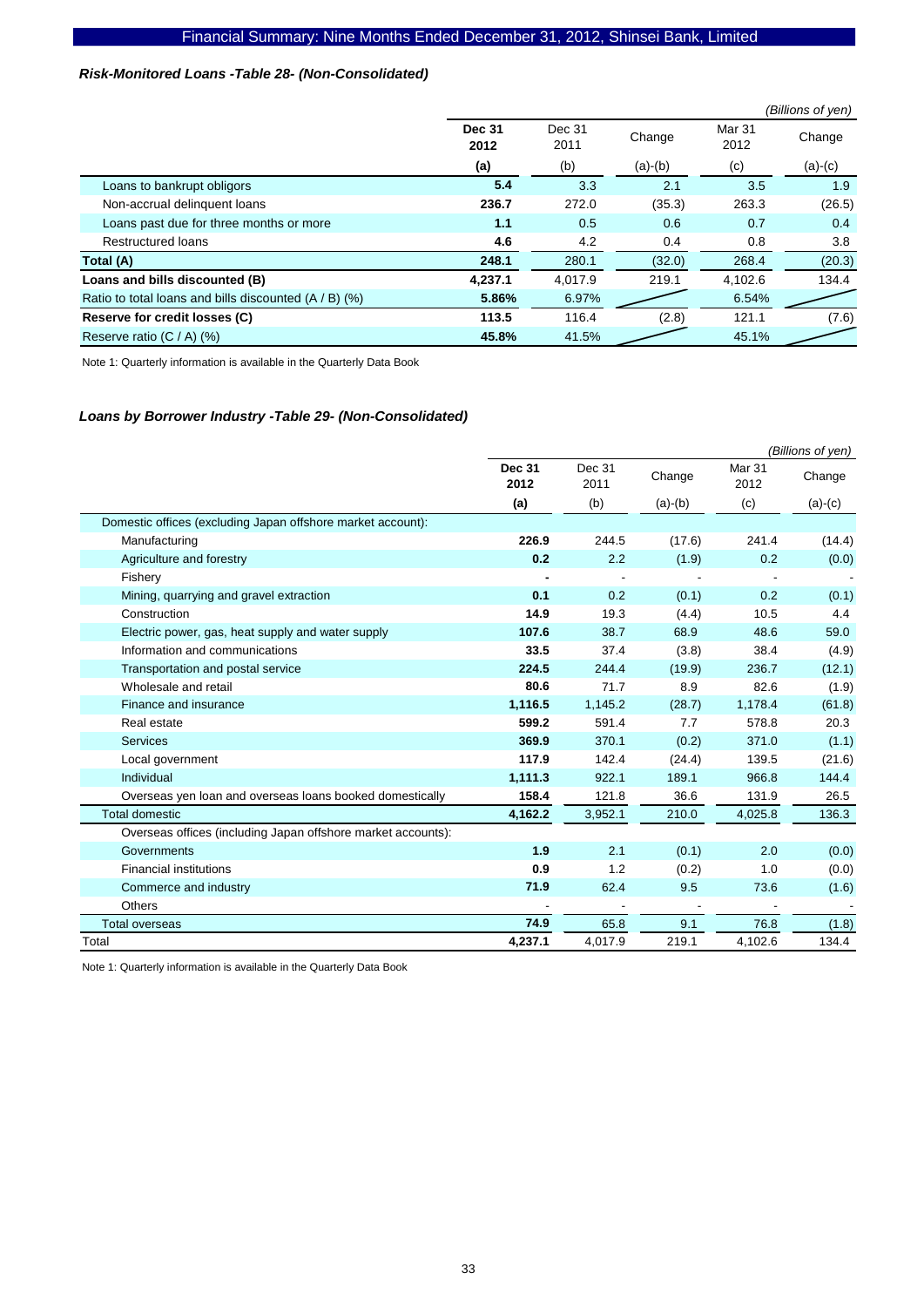### *Risk Monitored Loans by Borrower Industry -Table 30 - (Non-Consolidated)*

|                                                              | (Billions of yen)     |                |           |                |           |  |  |  |
|--------------------------------------------------------------|-----------------------|----------------|-----------|----------------|-----------|--|--|--|
|                                                              | <b>Dec 31</b><br>2012 | Dec 31<br>2011 | Change    | Mar 31<br>2012 | Change    |  |  |  |
|                                                              | (a)                   | (b)            | $(a)-(b)$ | (c)            | $(a)-(c)$ |  |  |  |
| Domestic offices (excluding Japan offshore market account):  |                       |                |           |                |           |  |  |  |
| Manufacturing                                                | 7.3                   | 10.7           | (3.4)     | 10.8           | (3.5)     |  |  |  |
| Agriculture and forestry                                     |                       |                |           |                |           |  |  |  |
| Fishery                                                      |                       |                | ٠         |                |           |  |  |  |
| Mining, quarrying and gravel extraction                      |                       |                |           |                |           |  |  |  |
| Construction                                                 |                       |                |           |                |           |  |  |  |
| Electric power, gas, heat supply and water supply            |                       |                |           |                |           |  |  |  |
| Information and communications                               | 2.3                   |                | 2.3       |                | 2.3       |  |  |  |
| Transportation and postal service                            | 2.7                   |                | 2.7       | 5.5            | (2.7)     |  |  |  |
| Wholesale and retail                                         |                       | 0.0            | (0.0)     |                |           |  |  |  |
| Finance and insurance                                        | 43.3                  | 43.7           | (0.3)     | 43.7           | (0.3)     |  |  |  |
| Real estate                                                  | 145.5                 | 180.3          | (34.7)    | 158.5          | (12.9)    |  |  |  |
| <b>Services</b>                                              | 26.3                  | 26.2           | 0.1       | 26.2           | 0.1       |  |  |  |
| Local government                                             |                       |                |           |                |           |  |  |  |
| Individual                                                   | 3.9                   | 3.4            | 0.5       | 3.6            | 0.3       |  |  |  |
| Overseas yen loan and overseas loans booked domestically     | 16.3                  | 15.6           | 0.7       | 19.9           | (3.5)     |  |  |  |
| <b>Total domestic</b>                                        | 248.1                 | 280.1          | (32.0)    | 268.4          | (20.3)    |  |  |  |
| Overseas offices (including Japan offshore market accounts): |                       |                |           |                |           |  |  |  |
| Governments                                                  |                       |                |           |                |           |  |  |  |
| <b>Financial institutions</b>                                |                       |                |           |                |           |  |  |  |
| Commerce and industry                                        |                       |                |           |                |           |  |  |  |
| <b>Others</b>                                                |                       |                |           |                |           |  |  |  |
| <b>Total overseas</b>                                        |                       |                |           |                |           |  |  |  |
| Total                                                        | 248.1                 | 280.1          | (32.0)    | 268.4          | (20.3)    |  |  |  |

Note 1: Quarterly information is available in the Quarterly Data Book

### *Overseas and Offshore Loans by Region -Table 31- (Non-Consolidated)*

|                                                   |                       |                |           |                | (Billions of yen) |
|---------------------------------------------------|-----------------------|----------------|-----------|----------------|-------------------|
|                                                   | <b>Dec 31</b><br>2012 | Dec 31<br>2011 | Change    | Mar 31<br>2012 | Change            |
|                                                   | (a)                   | (b)            | $(a)-(b)$ | (c)            | $(a)-(c)$         |
| US                                                | 45.1                  | 44.7           | 0.3       | 40.2           | 4.8               |
| Asset-backed investments <sup>(1)</sup> in US     | 6.4                   | 4.6            | 1.8       | 5.2            | 1.1               |
| Europe                                            | 46.6                  | 33.0           | 13.5      | 50.3           | (3.7)             |
| Asset-backed investments <sup>(1)</sup> in Europe | 25.1                  | 25.3           | (0.2)     | 27.6           | (2.5)             |
| <b>Others</b>                                     | 141.6                 | 109.8          | 31.8      | 118.1          | 23.4              |
| Total overseas and offshore loans                 | 233.3                 | 187.6          | 45.7      | 208.7          | 24.6              |
| Total asset-backed investments <sup>(1)</sup>     | 31.5                  | 29.9           | 1.5       | 32.9           | (1.4)             |

(1) "Asset-backed investments" is another term for the Asset-Backed Investments Program, one of our old product programs. Under this program, loans backed mainly by collateral (including infrastructure related assets or equipment, real estate, business and operating assets) are referred to as "asset-backed investments" for disclosure purposes.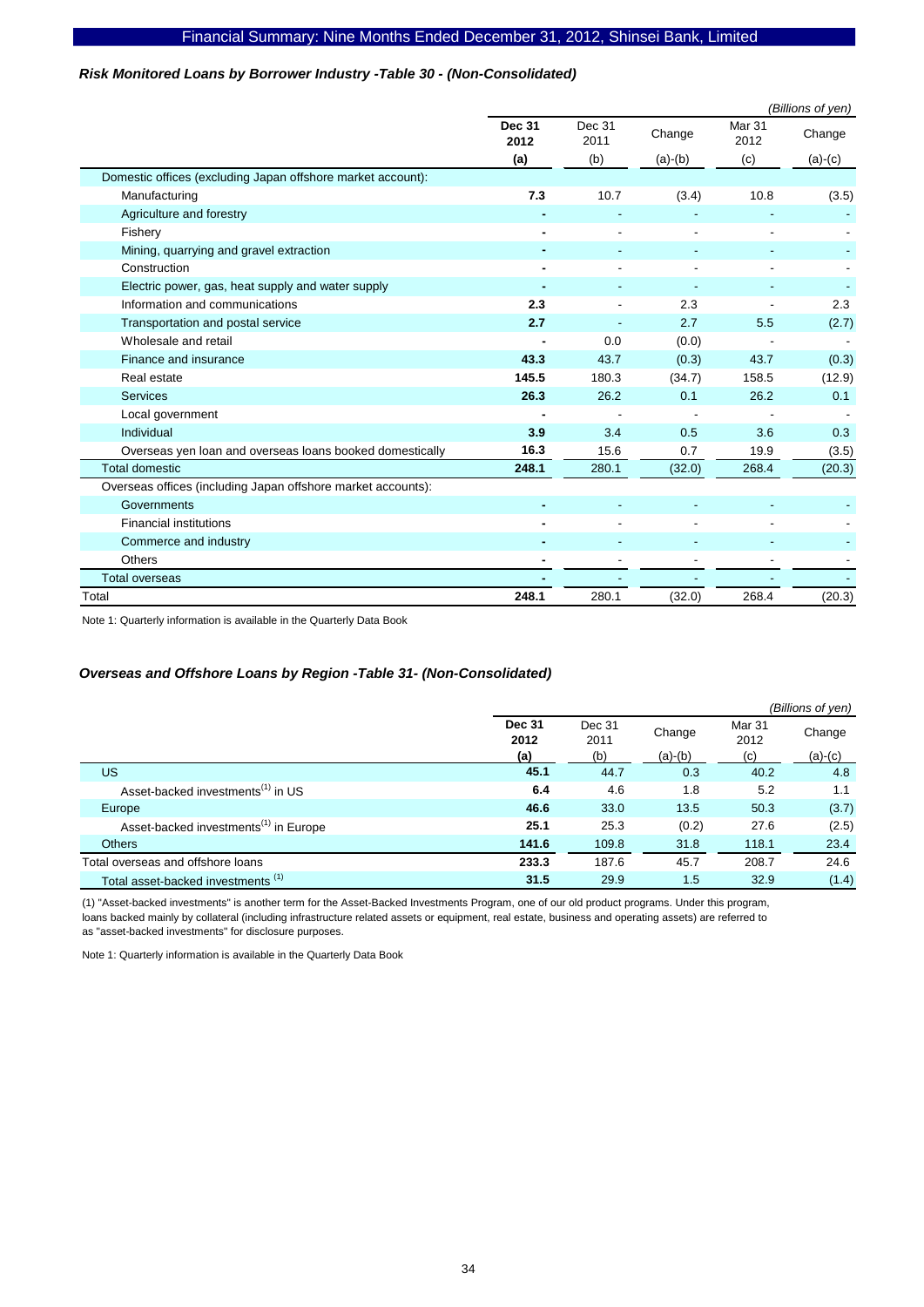#### *Risk-Monitored Overseas and Offshore Loans by Region -Table 32- (Non-Consolidated)*

|                                                   |                              |                          |                          |                       | (Billions of yen)   |
|---------------------------------------------------|------------------------------|--------------------------|--------------------------|-----------------------|---------------------|
|                                                   | <b>Dec 31</b><br>2012<br>(a) | Dec 31<br>2011<br>(b)    | Change<br>$(a)-(b)$      | Mar 31<br>2012<br>(c) | Change<br>$(a)-(c)$ |
| <b>US</b>                                         | $\blacksquare$               | $\overline{\phantom{0}}$ | $\overline{\phantom{a}}$ | -                     |                     |
| Asset-backed investments <sup>(1)</sup> in US     | $\blacksquare$               | $\blacksquare$           | ٠                        |                       |                     |
| Europe                                            | 12.8                         | 14.8                     | (2.0)                    | 16.1                  | (3.3)               |
| Asset-backed investments <sup>(1)</sup> in Europe | 12.7                         | 14.6                     | (1.8)                    | 15.9                  | (3.1)               |
| <b>Others</b>                                     | 3.5                          | 0.7                      | 2.7                      | 3.7                   | (0.2)               |
| Total overseas and offshore loans                 | 16.3                         | 15.6                     | 0.7                      | 19.9                  | (3.5)               |
| Total asset-backed investments (1)(2)             | 12.7                         | 14.6                     | (1.8)                    | 15.9                  | (3.1)               |

(1) "Asset-backed investments" is another term for the Asset-Backed Investments Program, one of our old product programs. Under this program, loans backed mainly by collateral (including infrastructure related assets or equipment, real estate, business and operating assets) are referred to as "asset-backed investments" for disclosure purposes.

(2) As of December 31, 2012, reserve for loan losses and collateral/guarantees for risk monitored loans related to asset-backed investments were \4.8 billion and \7.4 billion, respectively, and the coverage ratio was 95.9%.

Note 1: Quarterly information is available in the Quarterly Data Book

#### *Claims Classified under the Financial Revitalization Law -Table 33- (Non-Consolidated)*

|                                                     |                       |                |           |                | (Billions of yen) |
|-----------------------------------------------------|-----------------------|----------------|-----------|----------------|-------------------|
|                                                     | <b>Dec 31</b><br>2012 | Dec 31<br>2011 | Change    | Mar 31<br>2012 | Change            |
|                                                     | (a)                   | (b)            | $(a)-(b)$ | (c)            | $(a)-(c)$         |
| Claims against bankrupt and quasi-bankrupt obligors | 51.4                  | 49.1           | 2.2       | 49.1           | 2.2               |
| Doubtful claims                                     | 212.2                 | 254.2          | (42.0)    | 245.2          | (33.0)            |
| Substandard claims                                  | 5.9                   | 4.7            | 1.1       | 1.6            | 4.2               |
| Total (A)                                           | 269.4                 | 308.1          | (38.6)    | 295.9          | (26.5)            |
| Coverage ratio                                      | 96.6%                 | 96.7%          |           | 96.7%          |                   |
| Total claims (B)                                    | 4,486.5               | 4,330.2        | 156.2     | 4,445.8        | 40.6              |
| Loans and bills discounted                          | 4,237.1               | 4,017.9        | 219.1     | 4,102.6        | 134.4             |
| <b>Others</b>                                       | 249.3                 | 312.3          | (62.9)    | 343.2          | (93.8)            |
| Ratio to total claims $(A / B)$ X 100 (%)           | 6.01%                 | 7.11%          |           | 6.66%          |                   |
| (Ref. 1) Amount of write-off                        | 65.2                  | 77.8           | (12.6)    | 75.0           | (9.8)             |
| (Ref. 2) Below need caution level                   | 488.9                 | 678.1          | (189.1)   | 589.8          | (100.8)           |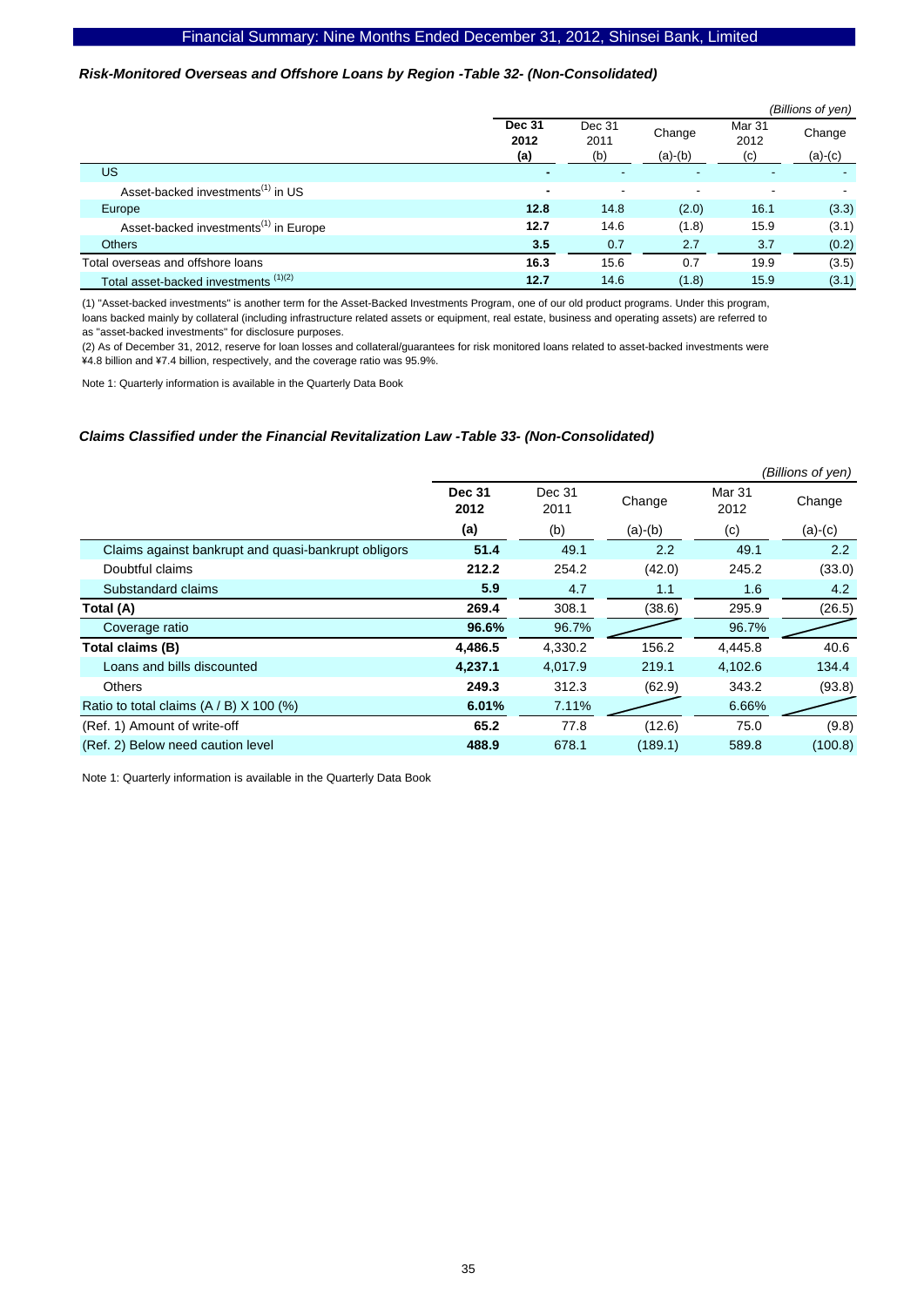*Coverage Ratios for Non-Performing Claims Classified under the Financial Revitalization Law -Table 34- (Non-Consolidated)* 

|                             | (Billions of yen, except percentages) |       |                            |                                 |                   |  |  |  |  |  |
|-----------------------------|---------------------------------------|-------|----------------------------|---------------------------------|-------------------|--|--|--|--|--|
|                             |                                       |       | December 31, 2012          |                                 |                   |  |  |  |  |  |
|                             |                                       |       | Amounts of coverage        |                                 |                   |  |  |  |  |  |
|                             | Amounts<br>of claims                  | Total | Reserve for<br>loan losses | Collateral<br>and<br>quarantees | Coverage<br>ratio |  |  |  |  |  |
| Claims against bankrupt and |                                       |       |                            |                                 |                   |  |  |  |  |  |
| quasi-bankrupt obligors     | 51.4                                  | 51.4  | 4.5                        | 46.9                            | 100.0%            |  |  |  |  |  |
| Doubtful claims             | 212.2                                 | 205.8 | 70.7                       | 135.1                           | 97.0%             |  |  |  |  |  |
| Substandard claims          | 5.9                                   | 3.1   | 1.1                        | 2.1                             | 53.2%             |  |  |  |  |  |
| Total                       | 269.4                                 | 260.3 | 76.2                       | 184.1                           | 96.6%             |  |  |  |  |  |

|                             | (Billions of yen, except percentages) |       |                            |                                 |                   |                      |       |                            |                                 |                   |
|-----------------------------|---------------------------------------|-------|----------------------------|---------------------------------|-------------------|----------------------|-------|----------------------------|---------------------------------|-------------------|
|                             |                                       |       | December 31, 2011          |                                 |                   | March 31, 2012       |       |                            |                                 |                   |
|                             |                                       |       | Amounts of coverage        |                                 |                   |                      |       | Amounts of coverage        |                                 |                   |
|                             | Amounts<br>of claims                  | Total | Reserve for<br>loan losses | Collateral<br>and<br>quarantees | Coverage<br>ratio | Amounts<br>of claims | Total | Reserve for<br>loan losses | Collateral<br>and<br>quarantees | Coverage<br>ratio |
| Claims against bankrupt and |                                       |       |                            |                                 |                   |                      |       |                            |                                 |                   |
| quasi-bankrupt obligors     | 49.1                                  | 49.1  | 3.5                        | 45.6                            | 100.0%            | 49.1                 | 49.1  | 3.6                        | 45.5                            | 100.0%            |
| Doubtful claims             | 254.2                                 | 246.6 | 66.3                       | 180.3                           | 97.0%             | 245.2                | 235.4 | 72.5                       | 162.9                           | 96.0%             |
| Substandard claims          | 4.7                                   | 2.3   | 1.1                        | 1.2                             | 47.5%             | 1.6                  | 1.6   | 0.5                        | 1.1                             | 99.0%             |
| <b>Total</b>                | 308.1                                 | 298.0 | 70.9                       | 227.0                           | 96.7%             | 295.9                | 286.1 | 76.6                       | 209.5                           | 96.7%             |

# *Reserve for Credit Losses -Table 35- (Non-Consolidated)*

|                                              |                       |                |                          |                | (Billions of yen) |
|----------------------------------------------|-----------------------|----------------|--------------------------|----------------|-------------------|
|                                              | <b>Dec 31</b><br>2012 | Dec 31<br>2011 | Change                   | Mar 31<br>2012 | Change            |
|                                              | (a)                   | (b)            | (a)-(b)                  | (c)            | $(a)-(c)$         |
| Reserve for credit losses                    | 109.6                 | 112.4          | (2.8)                    | 117.2          | (7.6)             |
| General reserve for loan losses              | 33.4                  | 41.3           | (7.9)                    | 39.6           | (6.2)             |
| Specific reserve for loan losses             | 76.2                  | 71.1           | 5.1                      | 77.6           | (1.3)             |
| Reserve for loans to restructuring countries | 0.0                   | 0.0            | $\overline{\phantom{a}}$ | 0.0            |                   |
| Specific reserve for other credit losses     | 3.9                   | 3.9            | 0.0                      | 3.9            | 0.0               |
| <b>Total reserve for credit losses</b>       | 113.5                 | 116.4          | (2.8)                    | 121.1          | (7.6)             |

Note 1: Quarterly information is available in the Quarterly Data Book

### *Securities Being Held to Maturity -Table 36- (Non-Consolidated)*

|                                            |                    |                   |                                  |                          |                   |                           |                    |               | (Billions of yen)         |
|--------------------------------------------|--------------------|-------------------|----------------------------------|--------------------------|-------------------|---------------------------|--------------------|---------------|---------------------------|
|                                            |                    | December 31, 2012 |                                  |                          | December 31, 2011 |                           | March 31, 2012     |               |                           |
|                                            | Carrying<br>amount | Fair<br>value     | <b>Unrealized</b><br>gain (loss) | Carrying<br>amount       | Fair<br>value     | Unrealized<br>gain (loss) | Carrying<br>amount | Fair<br>value | Unrealized<br>gain (loss) |
| Fair value exceeds carrying amount         |                    |                   |                                  |                          |                   |                           |                    |               |                           |
| Japanese national government bonds         | 585.0              | 589.7             | 4.6                              | 585.7                    | 590.9             | 5.1                       | 585.6              | 590.9         | 5.3                       |
| Japanese corporate bonds                   | 17.8               | 17.8              | 0.0                              | 23.0                     | 23.3              | 0.3                       | 22.8               | 23.0          | 0.2                       |
| Other                                      | 45.0               | 49.4              | 4.3                              | 38.0                     | 41.4              | 3.3                       | 40.2               | 44.2          | 4.0                       |
| Subtotal                                   | 647.9              | 657.0             | 9.0                              | 646.8                    | 655.6             | 8.8                       | 648.7              | 658.2         | 9.5                       |
| Fair value does not exceed carrying amount |                    |                   |                                  |                          |                   |                           |                    |               |                           |
| Japanese national government bonds         | ٠                  |                   | $\blacksquare$                   | $\overline{\phantom{0}}$ |                   |                           |                    |               |                           |
| Japanese corporate bonds                   | ۰                  | ۰                 |                                  |                          |                   |                           |                    | -             |                           |
| Other                                      | 7.0                | 6.7               | (0.2)                            | 9.0                      | 8.4               | (0.5)                     | 9.8                | 9.2           | (0.5)                     |
| Subtotal                                   | 7.0                | 6.7               | (0.2)                            | 9.0                      | 8.4               | (0.5)                     | 9.8                | 9.2           | (0.5)                     |
| Total                                      | 654.9              | 663.8             | 8.8                              | 655.8                    | 664.1             | 8.3                       | 658.5              | 667.5         | 8.9                       |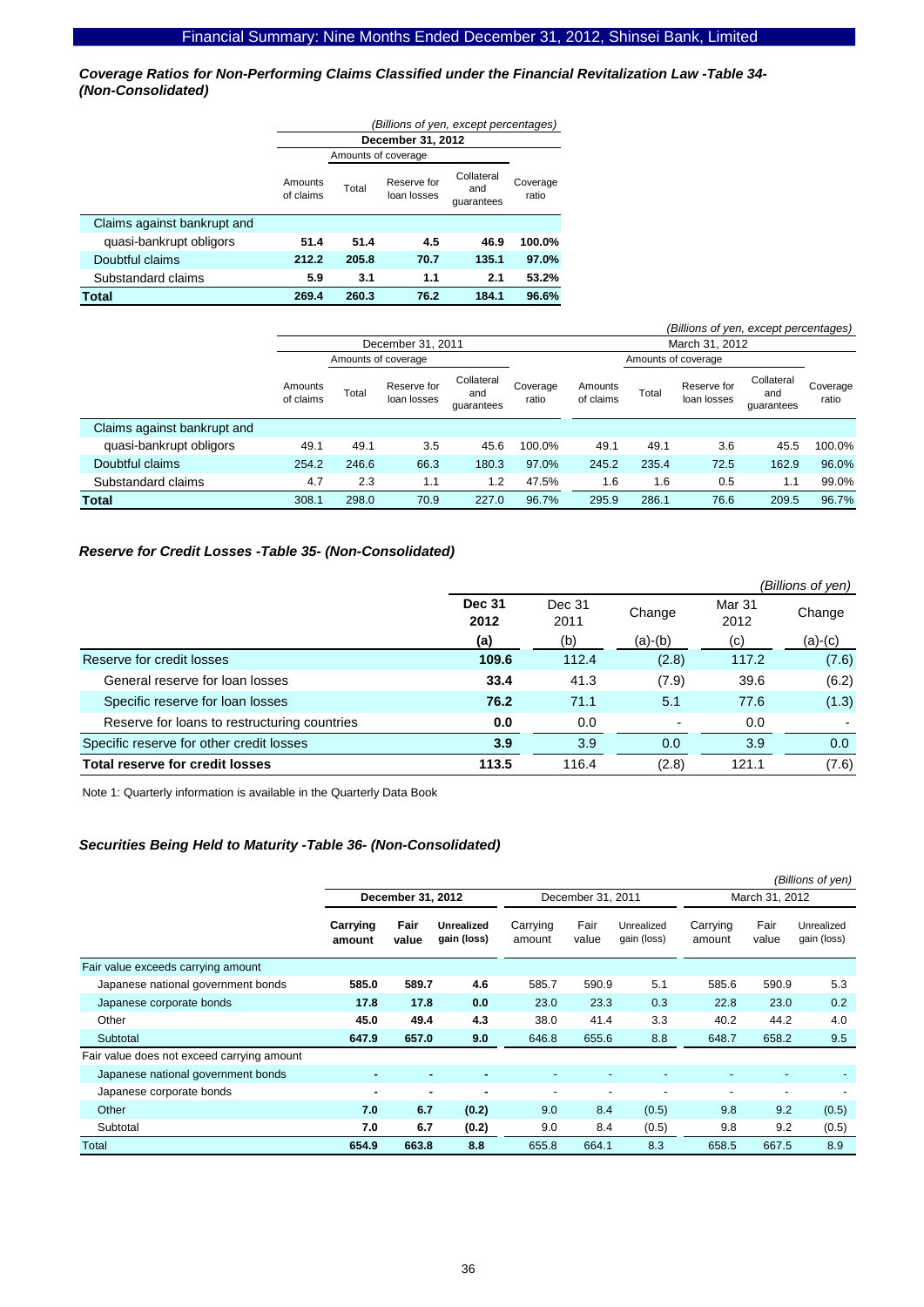#### *Securities Available for Sale -Table 37- (Non-Consolidated)*

|                                                                        |                |                    |                          |                          |                          |                          |                          |                          | (Billions of yen)        |
|------------------------------------------------------------------------|----------------|--------------------|--------------------------|--------------------------|--------------------------|--------------------------|--------------------------|--------------------------|--------------------------|
|                                                                        |                | December 31, 2012  |                          |                          | December 31, 2011        |                          |                          | March 31, 2012           |                          |
|                                                                        | Carrying       | Amortized/         | <b>Unrealized</b>        | Carrying                 | Amortized/               | Unrealized               | Carrying                 | Amortized/               | Unrealized               |
|                                                                        | amount         | <b>Acquisition</b> | gain (loss)              | amount                   | Acquisition              | gain (loss)              | amount                   | Acquisition              | gain (loss)              |
|                                                                        | (Fair value)   | cost               |                          | (Fair value)             | cost                     |                          | (Fair value)             | cost                     |                          |
| Carrying amount exceeds amortized/acquisition cost                     |                |                    |                          |                          |                          |                          |                          |                          |                          |
| <b>Equity securities</b>                                               | 9.3            | 6.3                | 3.0                      | 1.1                      | 0.7                      | 0.3                      | 13.4                     | 8.7                      | 4.6                      |
| Domestic bonds                                                         | 111.0          | 108.6              | 2.4                      | 743.9                    | 741.3                    | 2.5                      | 681.8                    | 679.4                    | 2.3                      |
| Japanese national government bonds                                     | 47.2           | 45.5               | 1.6                      | 665.0                    | 663.1                    | 1.9                      | 619.5                    | 617.5                    | 1.9                      |
| Japanese local government bonds                                        | 1.7            | 1.7                | 0.0                      | 1.7                      | 1.7                      | 0.0                      | 1.7                      | 1.7                      | 0.0                      |
| Short-term corporate bonds                                             | ä,             | ÷,                 | $\blacksquare$           | $\blacksquare$           | ÷,                       | $\overline{\phantom{a}}$ |                          | $\blacksquare$           |                          |
| Japanese corporate bonds                                               | 62.0           | 61.2               | 0.7                      | 77.1                     | 76.5                     | 0.5                      | 60.4                     | 60.0                     | 0.3                      |
| Other                                                                  | 73.1           | 69.3               | 3.8                      | 57.9                     | 53.2                     | 4.7                      | 66.4                     | 62.0                     | 4.4                      |
| Foreign securities                                                     | 69.8           | 66.3               | 3.5                      | 46.8                     | 42.4                     | 4.4                      | 55.7                     | 51.5                     | 4.1                      |
| Foreign currency denominated foreign<br>corporate and government bonds | 35.4           | 32.9               | 2.5                      | 29.4                     | 26.4                     | 3.0                      | 31.4                     | 28.6                     | 2.8                      |
| Yen-denominated foreign corporate<br>and government bonds              | 32.6           | 31.9               | 0.6                      | 11.4                     | 11.4                     | 0.0                      | 19.6                     | 19.4                     | 0.2                      |
| Foreign equity securities and others                                   | 1.8            | 1.4                | 0.3                      | 5.9                      | 4.5                      | 1.3                      | 4.6                      | 3.4                      | 1.1                      |
| Other securities                                                       | 1.1            | 0.9                | 0.2                      | 1.1                      | 0.9                      | 0.2                      | 1.1                      | 0.9                      | 0.1                      |
| Other monetary claims purchased                                        | 2.0            | 2.0                | 0.0                      | 9.8                      | 9.8                      | 0.0                      | 9.6                      | 9.6                      | 0.0                      |
| Subtotal                                                               | 193.6          | 184.2              | 9.4                      | 802.9                    | 795.3                    | 7.5                      | 761.7                    | 750.2                    | 11.4                     |
| Carrying amount does not exceed amortized/acquisition cost             |                |                    |                          |                          |                          |                          |                          |                          |                          |
| <b>Equity securities</b>                                               | 3.1            | 3.8                | (0.7)                    | 7.8                      | 8.3                      | (0.5)                    | 1.2                      | 1.5                      | (0.3)                    |
| Domestic bonds                                                         | 1,113.1        | 1,116.3            | (3.2)                    | 220.1                    | 223.4                    | (3.3)                    | 250.4                    | 254.4                    | (4.0)                    |
| Japanese national government bonds                                     | 964.0          | 965.0              | (1.0)                    | 49.3                     | 50.1                     | (0.7)                    | 79.9                     | 80.7                     | (0.7)                    |
| Japanese local government bonds                                        | ٠              |                    | $\blacksquare$           | $\overline{\phantom{a}}$ | $\overline{\phantom{a}}$ |                          |                          | $\blacksquare$           | $\overline{\phantom{a}}$ |
| Short-term corporate bonds                                             | $\blacksquare$ |                    | ٠                        | 9.9                      | 9.9                      | $\overline{a}$           | $\overline{\phantom{a}}$ | $\overline{\phantom{0}}$ | $\blacksquare$           |
| Japanese corporate bonds                                               | 149.0          | 151.2              | (2.1)                    | 160.7                    | 163.3                    | (2.5)                    | 170.4                    | 173.7                    | (3.2)                    |
| Other                                                                  | 93.0           | 94.5               | (1.4)                    | 111.2                    | 116.3                    | (5.0)                    | 92.9                     | 95.9                     | (3.0)                    |
| Foreign securities                                                     | 92.5           | 94.0               | (1.4)                    | 110.7                    | 115.8                    | (5.0)                    | 91.0                     | 94.0                     | (3.0)                    |
| Foreign currency denominated foreign<br>corporate and government bonds | 82.7           | 83.9               | (1.2)                    | 41.7                     | 45.4                     | (3.7)                    | 42.8                     | 45.4                     | (2.5)                    |
| Yen-denominated foreign corporate<br>and government bonds              | 9.8            | 10.0               | (0.2)                    | 68.9                     | 70.2                     | (1.3)                    | 48.0                     | 48.5                     | (0.4)                    |
| Foreign equity securities and others                                   | 0.0            | 0.0                | $\overline{\phantom{a}}$ | 0.0                      | 0.0                      | (0.0)                    | 0.0                      | 0.0                      |                          |
| Other securities                                                       | 0.5            | 0.5                | $\blacksquare$           | 0.5                      | 0.5                      | $\overline{\phantom{a}}$ | 0.5                      | 0.5                      |                          |
| Other monetary claims purchased                                        | ٠              |                    | ٠                        | ÷,                       | $\overline{\phantom{a}}$ | $\overline{\phantom{a}}$ | 1.3                      | 1.3                      | (0.0)                    |
| Subtotal                                                               | 1,209.3        | 1,214.7            | (5.4)                    | 339.2                    | 348.2                    | (8.9)                    | 344.6                    | 351.9                    | (7.3)                    |
| $Total^{(1)(2)}$                                                       | 1,402.9        | 1,398.9            | 3.9                      | 1,142.2                  | 1,143.6                  | (1.4)                    | 1,106.3                  | 1,102.1                  | 4.1                      |

(1) Includes a part of other monetary claims purchased in addition to securities available for sale.

(2) Securities whose fair value cannot be reliably determined are not included.

# *Unrealized Gain (Loss) on Available-for-Sale Securities (Non-Consolidated)*

|                                                         |                   |                   | (Billions of yen) |
|---------------------------------------------------------|-------------------|-------------------|-------------------|
|                                                         | December 31, 2012 | December 31, 2011 | March 31, 2012    |
| Unrealized gain (loss) before deferred tax on:          |                   |                   |                   |
| Available-for-sale securities                           | 3.9               | (1.4)             | 4.1               |
| Interests in available-for-sale securities held by      |                   |                   |                   |
| partnerships recorded as securities whose fair value    | 0.0               | 0.0               | 0.0               |
| cannot be reliably determined                           |                   |                   |                   |
| Securities being held to maturity, reclassified from    |                   |                   |                   |
| available-for-sale in the past, under extremely         | (4.8)             | (5.0)             | (5.1)             |
| illiquid market conditions                              |                   |                   |                   |
| Deferred tax assets (liabilities)                       |                   |                   |                   |
| Unrealized gain (loss) on available-for-sale securities | (0.8)             | (6.4)             | (1.0)             |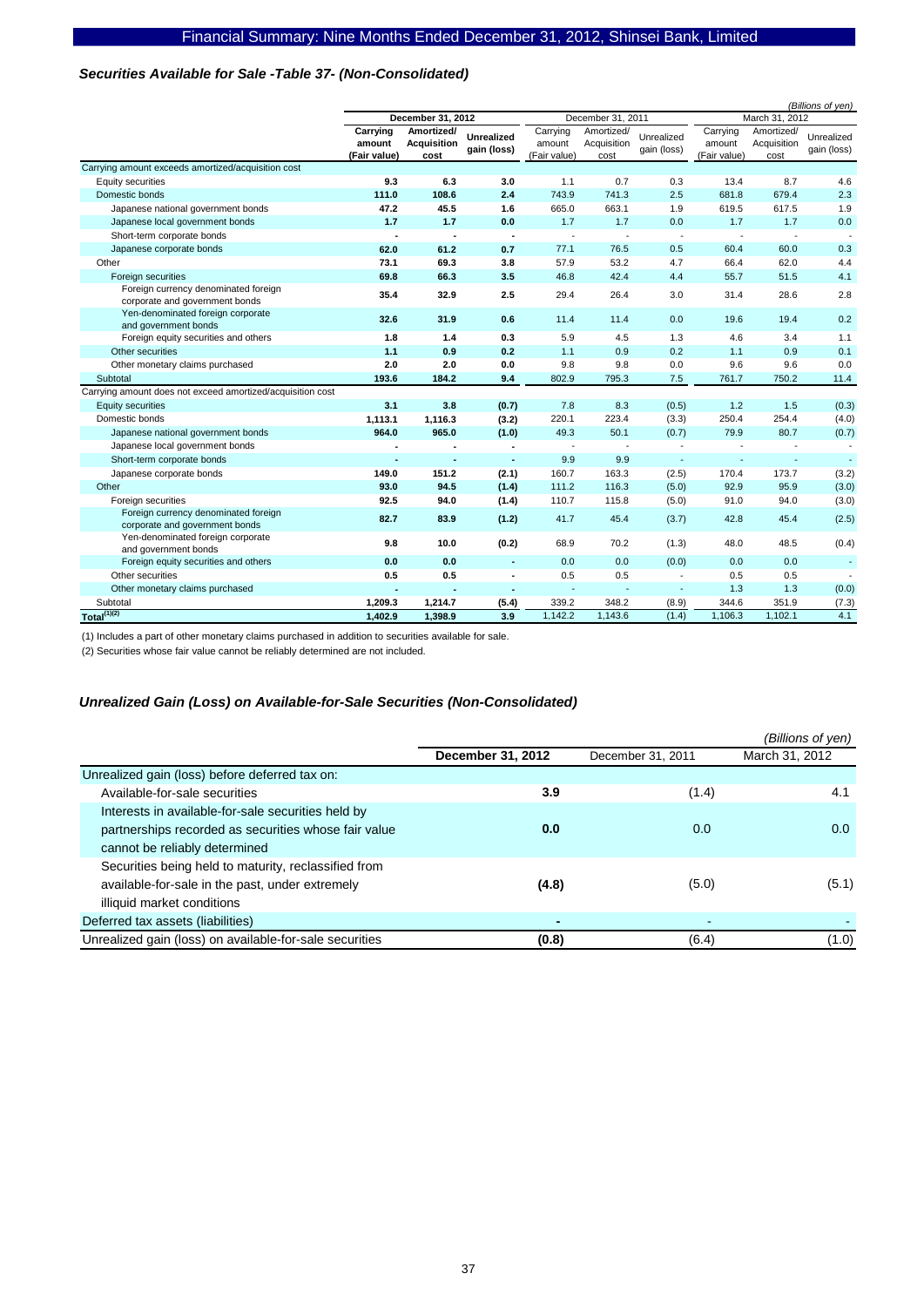# *Capital Adequacy Data-Table 38- (Non-Consolidated)*  (1)

|                               | (Billions of yen, except percentages) |                |           |                |           |  |  |
|-------------------------------|---------------------------------------|----------------|-----------|----------------|-----------|--|--|
|                               | <b>Dec 31</b><br>2012                 | Dec 31<br>2011 | Change    | Mar 31<br>2012 | Change    |  |  |
|                               | (a)                                   | (b)            | $(a)-(b)$ | (c)            | $(a)-(c)$ |  |  |
| Basic items (Tier I)          | 679.6                                 | 642.4          | 37.1      | 662.3          | 17.3      |  |  |
| Supplementary items (Tier II) | 181.2                                 | 197.0          | (15.8)    | 189.9          | (8.7)     |  |  |
| <b>Deduction</b>              | (47.3)                                | (84.8)         | 37.4      | (76.1)         | 28.7      |  |  |
| Total capital <sup>(2)</sup>  | 813.4                                 | 754.7          | 58.7      | 776.1          | 37.3      |  |  |
| <b>Risk assets</b>            | 5,812.0                               | 6,101.8        | (289.8)   | 5,923.6        | (111.5)   |  |  |
| Capital adequacy ratio        | 13.99%                                | 12.36%         |           | 13.10%         |           |  |  |
| Tier I capital ratio          | 11.69%                                | 10.52%         |           | 11.18%         |           |  |  |

(1) Calculated according to Basel II, F-IRB. Figures are calculated in accordance with FSA Notification Number 79 issued in December 2008 and FSA Notification Number 56 issued in June 2012 (special treatment of FSA Notification Number 19 issued in 2006). As a result, ¥0.8 billion of net unrealized losses on securities available-for-sale, net of taxes, as of December 31, 2012, ¥6.4 billion as of December 31, 2011 and ¥1.0 billion as of March 31, 2012 are not included in BIS capital.

(2) Non-Consolidated total required capital is ¥319.7 billion as at December 31, 2012, ¥376.3 billion as at December 31, 2011 and ¥352.5 billion as at March 31, 2012.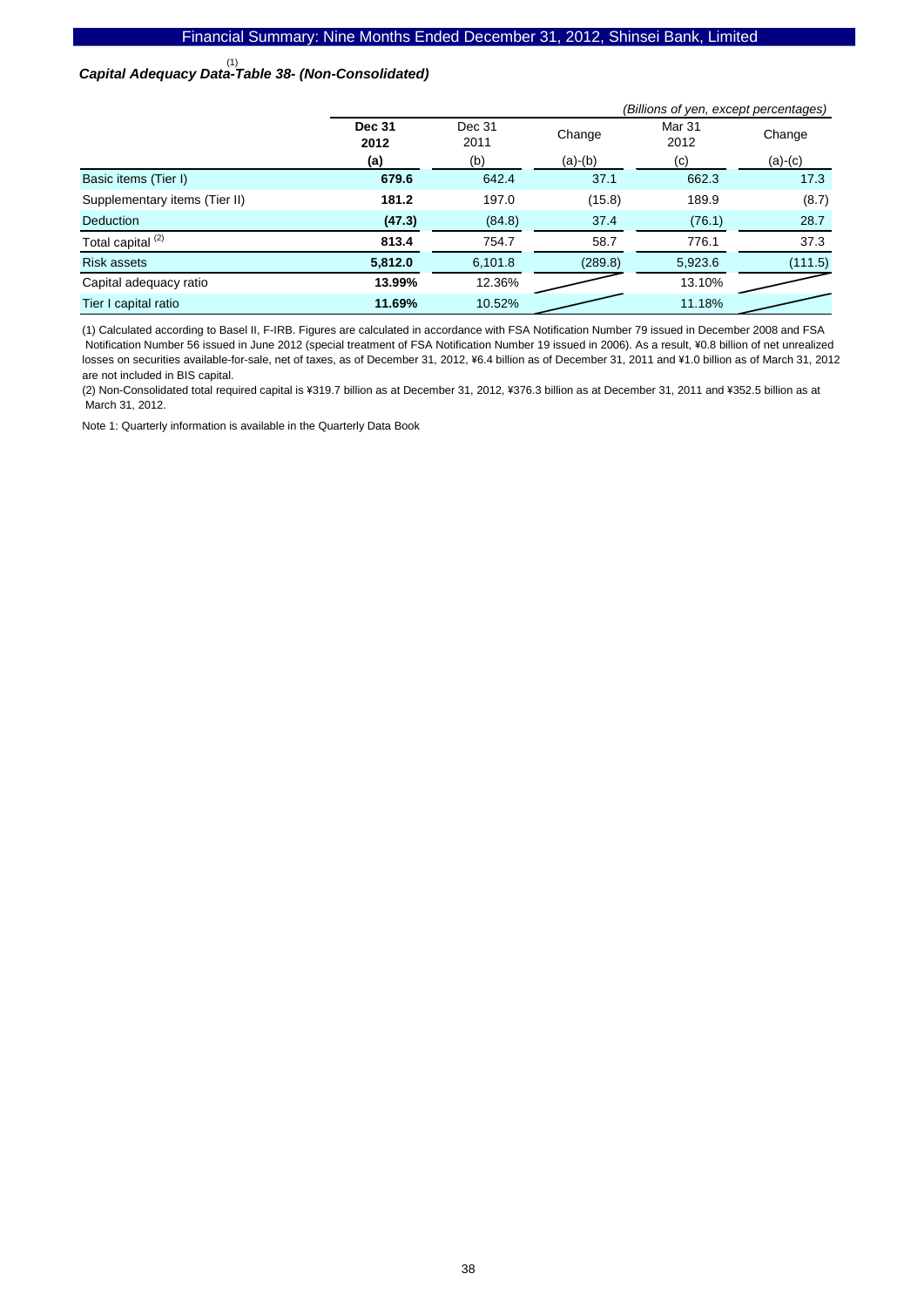# *Non-Consolidated Balance Sheets (Unaudited) (Non-Consolidated)*

**Assets** 

|                                                       |                       |                |            |                           | (Millions of yen) |
|-------------------------------------------------------|-----------------------|----------------|------------|---------------------------|-------------------|
|                                                       | <b>Dec 31</b><br>2012 | Dec 31<br>2011 | Change     | Mar <sub>31</sub><br>2012 | Change            |
|                                                       | (a)                   | (b)            | $(a)-(b)$  | (c)                       | $(a)-(c)$         |
| < <assets>&gt;</assets>                               |                       |                |            |                           |                   |
| Cash and due from banks                               | 374,211               | 399,868        | (25, 656)  | 330,047                   | 44,164            |
| Call loans                                            |                       |                |            | 15,745                    | (15, 745)         |
| Receivables under resale agreements                   | 58,510                | 15,032         | 43,478     | 18,362                    | 40,147            |
| Receivables under securities borrowing transactions   |                       |                |            | 57,647                    | (57, 647)         |
| Other monetary claims purchased                       | 211,988               | 227,826        | (15, 838)  | 210,693                   | 1,294             |
| <b>Trading assets</b>                                 | 245,984               | 173,409        | 72,575     | 156,661                   | 89,322            |
| Monetary assets held in trust                         | 288,676               | 313,450        | (24, 773)  | 307,526                   | (18, 850)         |
| <b>Securities</b>                                     | 2,583,920             | 2,325,977      | 257,942    | 2,286,669                 | 297,251           |
| Valuation allowance for investments                   | (3, 370)              | (3,370)        |            | (3,370)                   |                   |
| Loans and bills discounted                            | 4,237,131             | 4,017,954      | 219,176    | 4,102,638                 | 134,493           |
| Foreign exchanges                                     | 26,629                | 24,688         | 1,940      | 18,896                    | 7,732             |
| Other assets                                          | 309,042               | 456,465        | (147, 423) | 450,254                   | (141, 211)        |
| Other                                                 | 309,042               | 456,465        | (147, 423) | 450,254                   | (141, 211)        |
| Premises and equipment                                | 20,102                | 20,747         | (644)      | 21,471                    | (1,368)           |
| Intangible assets                                     | 9,151                 | 11,309         | (2, 158)   | 10,650                    | (1,498)           |
| Deferred issuance expenses for debentures             | 103                   | 146            | (42)       | 135                       | (31)              |
| Customers' liabilities for acceptances and guarantees | 10,807                | 11,560         | (753)      | 11,600                    | (793)             |
| Reserve for credit losses                             | (113, 568)            | (116, 406)     | 2,837      | (121, 193)                | 7,624             |
| <b>Total assets</b>                                   | 8,259,320             | 7,878,660      | 380,660    | 7,874,437                 | 384,883           |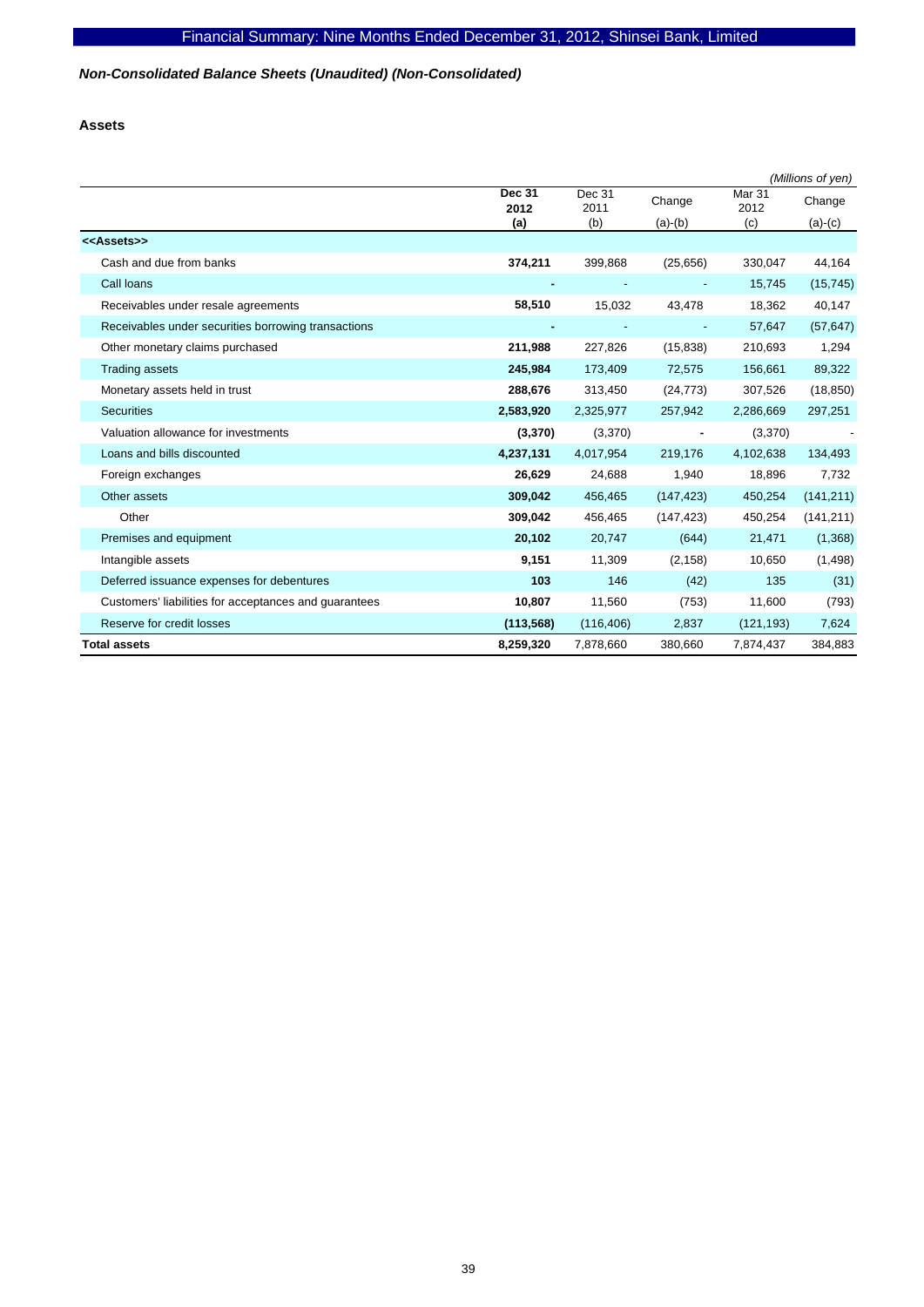**Liabilities and Equity** 

|                                                              |                       |                |                |                | (Millions of yen) |
|--------------------------------------------------------------|-----------------------|----------------|----------------|----------------|-------------------|
|                                                              | <b>Dec 31</b><br>2012 | Dec 31<br>2011 | Change         | Mar 31<br>2012 | Change            |
|                                                              | (a)                   | (b)            | $(a)-(b)$      | (c)            | $(a)-(c)$         |
| < <liabilities>&gt;</liabilities>                            |                       |                |                |                |                   |
| Deposits                                                     | 5,481,814             | 5,718,660      | (236, 845)     | 5,610,134      | (128, 320)        |
| Negotiable certificates of deposit                           | 215,912               | 179,456        | 36,455         | 178,084        | 37,827            |
| <b>Debentures</b>                                            | 274,865               | 308,222        | (33, 356)      | 296,839        | (21, 973)         |
| Call money                                                   | 143,086               | 140,155        | 2,931          | 210,163        | (67, 077)         |
| Payables under repurchase agreements                         | 8,635                 |                | 8,635          |                | 8,635             |
| Payables under securities lending transactions               | 280,950               | 15,000         | 265,950        | 91,805         | 189,145           |
| <b>Trading liabilities</b>                                   | 190,406               | 134,072        | 56,333         | 127,697        | 62,709            |
| Borrowed money                                               | 397,048               | 238,998        | 158,049        | 245,728        | 151,319           |
| Foreign exchanges                                            | 275                   | 217            | 57             | 184            | 90                |
| Corporate bonds                                              | 217,118               | 206,302        | 10,816         | 212,235        | 4,883             |
| Other liabilities                                            | 377,678               | 293,785        | 83,892         | 240,790        | 136,888           |
| Income taxes payable                                         | 157                   | 153            | $\overline{4}$ | 369            | (212)             |
| Lease obligations                                            | 1                     | $\overline{2}$ | (1)            | $\overline{2}$ | (0)               |
| Asset retirement obligations                                 | 7,006                 | 6,527          | 478            | 6,751          | 254               |
| Other                                                        | 370,513               | 287,103        | 83,410         | 233,666        | 136,847           |
| Accrued employees' bonuses                                   | 2,513                 | 2,821          | (308)          | 3,728          | (1, 214)          |
| Deferred tax liabilities                                     | 57                    | 2,386          | (2, 328)       | 1,265          | (1,208)           |
| Acceptances and guarantees                                   | 10,807                | 11,560         | (753)          | 11,600         | (793)             |
| <b>Total liabilities</b>                                     | 7,601,169             | 7,251,640      | 349,529        | 7,230,258      | 370,911           |
| < <equity>&gt;</equity>                                      |                       |                |                |                |                   |
| Shareholders' equity:                                        |                       |                |                |                |                   |
| Common stock                                                 | 512,204               | 512,204        |                | 512,204        |                   |
| Capital surplus                                              | 79,465                | 79,465         |                | 79,465         |                   |
| Additional paid-in capital                                   | 79,465                | 79,465         | ÷,             | 79,465         |                   |
| Retained earnings                                            | 144,468               | 116,279        | 28,189         | 129,221        | 15,247            |
| Legal reserve                                                | 12,097                | 11,566         | 530            | 11,566         | 530               |
| Other retained earnings                                      | 132,371               | 104,713        | 27,658         | 117,654        | 14,717            |
| Unappropriated retained earnings                             | 132,371               | 104,713        | 27,658         | 117,654        | 14,717            |
| Treasury stock, at cost                                      | (72, 558)             | (72, 558)      |                | (72, 558)      |                   |
| Total shareholders' equity                                   | 663,580               | 635,391        | 28,189         | 648,332        | 15,247            |
| Net unrealized gain (loss) and translation adjustments       |                       |                |                |                |                   |
| Unrealized gain (loss) on available-for-sale securities      | (825)                 | (6, 401)       | 5,576          | (1,031)        | 206               |
| Deferred gain (loss) on derivatives under hedge accounting   | (5, 843)              | (3,327)        | (2, 515)       | (4, 476)       | (1, 366)          |
| Total net unrealized gain (loss) and translation adjustments | (6,668)               | (9,728)        | 3,060          | (5,508)        | (1, 160)          |
| Stock acquisition rights                                     | 1,238                 | 1,357          | (118)          | 1,354          | (115)             |
| <b>Total equity</b>                                          | 658,150               | 627,020        | 31,130         | 644,178        | 13,971            |
| <b>Total liabilities and equity</b>                          | 8,259,320             | 7,878,660      | 380,660        | 7,874,437      | 384,883           |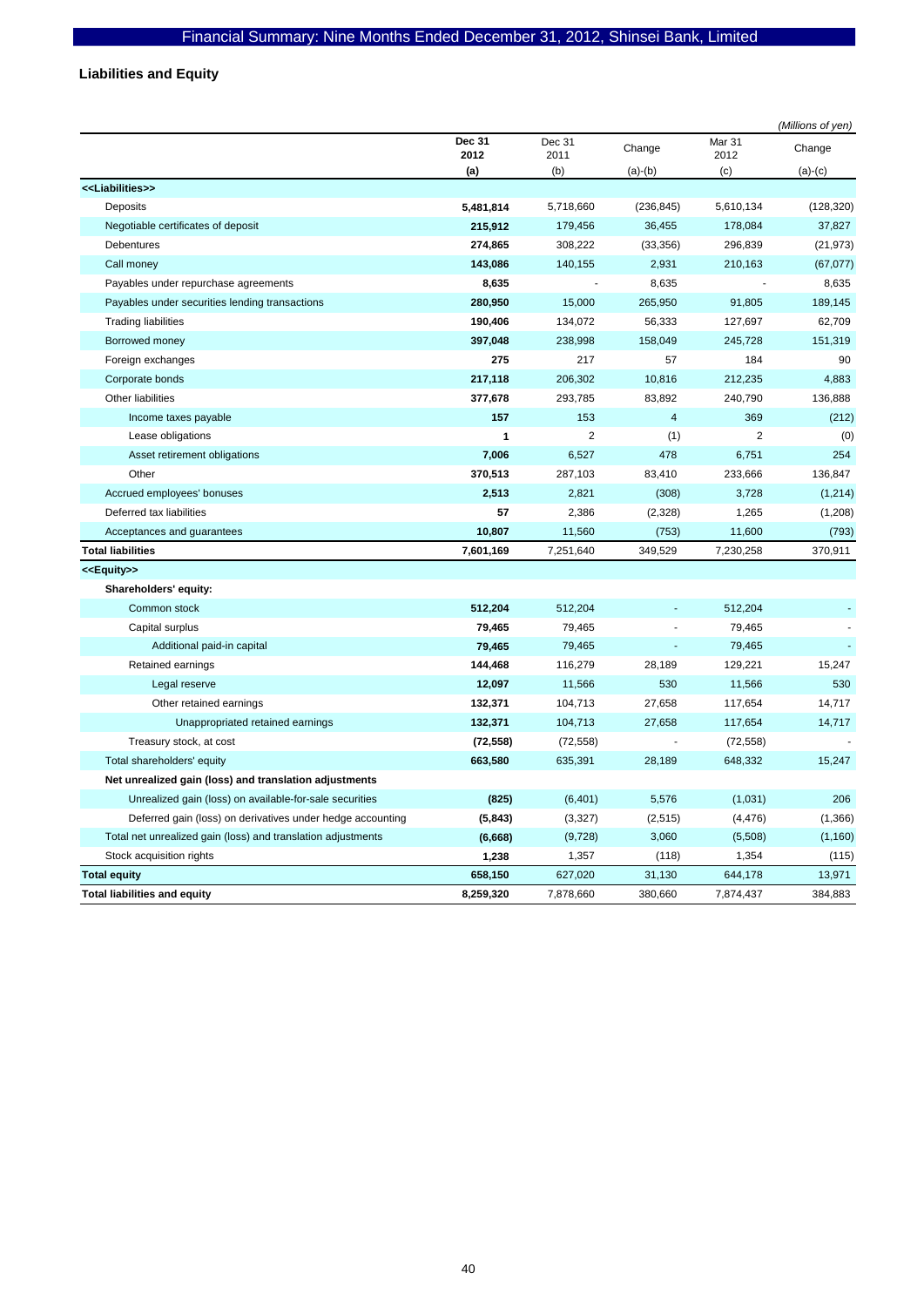# *Non-Consolidated Statements of Operations (Unaudited) (Non-Consolidated)*

|                                        |                        |                        | (Millions of yen, except percentages) |         |                       |  |
|----------------------------------------|------------------------|------------------------|---------------------------------------|---------|-----------------------|--|
|                                        | 3QFY2012<br>(9 months) | 3QFY2011<br>(9 months) | Change                                |         | FY2011<br>(12 months) |  |
|                                        |                        |                        | Amount                                | %       |                       |  |
| <b>Ordinary income</b>                 | 115,156                | 122,344                | (7, 188)                              | (5.9)   | 175,252               |  |
| Interest income                        | 73,486                 | 72,948                 | 538                                   | 0.7     | 109,976               |  |
| Interest on loans and bills discounted | 49,861                 | 48,075                 | 1,785                                 | 3.7     | 63,986                |  |
| Interest and dividends on securities   | 21,579                 | 22,437                 | (857)                                 | (3.8)   | 42,800                |  |
| Other interest income                  | 2,045                  | 2,435                  | (389)                                 | (16.0)  | 3,189                 |  |
| Fees and commissions income            | 12,289                 | 11,430                 | 858                                   | 7.5     | 15,447                |  |
| Trading income                         | 12,028                 | 11,617                 | 411                                   | 3.5     | 16,697                |  |
| Other business income                  | 7,887                  | 3,843                  | 4,044                                 | 105.2   | 4,521                 |  |
| Other ordinary income                  | 9,465                  | 22,504                 | (13,039)                              | (57.9)  | 28,610                |  |
| <b>Ordinary expenses</b>               | 96,988                 | 117,481                | (20, 492)                             | (17.4)  | 157,132               |  |
| Interest expenses                      | 26,780                 | 32,436                 | (5,655)                               | (17.4)  | 42,078                |  |
| Interest on deposits                   | 17,321                 | 22,319                 | (4,998)                               | (22.4)  | 28,682                |  |
| Interest on corporate bonds            | 6,151                  | 6,370                  | (219)                                 | (3.4)   | 8,613                 |  |
| Other interest expenses                | 3,307                  | 3,745                  | (437)                                 | (11.7)  | 4,783                 |  |
| Fees and commissions expenses          | 8,529                  | 7,150                  | 1,379                                 | 19.3    | 9,673                 |  |
| <b>Trading losses</b>                  | 1,571                  | 3,229                  | (1,658)                               | (51.3)  | 3,209                 |  |
| Other business expenses                | 3,945                  | 10,888                 | (6,943)                               | (63.8)  | 11,447                |  |
| General and administrative expenses    | 51,626                 | 46,604                 | 5,021                                 | 10.8    | 65,101                |  |
| Other ordinary expenses                | 4,534                  | 17,171                 | (12, 636)                             | (73.6)  | 25,621                |  |
| Ordinary profit                        | 18,167                 | 4,863                  | 13,304                                | 273.6   | 18,119                |  |
| <b>Extraordinary gains</b>             | 105                    | 62                     | 43                                    | 69.4    | 72                    |  |
| <b>Extraordinary losses</b>            | 1,143                  | 1,498                  | (355)                                 | (23.7)  | 1,949                 |  |
| Income before income taxes             | 17,130                 | 3,427                  | 13,703                                | 399.9   | 16,243                |  |
| Income taxes (benefit)                 | (770)                  | 2,473                  | (3,244)                               | (131.2) | 2,348                 |  |
| <b>Net income</b>                      | 17,901                 | 953                    | 16,948                                | 1,778.4 | 13,894                |  |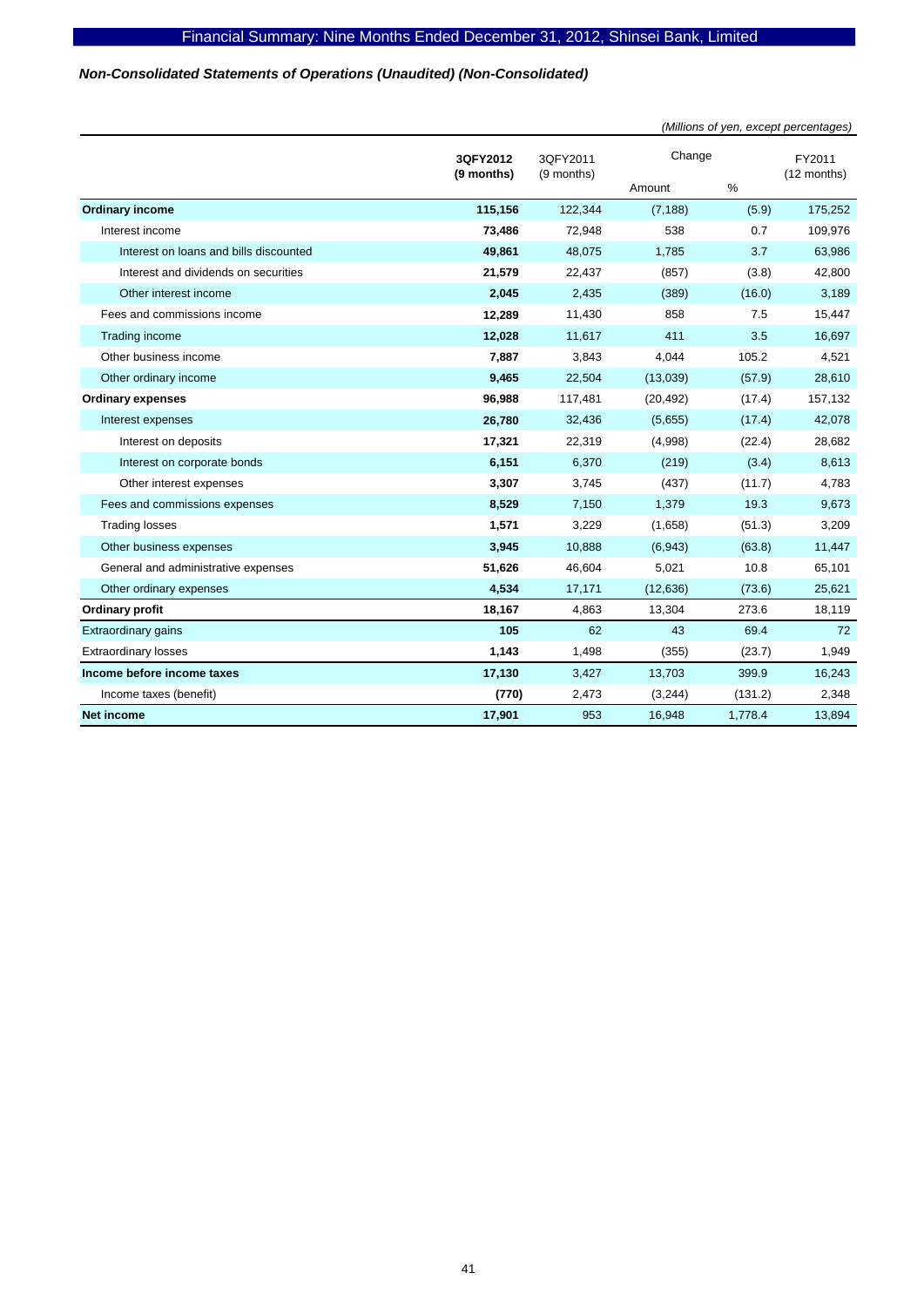# **Section 3. Earnings Forecast -Table 39- (Consolidated and Non-Consolidated)**

|                               |                           | (Billions of yen) |  |  |
|-------------------------------|---------------------------|-------------------|--|--|
| (Consolidated)                | <b>Fiscal year ending</b> | Fiscal year ended |  |  |
|                               | <b>March 2013</b>         | <b>March 2012</b> |  |  |
|                               | (FY2012)                  | (FY2011)          |  |  |
|                               | <b>Forecast</b>           | Actual            |  |  |
| Ordinary profit               | 56.0                      | 16.7              |  |  |
| Net income                    | 51.0                      | 6.4               |  |  |
| Cash basis net income *       | 60.0                      | 16.0              |  |  |
|                               |                           |                   |  |  |
| (Non-Consolidated)            | <b>Fiscal year ending</b> | Fiscal year ended |  |  |
|                               | <b>March 2013</b>         | March 2012        |  |  |
|                               | (FY2012)                  | (FY2011)          |  |  |
|                               | <b>Forecast</b>           | Actual            |  |  |
| <b>Net Business Profit</b>    | 35.0                      | 32.1              |  |  |
| Net income                    | 22.0                      | 13.8              |  |  |
| Dividends (per share in yen): |                           |                   |  |  |

Above forecasts are based on current assumptions of future events and trends, which may be incorrect.

Actual results may differ materially from those in the statements as a result of various factors.

\*Cash-basis figures are calculated by excluding amortization of goodwill and other intangible assets, net of tax benefit

In consideration of the financial results for the period ended December 31, 2012 and the outlook going forward, the full-year forecast has been maintained at ¥51.0 billion for consolidated reported basis net income, ¥22.0 billion for non-consolidated net income and an annual dividend payment of ¥1 per share of common stock, unchanged from the forecast originally announced on May 8, 2012. In addition, consolidated ordinary profit for the full-year is forecast at ¥56.0 billion, unchanged from the forecast announced on November 8, 2012.

**Common stock** 1.00 1.00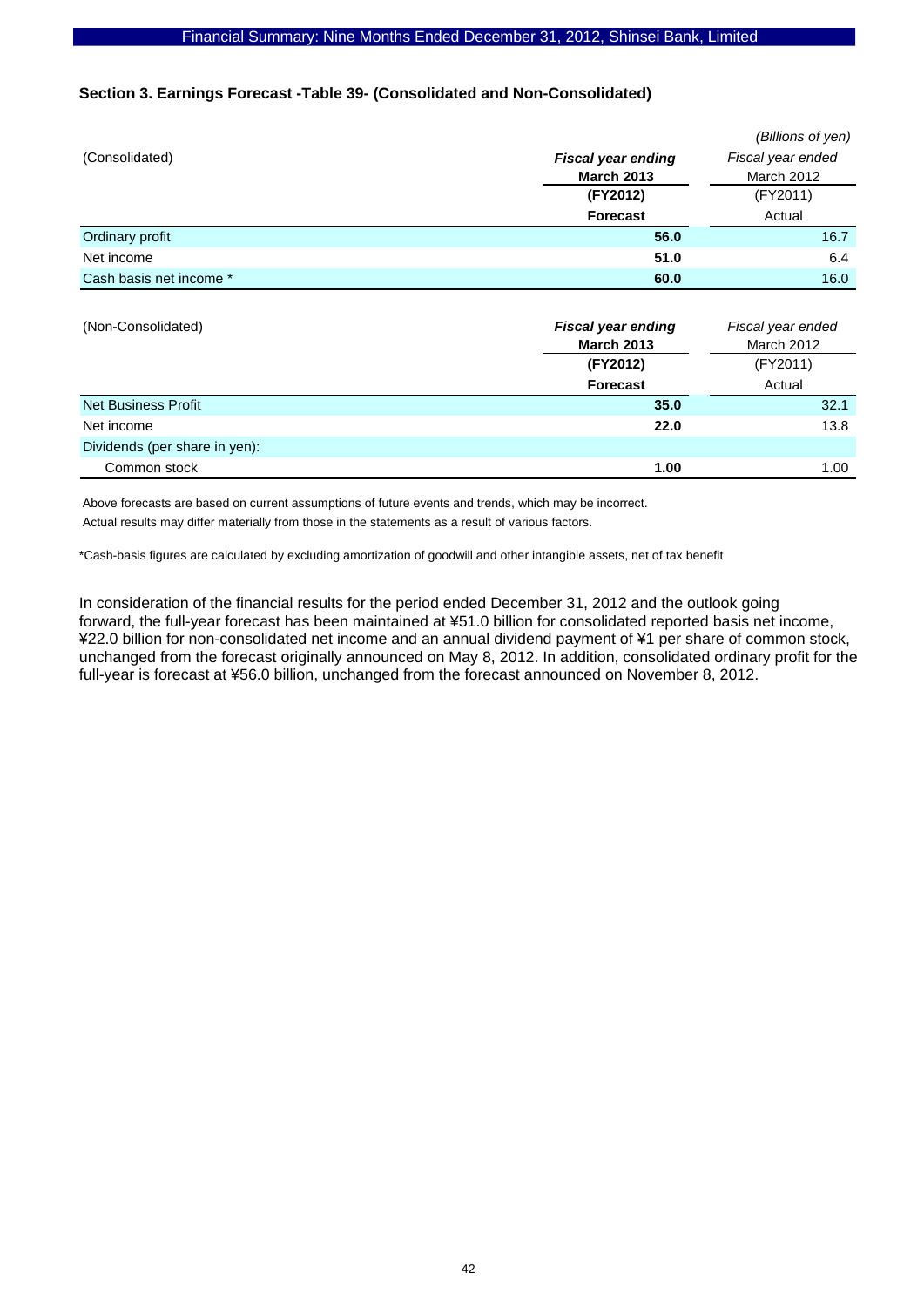# **Section 4. Exposure to Securitized Products and Related Investments (Non-Consolidated)**

# *Balance of Securitized Products (Breakdown by Region and Type of Securities) -Table 40- (Non-Consolidated)*  (1)

|                                                |                                                                              |                |                          |                |                          |                          |                          |                | (Billions of yen)        |  |                              |                        |                     |                         |                     |
|------------------------------------------------|------------------------------------------------------------------------------|----------------|--------------------------|----------------|--------------------------|--------------------------|--------------------------|----------------|--------------------------|--|------------------------------|------------------------|---------------------|-------------------------|---------------------|
|                                                | <b>Credit Ratings</b><br>of Securities <sup>(2)</sup><br>(December 31, 2012) |                |                          |                |                          |                          |                          |                |                          |  | <b>Dec 31</b><br>2012<br>(a) | Sept 30<br>2012<br>(b) | Change<br>$(a)-(b)$ | March 31<br>2012<br>(c) | Change<br>$(a)-(c)$ |
|                                                | AAA                                                                          | AA             | A or<br>lower            | N/A            |                          |                          |                          |                |                          |  |                              |                        |                     |                         |                     |
| <b>RMBS</b>                                    | 23%                                                                          | 3%             | 2%                       | 73%            | 33.7                     | 34.8                     | (1.0)                    | 36.3           | (2.6)                    |  |                              |                        |                     |                         |                     |
| Japan                                          | 23%                                                                          | 3%             | 2%                       | 73%            | 33.7                     | 34.8                     | (1.0)                    | 36.3           | (2.6)                    |  |                              |                        |                     |                         |                     |
| <b>U.S.</b>                                    | $\overline{a}$                                                               | ÷.             | L.                       | L.             | $0.0^{(4)}$              | 0.0                      | 0.0                      | 0.0            | 0.0                      |  |                              |                        |                     |                         |                     |
| Europe                                         |                                                                              |                | L.                       | $\overline{a}$ | $\blacksquare$           | $\overline{a}$           |                          |                | $\overline{\phantom{a}}$ |  |                              |                        |                     |                         |                     |
| Other                                          | $\sim$                                                                       | $\blacksquare$ | $\blacksquare$           | $\blacksquare$ | $\blacksquare$           | $\blacksquare$           | ÷,                       | $\blacksquare$ | $\overline{\phantom{a}}$ |  |                              |                        |                     |                         |                     |
| <b>CMBS</b>                                    |                                                                              |                |                          | $\overline{a}$ | $\blacksquare$           | 0.0                      | 0.0                      | 0.0            | $0.0\,$                  |  |                              |                        |                     |                         |                     |
| Japan                                          | $\Box$                                                                       |                | L,                       | L,             | $\blacksquare$           | 0.0                      | 0.0                      | 0.0            | 0.0                      |  |                              |                        |                     |                         |                     |
| U.S.                                           |                                                                              |                |                          |                | $\overline{a}$           |                          |                          |                | $\blacksquare$           |  |                              |                        |                     |                         |                     |
| Europe                                         |                                                                              |                |                          |                | $\blacksquare$           | ä,                       | ÷,                       | $\blacksquare$ | $\blacksquare$           |  |                              |                        |                     |                         |                     |
| Other                                          | J.                                                                           |                | $\overline{a}$           | $\overline{a}$ | $\blacksquare$           | $\Box$                   | ÷,                       | $\mathbf{r}$   | $\overline{\phantom{a}}$ |  |                              |                        |                     |                         |                     |
| CLO                                            | 13%                                                                          | 85%            | 0%                       | 1%             | 43.1                     | 38.9                     | 4.1                      | 41.6           | 1.5                      |  |                              |                        |                     |                         |                     |
| Japan                                          | $\blacksquare$                                                               | $\overline{a}$ | $\Box$                   | $\overline{a}$ | $\blacksquare$           | $\overline{\phantom{a}}$ | $\overline{a}$           | $\overline{a}$ |                          |  |                              |                        |                     |                         |                     |
| U.S.                                           | 17%                                                                          | 81%            | 0%                       | 2%             | 32.9                     | 30.1                     | 2.8                      | 31.7           | $1.2$                    |  |                              |                        |                     |                         |                     |
| Europe                                         | 0%                                                                           | 100%           | 0%                       | 0%             | 10.1                     | 8.8                      | 1.2                      | 9.8            | 0.3                      |  |                              |                        |                     |                         |                     |
| Other                                          | ÷,                                                                           | ÷.             | ä,                       | L.             | $\blacksquare$           | ä,                       | ä,                       | ä,             | $\blacksquare$           |  |                              |                        |                     |                         |                     |
| <b>ABS CDO (Resecuritized Products)</b>        | $\overline{a}$                                                               | $\overline{a}$ | $\overline{\phantom{a}}$ | $\overline{a}$ | $\overline{\phantom{a}}$ | $\overline{a}$           | $\overline{\phantom{a}}$ | $\blacksquare$ | $\overline{a}$           |  |                              |                        |                     |                         |                     |
| Japan                                          | $\overline{a}$                                                               | ÷.             | $\overline{a}$           | ÷              | $\blacksquare$           | ä,                       | ä,                       | $\blacksquare$ |                          |  |                              |                        |                     |                         |                     |
| U.S.                                           | $\overline{a}$                                                               | $\overline{a}$ | $\overline{a}$           | $\overline{a}$ | $\blacksquare$           | $\overline{a}$           | ÷.                       | $\blacksquare$ | $\blacksquare$           |  |                              |                        |                     |                         |                     |
| Europe                                         | ÷,                                                                           | L,             | L,                       | ÷,             | $\blacksquare$           | ÷,                       |                          | ÷              | $\blacksquare$           |  |                              |                        |                     |                         |                     |
| Other                                          | $\sim$                                                                       | ÷,             | $\overline{\phantom{a}}$ | ÷,             | $\blacksquare$           | $\overline{a}$           | $\overline{a}$           | $\blacksquare$ | $\blacksquare$           |  |                              |                        |                     |                         |                     |
| <b>Total</b>                                   | 17%                                                                          | 49%            | 1%                       | 33%            | 76.8                     | 73.7                     | 3.1                      | 77.9           | (1.0)                    |  |                              |                        |                     |                         |                     |
| Japan                                          | 23%                                                                          | 3%             | 2%                       | 73%            | 33.7                     | 34.8                     | (1.0)                    | 36.3           | (2.6)                    |  |                              |                        |                     |                         |                     |
| U.S.                                           | 17%                                                                          | 81%            | 0%                       | 2%             | 32.9                     | 30.1                     | 2.8                      | 31.7           | $1.2$                    |  |                              |                        |                     |                         |                     |
| Europe                                         | 0%                                                                           | 100%           | 0%                       | 0%             | 10.1                     | 8.8                      | 1.2                      | 9.8            | 0.3                      |  |                              |                        |                     |                         |                     |
| Other                                          | $\sim$                                                                       |                | L.                       | L,             | $\blacksquare$           | $\omega$                 | $\blacksquare$           | $\blacksquare$ | $\sim$                   |  |                              |                        |                     |                         |                     |
|                                                |                                                                              |                |                          |                |                          |                          |                          |                |                          |  |                              |                        |                     |                         |                     |
| <b>Securities</b>                              |                                                                              |                |                          |                | 43.1                     | 38.9                     | 4.1                      | 41.6           | 1.5                      |  |                              |                        |                     |                         |                     |
| <b>RMBS</b>                                    |                                                                              |                |                          |                | $0.0^{(4)}$              | 0.0                      | (0.0)                    | 0.0            | $0.0\,$                  |  |                              |                        |                     |                         |                     |
| <b>CMBS</b>                                    |                                                                              |                |                          |                | ä,                       | 0.0                      | (0.0)                    | 0.0            | 0.0                      |  |                              |                        |                     |                         |                     |
| CLO                                            |                                                                              |                |                          |                | 43.1                     | 38.9                     | 4.1                      | 41.6           | 1.5                      |  |                              |                        |                     |                         |                     |
| ABS CDO                                        |                                                                              |                |                          |                |                          | $\mathbb{Z}$             | ä,                       | $\mathbf{u}$   | $\sim$                   |  |                              |                        |                     |                         |                     |
| Other monetary claims purchased <sup>(3)</sup> |                                                                              |                |                          |                | 33.7                     | 34.8                     | (1.0)                    | 36.3           | (2.6)                    |  |                              |                        |                     |                         |                     |
| RMBS (Japan)                                   |                                                                              |                |                          |                | 33.7                     | 34.8                     | (1.0)                    | 36.3           | (2.6)                    |  |                              |                        |                     |                         |                     |
| CMBS (Japan)                                   |                                                                              |                |                          |                | Ĭ.                       | 0.0                      | 0.0                      | 0.0            | $0.0\,$                  |  |                              |                        |                     |                         |                     |
| CLO (Japan)                                    |                                                                              |                |                          |                |                          | ä,                       |                          | ÷,             | ÷                        |  |                              |                        |                     |                         |                     |
| ABS CDO (Japan)                                |                                                                              |                |                          |                |                          | $\overline{a}$           | $\overline{a}$           | $\overline{a}$ |                          |  |                              |                        |                     |                         |                     |
| <b>Total</b>                                   |                                                                              |                |                          |                | 76.8                     | 73.7                     | 3.1                      | 77.9           | (1.0)                    |  |                              |                        |                     |                         |                     |

(1) The amount is the outstanding balance, after mark-downs and other comprehensive income (OCI) adjustments, at the end of each period. This table excludes securitized products backed by consumer loans, credit card loans, and other similar exposure to individuals.

(2) Based on ratings by S&P or ratings equivalent to S&P ratings matrix as of December 31, 2012. The "N/A" rating for Japanese RMBS represents senior portions of other monetary claims purchased for the purpose of warehousing for future securitization.

(3) Includes Japanese RMBS recorded as monetary assets held in trust of \5.1 billion as at December 31, 2012.

(4) Residual value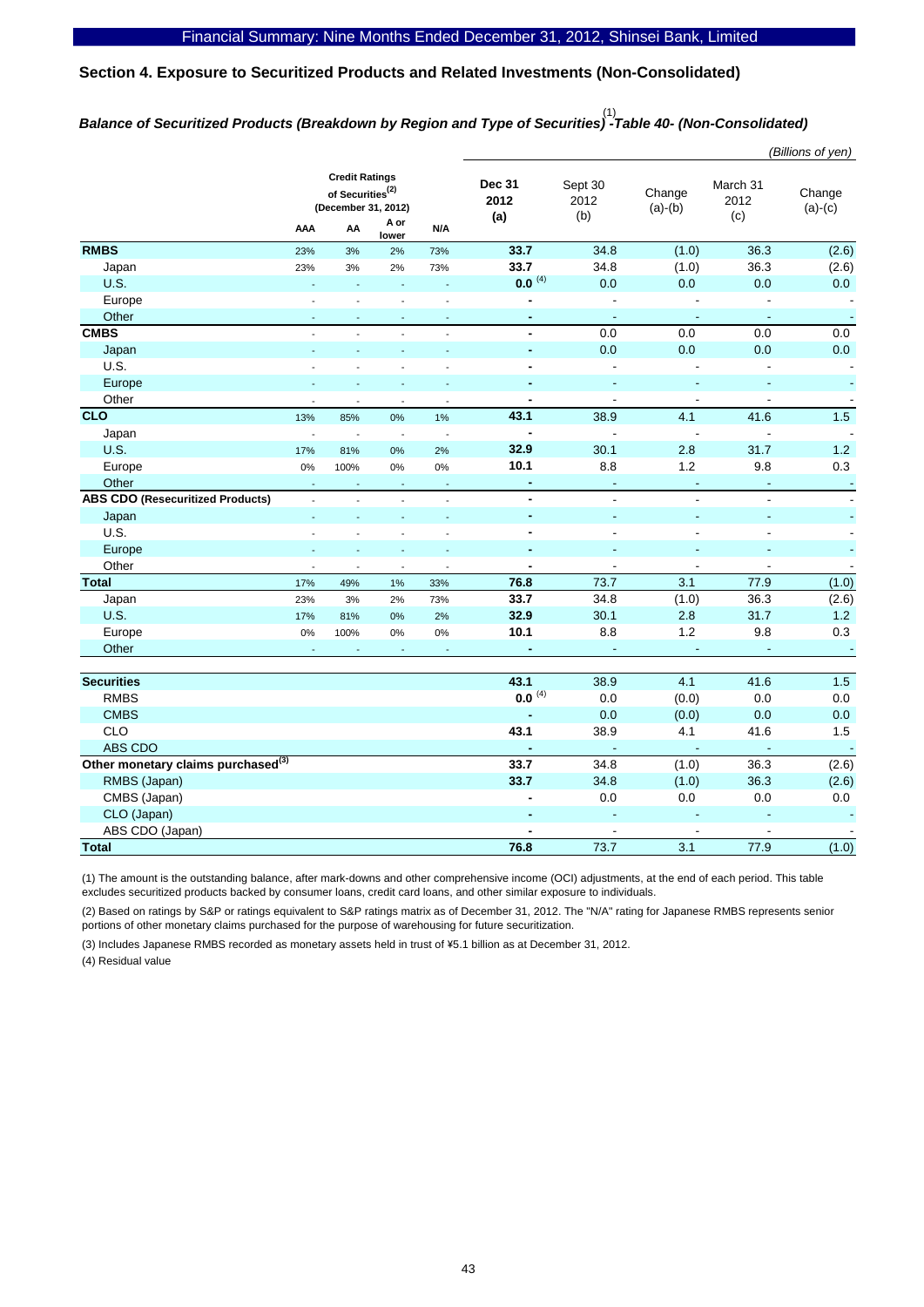*Securitized Products, Recorded under "Securities" and "Other Monetary Claims Purchased" and OCI -Table 41-*  (1) *(Non-Consolidated)* 

|                                                                           | (Billions of yen, except percentages)                 |                            |                                     |                                            |  |  |  |
|---------------------------------------------------------------------------|-------------------------------------------------------|----------------------------|-------------------------------------|--------------------------------------------|--|--|--|
| <b>Securities</b>                                                         | As of December 31, 2012                               |                            |                                     |                                            |  |  |  |
|                                                                           | <b>Balance before</b><br>Mark-to-Market<br>Evaluation | Market Value or<br>Balance | Unrealized<br>Gains/Losses<br>(OCI) | Price Increase<br>(Decrease) Ratio<br>(% ) |  |  |  |
| <b>Trading Securities</b>                                                 |                                                       | 0.5                        |                                     |                                            |  |  |  |
| RMBS (U.S.)                                                               |                                                       | $0.0^{(3)}$                |                                     |                                            |  |  |  |
| $CLO$ (U.S.)                                                              |                                                       | 0.5                        |                                     |                                            |  |  |  |
| Securities Being Held to Maturity with<br>Readily Determinable Fair Value |                                                       | 42.5                       |                                     |                                            |  |  |  |
| $CLO$ (U.S.)                                                              |                                                       | 32.4                       |                                     |                                            |  |  |  |
| CLO (Europe)                                                              |                                                       | 10.1                       |                                     |                                            |  |  |  |
| Securities Available for Sale                                             | 0.0                                                   | $0.0^{(3)}$                | 0.0                                 | 0.0                                        |  |  |  |
| Other                                                                     | 0.0                                                   | 0.0                        | 0.0                                 | 0.0                                        |  |  |  |
| <b>Foreign Securities</b>                                                 | 0.0                                                   | 0.0                        | 0.0                                 | 0.0                                        |  |  |  |
| Foreign Currency Denominated Foreign<br>Corporate and Government Bonds    | 0.0                                                   | 0.0                        | 0.0                                 | 0.0                                        |  |  |  |
| <b>CLO</b>                                                                | 0.0                                                   | 0.0                        | 0.0                                 | 0.0                                        |  |  |  |
| U.S.                                                                      | 0.0                                                   | 0.0                        | 0.0                                 | 0.0                                        |  |  |  |
| Securities                                                                |                                                       | 43.1                       |                                     |                                            |  |  |  |
| <b>RMBS</b>                                                               |                                                       | $0.0^{(3)}$                |                                     |                                            |  |  |  |
| <b>CLO</b>                                                                |                                                       | 43.1                       |                                     |                                            |  |  |  |

|                                                |                                                       |                            |                                     | (Billions of yen, except percentages)      |  |  |  |  |
|------------------------------------------------|-------------------------------------------------------|----------------------------|-------------------------------------|--------------------------------------------|--|--|--|--|
| Other Monetary Claims Purchased <sup>(2)</sup> |                                                       | As of December 31, 2012    |                                     |                                            |  |  |  |  |
|                                                | <b>Balance before</b><br>Mark-to-Market<br>Evaluation | Market Value or<br>Balance | Unrealized<br>Gains/Losses<br>(OCI) | Price Increase<br>(Decrease) Ratio<br>(% ) |  |  |  |  |
| <b>Trading Purposes</b>                        |                                                       | 7.7                        |                                     |                                            |  |  |  |  |
| RMBS (Japan) <sup>(2)</sup>                    |                                                       | 7.7                        |                                     |                                            |  |  |  |  |
| <b>Others</b>                                  | 25.9                                                  | 25.9                       | 0.0                                 | 0.1                                        |  |  |  |  |
| RMBS (Japan)                                   | 25.9                                                  | 25.9                       | 0.0                                 | 0.1                                        |  |  |  |  |
| Total                                          |                                                       | 33.7                       |                                     |                                            |  |  |  |  |
| RMBS (Japan)                                   |                                                       | 33.7                       |                                     |                                            |  |  |  |  |

| Total                           | 76.8  |  |
|---------------------------------|-------|--|
| Securities                      | 4J. I |  |
| Other Monetary Claims Purchased | 33.7  |  |

(1) This table excludes securitized products backed by consumer loans, credit card loans, and other similar exposure to individuals.

(2) Includes Japanese RMBS recorded as monetary assets held in trust of \5.1 billion as at December 31, 2012.

(3) Residual value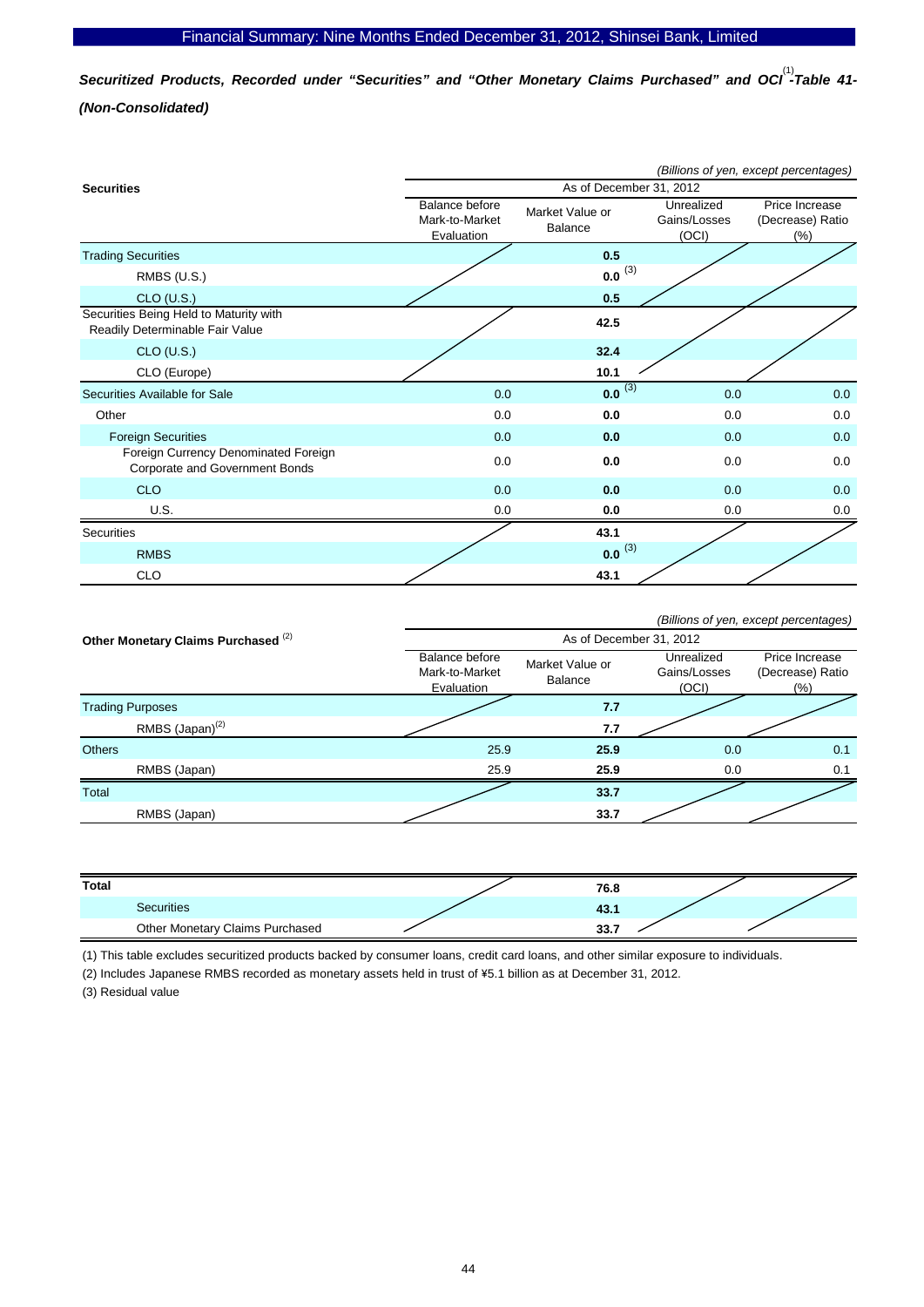### *LBO, Monoline, SIV, ABCP, CDS -Table 42- (Non-Consolidated)*

|                |                                |                              | (Billions of yen)      |                          |                         |                          |  |
|----------------|--------------------------------|------------------------------|------------------------|--------------------------|-------------------------|--------------------------|--|
|                |                                | <b>Dec 31</b><br>2012<br>(a) | Sept 30<br>2012<br>(b) | Change<br>$(a)-(b)$      | March 31<br>2012<br>(c) | Change<br>$(a)-(c)$      |  |
| $LBO^{(1)(3)}$ |                                | 172.1                        | 183.9                  | (11.8)                   | 198.1                   | (26.0)                   |  |
|                | Japan                          | 170.2 $(2)$                  | 182.0                  | (11.8)                   | 195.8                   | (25.6)                   |  |
|                | <b>U.S.</b>                    | 1.4                          | 1.5                    | (0.1)                    | 1.7                     | (0.3)                    |  |
|                | Europe                         | ۰                            | $\blacksquare$         | $\overline{\phantom{a}}$ |                         | $\overline{\phantom{a}}$ |  |
|                | Other                          | 0.5                          | 0.5                    | 0.0                      | 0.4                     | 0.1                      |  |
|                |                                |                              |                        |                          |                         |                          |  |
|                | (Breakdown by Industry Sector) |                              |                        |                          |                         |                          |  |
|                | Manufacturing                  | 11.5%                        |                        |                          |                         |                          |  |
|                | Information and communications | 1.1%                         |                        |                          |                         |                          |  |
|                | Wholesale and retail           | 8.9%                         |                        |                          |                         |                          |  |
|                | Finance and Insurance          | 13.2%                        |                        |                          |                         |                          |  |
|                | Services                       | 65.3%                        |                        |                          |                         |                          |  |
|                | Total                          | 100.0%                       |                        |                          |                         |                          |  |

(1) The amount includes unfunded commitment line.

(2) As of December 31, 2012, unfunded commitment line (only domestic) is \3.7 billion.

(3) This table includes deals made through foreign SPCs, but classification is by risk location.

#### **Monoline, SIV, ABCP**

We have no exposure to Monoline, SIV, ABCP.

# **Credit Default Swaps (CDS)(1)**

|             |                  |                                                                   |                     |                       |         |                     |                      | (Billions of yen)      |
|-------------|------------------|-------------------------------------------------------------------|---------------------|-----------------------|---------|---------------------|----------------------|------------------------|
|             |                  | As of December 31, 2012                                           |                     |                       |         |                     |                      | 3QFY2012<br>(9 months) |
|             |                  | Netted Nominal Amount and Fair Value <sup>(2)</sup><br>Fair Value |                     | <b>Nominal Amount</b> |         |                     | Realized             |                        |
|             |                  |                                                                   |                     |                       | Nominal | Fair Value          |                      | Profits                |
|             | Protection (buy) | Protection<br>(sell)                                              | Protection<br>(buy) | Protection<br>(sell)  | Amount  | Protection<br>(buy) | Protection<br>(sell) | (Losses)               |
| Total       | 494.9            | 508.5                                                             | (0.1)               | (0.2)                 | 455.2   | (0.1)               | 0.0                  | 1.4                    |
| Japan       | 421.2            | 437.4                                                             | 0.6                 | (0.8)                 | 389.0   | 0.5                 | (0.6)                | 1.4                    |
| <b>U.S.</b> | 30.8             | 29.2                                                              | (0.2)               | 0.2                   | 27.2    | (0.2)               | 0.2                  | (0.0)                  |
| Europe      | 24.4             | 23.1                                                              | (0.2)               | 0.1                   | 22.7    | (0.2)               | 0.1                  | (0.0)                  |
| Other       | 18.3             | 18.5                                                              | (0.2)               | 0.2                   | 16.1    | (0.2)               | 0.1                  | 0.0                    |

(1) Represents transactions under both banking book and trading book. The above table is based on provisional financial and operational data at the time of the financial results announcement and may differ slightly from the final data.

(2) Transactions which are netted with buy and sell.